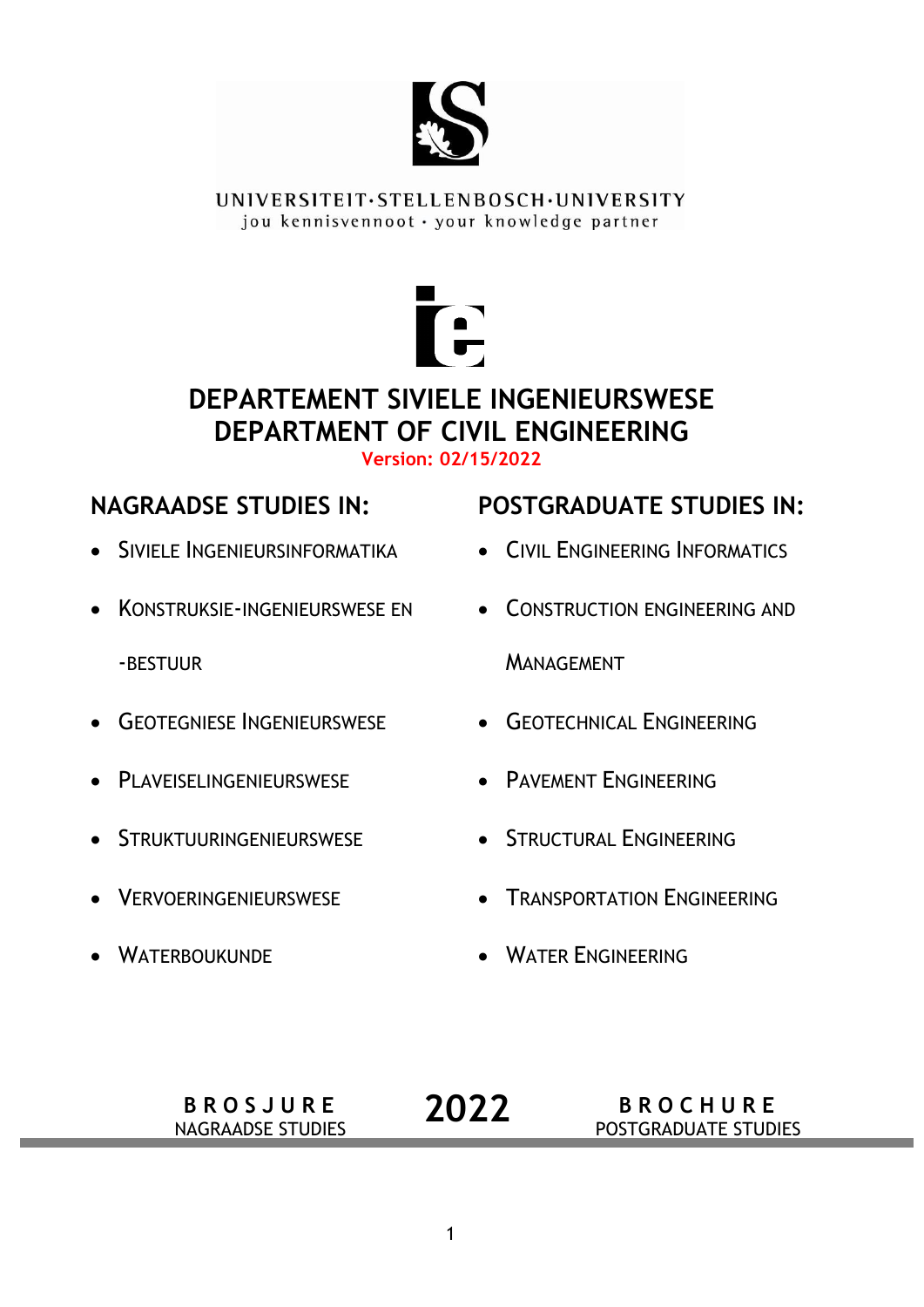#### **PREFACE**

Postgraduate studies form a growing part of the activities of the Civil Engineering Department of the University of Stellenbosch. This is necessitated by the changing Civil Engineering Industry nationally and internationally, demanding more fundamental insight and technological expertise of Civil Engineers. This brochure provides information on postgraduate study within the Department of Civil Engineering, University of Stellenbosch. It should be read together with the \**Calendar (Year book) of the University of Stellenbosch i.e. General (Part 1)*  and the *Faculty of Engineering (Part 11)*, in which the definitive requirements are stated.

Several postgraduate programmes are presented, with as basis programmes those for the **Master of Engineering (Research) (Civil Engineering) [M Eng (R)]** and **Doctor in the Philosophy of Engineering (PhD)**. Other postgraduate programmes are the **PDE**, **M Eng (Structured) (Civil Engineering) [M Eng (S)]** and **D Eng**.

The **M Eng (R)** is a research based programme, generally requiring full-time study and research over a period of 18-24 months. A research thesis is the end product, but guided study is required to achieve the necessary background for the research process and the assimilation of fundamental knowledge and insight.The **M Eng (R)**  Degree has a total credit value of **180 credits**, calculated according to SAQA standards.

In the following fields of specialisation within Civil Engineering, a course-based master's degree, the **M Eng (S)**, is facilitated: Structural Engineering, Geotechnical Engineering, Transportation Engineering and Pavement Engineering. For the **M Eng (S) Degree** a total credit weight of **180 SAQA credits** is indicated, with at least 33,3% of the total credits being awarded to a project and a maximum of 66,7% of the credits awarded to advanced course work. The **M Eng (S)** provides for part-time studies and as many courses are presented in block format may be completed on a part-time basis.

The language used for postgraduate studies, particularly in the case of coursework, is in line with the strategic framework of the University to be language-friendly. English and Afrikaans are used as the languages of instruction. Postgraduate courses are taught in English. For practical considerations, this brochure is presented in English.

#### **VOORWOORD**

Nagraadse studie vorm 'n steeds toenemende deel van die aktiwiteite van die Departement Siviele Ingenieurswese, Universiteit van Stellenbosch. Dit word genoodsaak deur die veranderende nasionale en internasionale nywerheid, waarvoor steeds meer fundamentele insig en tegnologiese spesialisering van siviele ingenieurs geverg word. Hierdie brosjure bevat inligting oor die programme vir nagraadse studie aan die Departement Siviele Ingenieurswese, Universiteit van Stellenbosch. Dit moet gelees word saam met die \**Jaarboek van die Universiteit van Stellenbosch nl. Algemeen (Deel 1)* en die *Fakulteit van Ingenieurswese (Deel 11)*, waarin die bepalende vereistes gestel word.

Verskeie nagraadse programme word aangebied, met as basisprogramme die **Meestersgraad in Siviele Ingenieurswese (M Ing (Navorsing) (Siviele Ingenieurswese) [M Ing (N)]** en die graad **Doktor in die Wysbegeerte (PhD)**. Ander nagraadse programme is die **NDI, M Ing (Gestruktureerd) (Siviele Ingenieurswese)**  [**M Ing (G)**] en **D Ing**.

Die **M Ing (N)** is 'n navorsingsgebaseerde program, wat meestal voltydse studie en navorsing oor 'n tydperk van 18-24 maande vereis. 'n Navorsingstesis is die eindproduk, maar begeleide studie word vereis ter verwerwing van die nodige agtergrond vir die navorsingsproses en die assimilasie van fundamentele kennis en insig. Die **M Ing (N)-graad** het 'n totale kredietwaarde van **180 krediete**, bereken volgens **\*SAQA-standaarde**.

In die volgende spesialiseringsrigtings binne Siviele Ingenieurswese word 'n kursusgebaseerde meestersgraad, naamlik die **MIng (G)**, ook ondersteun: Struktuur Ingenieurwese, Geotegniese Ingenieurswese, Vervoer en Plaveisel Ingenieurswese. Die M Ing (G)-graad is **180 SAQA krediete**, bestaan uit 'n projek met 'n minimum gewig van 33,3% van die totale krediete, aangevul deur gevorderde kursuswerk tot 'n maksimum van **66,7%**  van die vereiste krediettotaal. Die **M Ing (G)** maak voorsiening vir deeltydse studie, deurdat verskeie kursusse in blokformaat aangebied word wat op deeltydse basis bygewoon kan word.

**Die taal van aanbieding van nagraadse studie**, en in besonder van kursusmodules, is in ooreenstem MIng (N) met die strategiese raamwerk van die Universiteit as 'n taal-vriendelike instelling. Tipies word Engels en Afrikaans as medium van onderrig gebruik. Om buitelandse studente te akkommodeer word kursusmodules in Engels aangebied. Om praktiese redes is hierdie brosjure in Engels.

*\*SAQA = South African Qualification Authority; 1 Credit implies 10 hours of intensive focus required. An internal accreditation system is also sometimes indicated by Administrative Division of the University of Stellenbosch (US): 1 US credit = 1.5 SAQA credit* 

Jaarboek/Calendar: Links to all parts of the Calendar can be found on the University web site at: http://www.sun.ac.za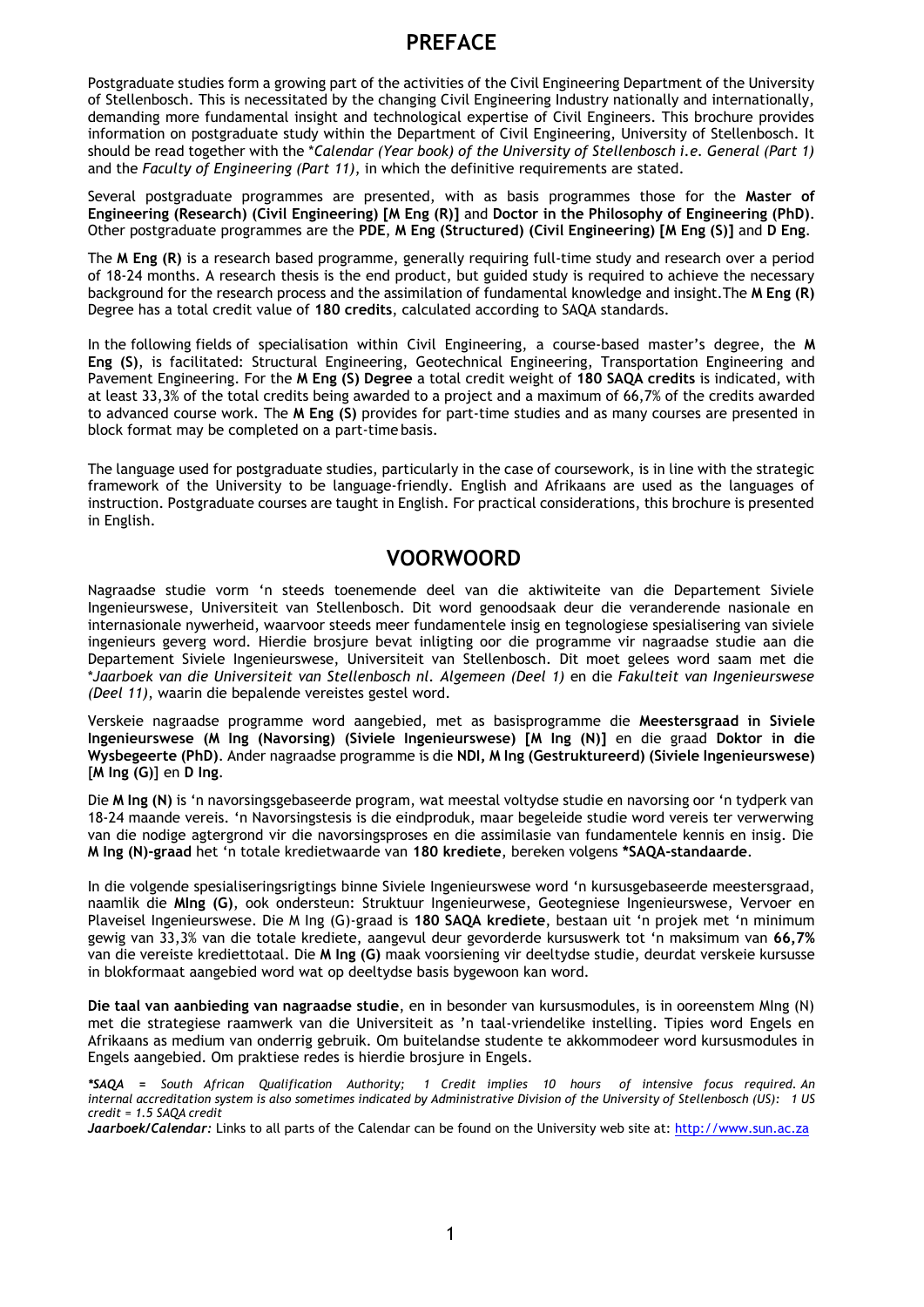## TABLE OF CONTENTS

| DEPARTEMENT SIVIELE INGENIEURSWESE DEPARTMENT OF CIVIL ENGINEERING1 |  |
|---------------------------------------------------------------------|--|
|                                                                     |  |
| 2 RESEARCH-BASED MASTER'S DEGREE PROGRAMME (M Eng (R))  11          |  |
| 3 COURSE-BASED MASTER'S DEGREE PROGRAMME (M Eng (S)) 15             |  |
| 4 THE POSTGRADUATE DIPLOMA IN ENGINEERING (PDE)  18                 |  |
|                                                                     |  |
|                                                                     |  |
| 7 CO-OPERATION WITH OTHER UNIVERSITIES AND RESEARCH INSTITUTES 26   |  |
|                                                                     |  |
|                                                                     |  |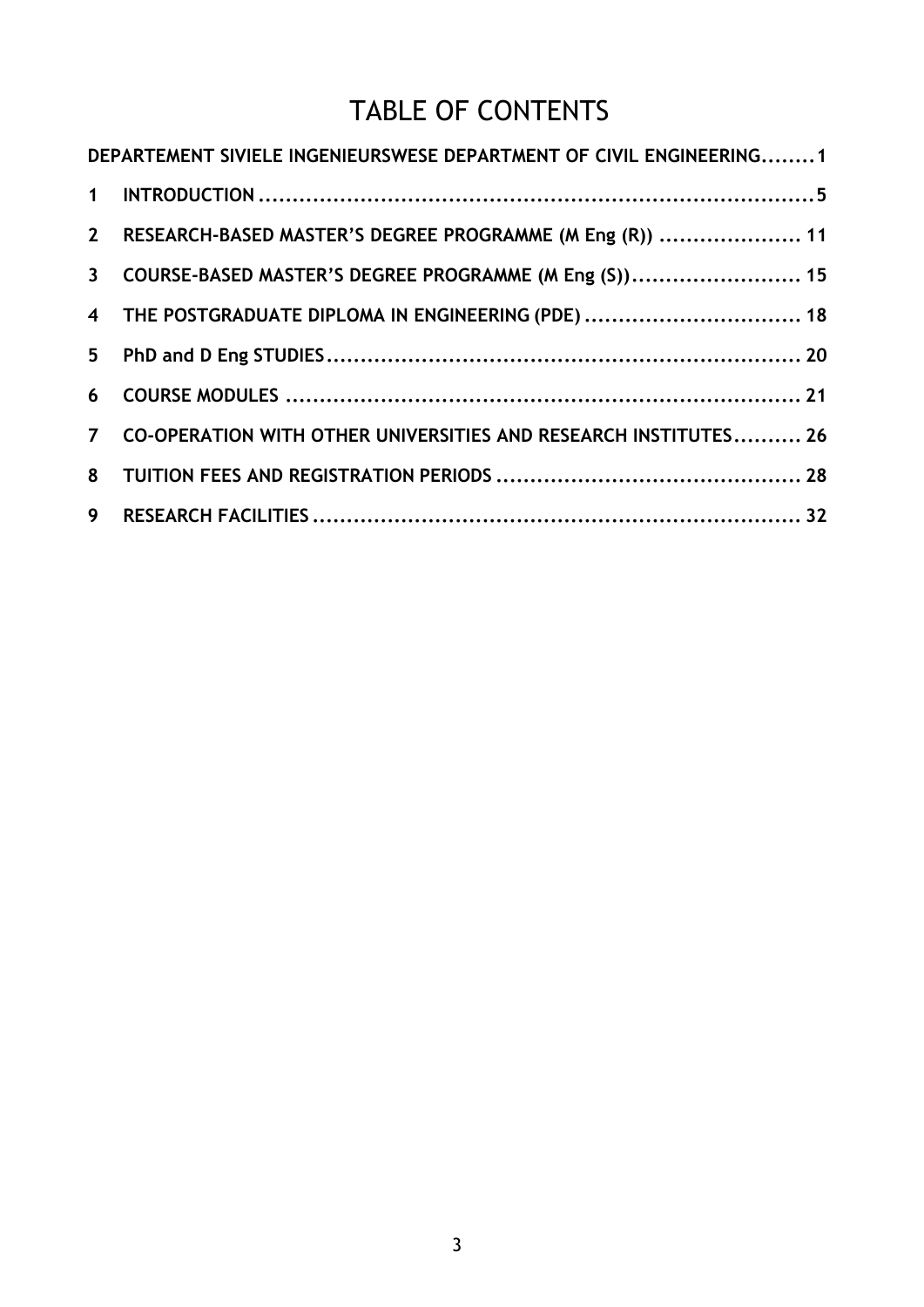| ADMISSION, REGISTRATION AND GENERAL ACADEMIC ENQUIRIES                                                                                                                                                                                                                                                                                     |                         |                          |                                     |  |  |
|--------------------------------------------------------------------------------------------------------------------------------------------------------------------------------------------------------------------------------------------------------------------------------------------------------------------------------------------|-------------------------|--------------------------|-------------------------------------|--|--|
| <b>Position and function</b>                                                                                                                                                                                                                                                                                                               | <b>Name</b>             | Tel. No.                 | E-mail                              |  |  |
| <b>Chairman: Department of Civil</b><br><b>Engineering</b><br>- General academic matters                                                                                                                                                                                                                                                   | Prof Nico De Koker      | $+27-(0)21-$<br>808 4434 | ndekoker@sun.ac.za                  |  |  |
| <b>Administrative Officer:</b><br><b>Postgraduate Studies</b><br>- Application for admittance:<br>www.sun.ac.za/pgstudies                                                                                                                                                                                                                  | Mrs AJ de Wet           | $+27-(0)21-$<br>808 4404 | amandadw@sun.ac.za                  |  |  |
| <b>Faculty Secretary</b><br>- Registration and fees                                                                                                                                                                                                                                                                                        | Mrs N Hartzenburg       | $+27-(0)21-$<br>808 4835 | nicolepa@sun.ac.za                  |  |  |
| Departmental coordinator for<br><b>Postgraduate studies</b>                                                                                                                                                                                                                                                                                | <b>Prof R Combrinck</b> | $+27-(0)21-$<br>808 4946 | rcom@sun.ac.za                      |  |  |
| <b>International Office: Applications</b><br>by all foreign students<br>http://www0.sun.ac.za/international/                                                                                                                                                                                                                               | Ms C de Doncker         | $+27-(0)21-$<br>8082566  | cnm@sun.ac.za<br>interoff@sun.ac.za |  |  |
| FIELD OF SPECIALISATION, RESEARCH PROGRAMMES, RESEARCH FUNDS                                                                                                                                                                                                                                                                               |                         |                          |                                     |  |  |
| Division of Water Engineering, Port<br>and Coastal Engineering                                                                                                                                                                                                                                                                             | Prof HE Jacobs          | $+27-(0)21-$<br>808 4059 | hejacobs@sun.ac.za                  |  |  |
| Division of Transportation and<br><b>Geotechnical Engineering</b>                                                                                                                                                                                                                                                                          | Dr C MacRobert          | $+27-(0)21-$<br>808 4079 | macrobert@sun.ac.za                 |  |  |
| Division of Structural Engineering<br>and Civil Engineering Informatics                                                                                                                                                                                                                                                                    | Dr AJ Babafemi          | $+27-(0)21-$<br>808 4475 | ajbabafemi@sun.ac.za                |  |  |
| Division of Construction Engineering<br>and Management                                                                                                                                                                                                                                                                                     | Prof JA Wium            | $+27-(0)21$<br>808 4348  | janw@sun.ac.za                      |  |  |
| <b>ADDRESS:</b><br><b>Postal Address:</b><br><b>Physical Address:</b><br>Department of Civil Engineering<br>Department of Civil Engineering<br>University of Stellenbosch<br>University of Stellenbosch<br>Private Bag X1, Matieland,<br><b>Banhoek Road</b><br>STELLENBOSCH, 7602,<br>7600, STELLENBOSCH,<br>South Africa<br>South Africa |                         |                          |                                     |  |  |
| Civil Engineering Homepage: http://www.civeng.sun.ac.za<br>University of Stellenbosch: http://www.sun.ac.za<br>Engineering Faculty: http://www.eng.sun.ac.za                                                                                                                                                                               |                         |                          |                                     |  |  |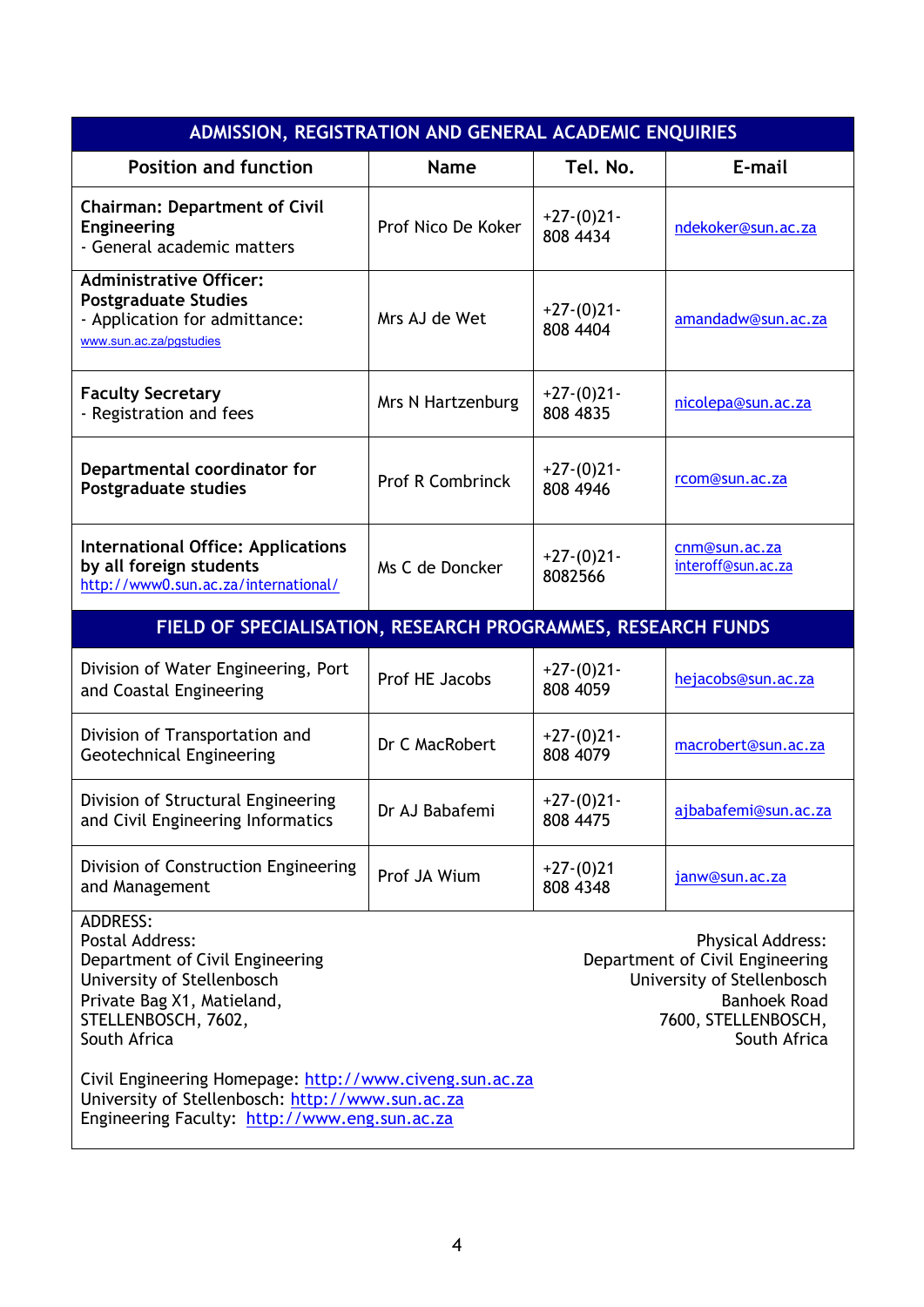# **1 INTRODUCTION**

This document offers information regarding all postgraduate programmes in Civil Engineering at the University of Stellenbosch. The background, structure, organisation, scheduling and contents of the programmes are presented with the main focus on students who wish to register in 2021 to commence postgraduate studies.

Postgraduate programmes focus primarily on Master's Degree and Doctorate level. In addition, a Postgraduate Diploma in Engineering, intended to bridge the gap for candidates with pure science study backgrounds to engineering studies, is presented in some disciplines of Civil Engineering.

At Master's Degree level the needs of industry are addressed by:

- The study of advanced material demanded by engineering practice;
- Developing the capacity for independent problem solving and research.

The **M Eng (Research) (Civil Engineering) [M Eng (R)]** program, a research based Master's degree, addresses these needs by generally demanding full-time research and guided studies to develop fundamental problem solving capabilities.

A course based programme, namely the **M Eng (Structured) (Civil Engineering) [M Eng (S)]**, is also presented to afford students the opportunity of studying advanced Civil Engineering curriculum material, complemented by the execution of a project. This programme is structured in a way that provides an opportunity for studying on a part-time basis. **M Eng (S)** is offered in the fields of *Structural Engineering, Geotechnical Engineering*, *Transportation Engineering and Pavement Engineering.* 

An *abbreviated* specification of the respective programmes follows below.

#### **1.1 POSTGRADUATE DIPLOMA IN ENGINEERING (PDE)**

The PDE-programme offers the opportunity for candidates from pure, basic science study backgrounds to bridge the gap to engineering science, in preparation for more advanced postgraduate studies. It also presents candidates, who have received Bachelor's Degrees in Engineering from Universities of Technology with the opportunity to follow postgraduate studies at the Civil Engineering Department of the University of Stellenbosch subject to certain conditions. The PDE is only offered in the disciplines of Geotechnical Engineering, Transport Engineering and Pavement Engineering. The programme comprises a required number of course modules, which may be a combination of undergraduate and postgraduate courses, as determined by the study leader and the divisional head of the Civil Engineering field of specialisation, as well as the student. The PDE programme is described in section 4 of this document.

#### **1.2 RESEARCH BASED MASTER'S PROGRAMME: M ENG (R)**

The aim of the research-based programme is to develop the candidate's ability to handle independent scientific and technological investigations and to interpret the results at the Master's Degree level.

#### **1.2.1 Academic framework**

The distinctive characteristics of the research-based programme are as follows:

- An analytical, modelling and knowledge basis is obtained by guided studies under the supervision of specialists.
- Independent investigative capability is developed through the execution of research of a suitable topic and the writing of a thesis.
- The outcome of the programme is the ability to perform an in-depth investigation in respect of an identified problem, together with the additional expertise gained in the specialised field of study.
- The benefit of this programme to the profession is in the problem solving capability that is developed.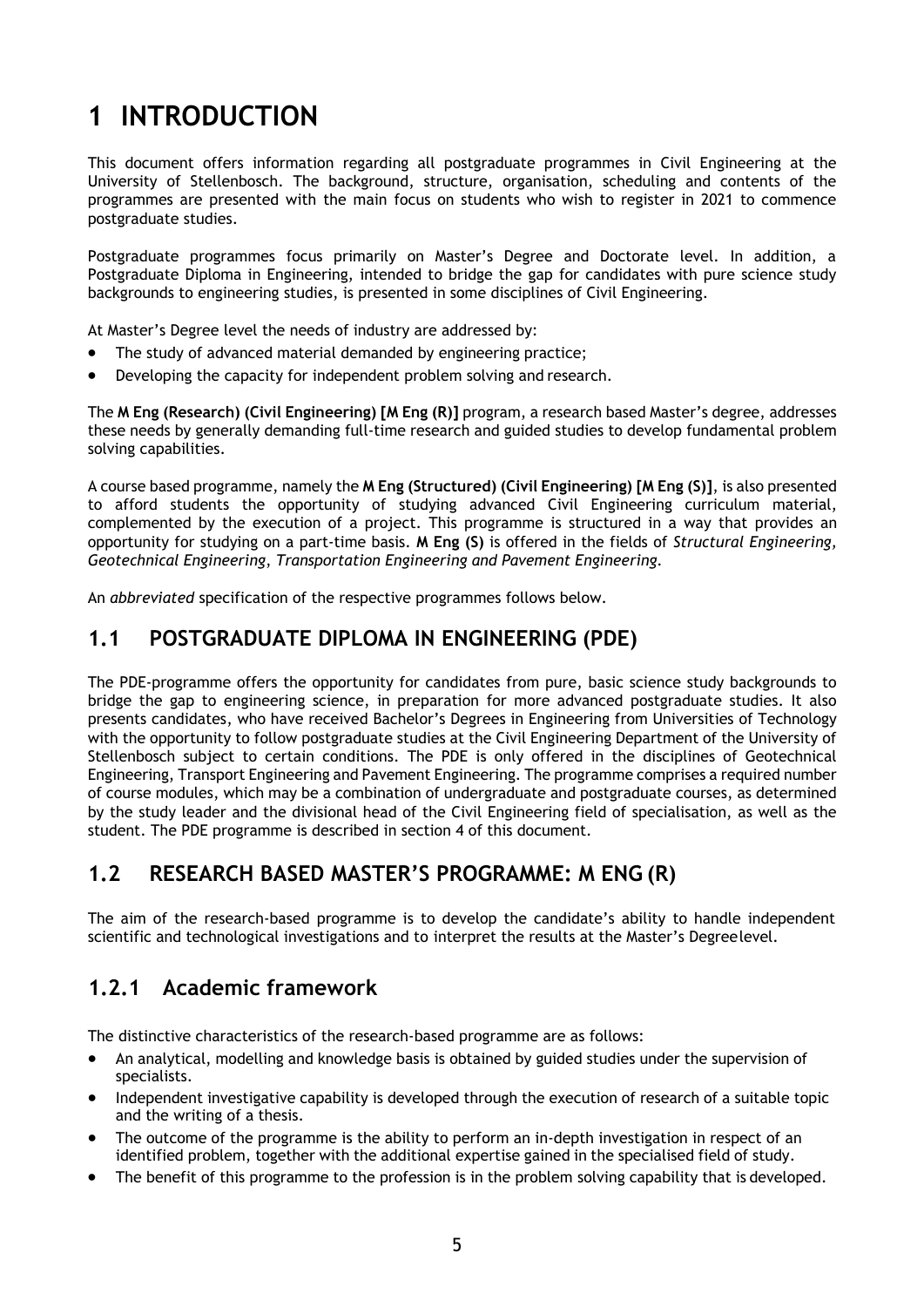The programme further provides a base for PhD studies through which in-depth research capabilities and specialised knowledge are developed.

### **1.2.2 Extent and Nature**

The research-based programme is comprised of the following:

- Full-time study of at least three semesters, resulting in a thesis, which is the final report of the research project.
- Fundamental courses or modules as preparation and support for research as discussed in Sections 2.1 and 2.3.
- Practical relevance is ensured in that research projects are generally identified and frequently also funded by the industry.
- Research projects that can be accommodated are often part of a larger research theme, through which opportunities for financial assistance are made possible in the form of internships.

### **1.3 COURSE-BASED MASTER'S PROGRAMME: M Eng (S)**

A structured study programme is compiled so that a Master's Degree can be obtained through the gaining of integrated knowledge and the development of an advanced ability in application. This study option is only supported in the following specialisation fields: Structural Engineering, Geotechnical Engineering, Pavement Engineering and Transport Engineering.

#### **1.3.1 Academic framework**

The academic framework of the programme consists of:

- A structured programme, based on general Engineering courses, as well as courses in the subdisciplines of Civil Engineering**.**
- Course modules with the following objectives:
	- Advanced knowledge and techniques;
	- Implementation of new methods and techniques.
- The ability to apply advanced knowledge demonstrated by the execution of a project requiring a high level of integrated application, synthesis and innovation.

### **1.3.2 Extent and nature**

The extent and nature of the programme is as follows:

- The programme is presented in such a manner that it can be completed on a part-time basis.
- The programme has a close association with practice in that the course content will be based on applications and because specialists from practice are often called upon to present some of the courses.
- The total credit weight of the coursework amounts to two thirds of the total M Eng (S) credit weight, and the project one third.

### **1.4 DOCTOR OF PHILOSOPHY OF ENGINEERING (PhD) AND D Eng**

Strong national and international networks and interaction supports the PhD study and research program at the Civil Engineering Department of the University of Stellenbosch which offers candidates the opportunity to become national / international specialists and leaders in the field of Civil Engineering.

Two formats of Doctor of Engineering are presented, namely the PhD and the Doctor of Engineering (DEng) degrees. The study and research for the PhD and the DEng degrees are arranged as described in section 5 of this brochure and in the University Calendar, Part 1 (Section: Higher Degrees) and Part 11 (Section 6.3 (PhD) and Section 6.4 (DEng)).

### **1.5 QUALIFICATIONS FOR ADMISSION**

The flow diagram in Figure 1 shows the minimum requirements for admission to the respective postgraduate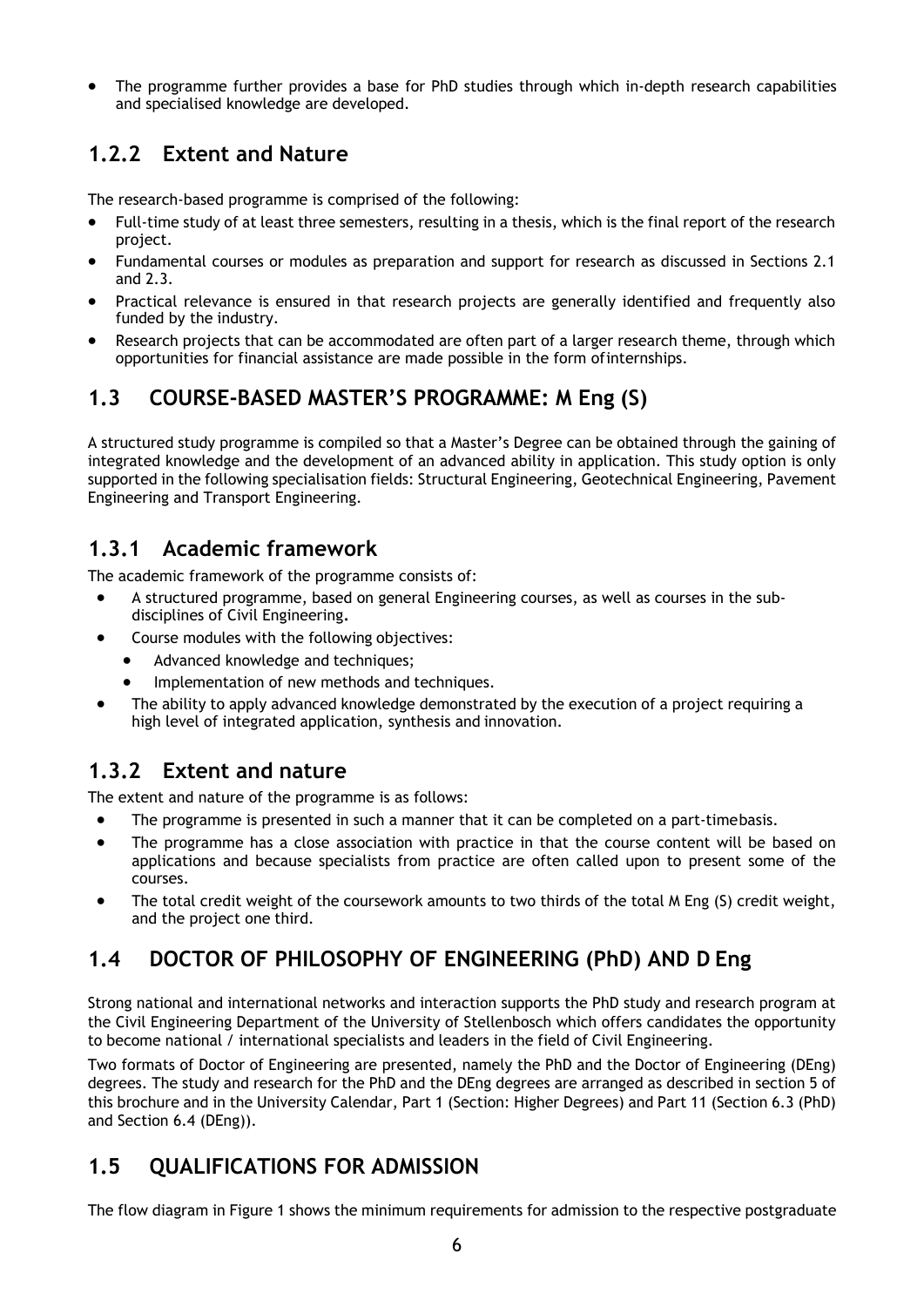programmes. Candidates in possession of a recognised four-year Bachelor's Degree in Engineering (BEng or BScEng), or a qualification accepted by the Senate to be equivalent, may apply for admission to the M Eng (S) or M Eng (R) Degree programmes. The academic merit and course programme curriculum content of candidates with BTech and BSc qualifications will be evaluated to determine their eligibility for registering for the PDE. Refer to section 4.1.2 for information on preparatory studies which may be required. More specific and additional requirements for admission to the postgraduate programmes are described in the relevant Sections (Section 2 - Section 5)*.* 



A Departmental Postgraduate Admission Committee considers applications to all postgraduate programmes to PDE and Master's Degree level. A minimum admission requirement of 60% average over the four year period of undergraduate study, as well as for the final year of study, applies. Refer to Section 4.1.1 for students with a BTech degree.

Conditional admittance may be considered for those who do not fully qualify for admission by the Departmental Postgraduate Admission Committee. A committee with representation from outside the Department considers admittance of doctoral candidates, for recommendation to the Faculty and Senate. The academic record of the candidate and the academic relevance of the proposed topic are taken into consideration.

All candidates should be proficient in English.

General: There is limited capacity available in many post graduate disciplines and this may prevent further studies at post graduate level even though the above minimum requirements are met.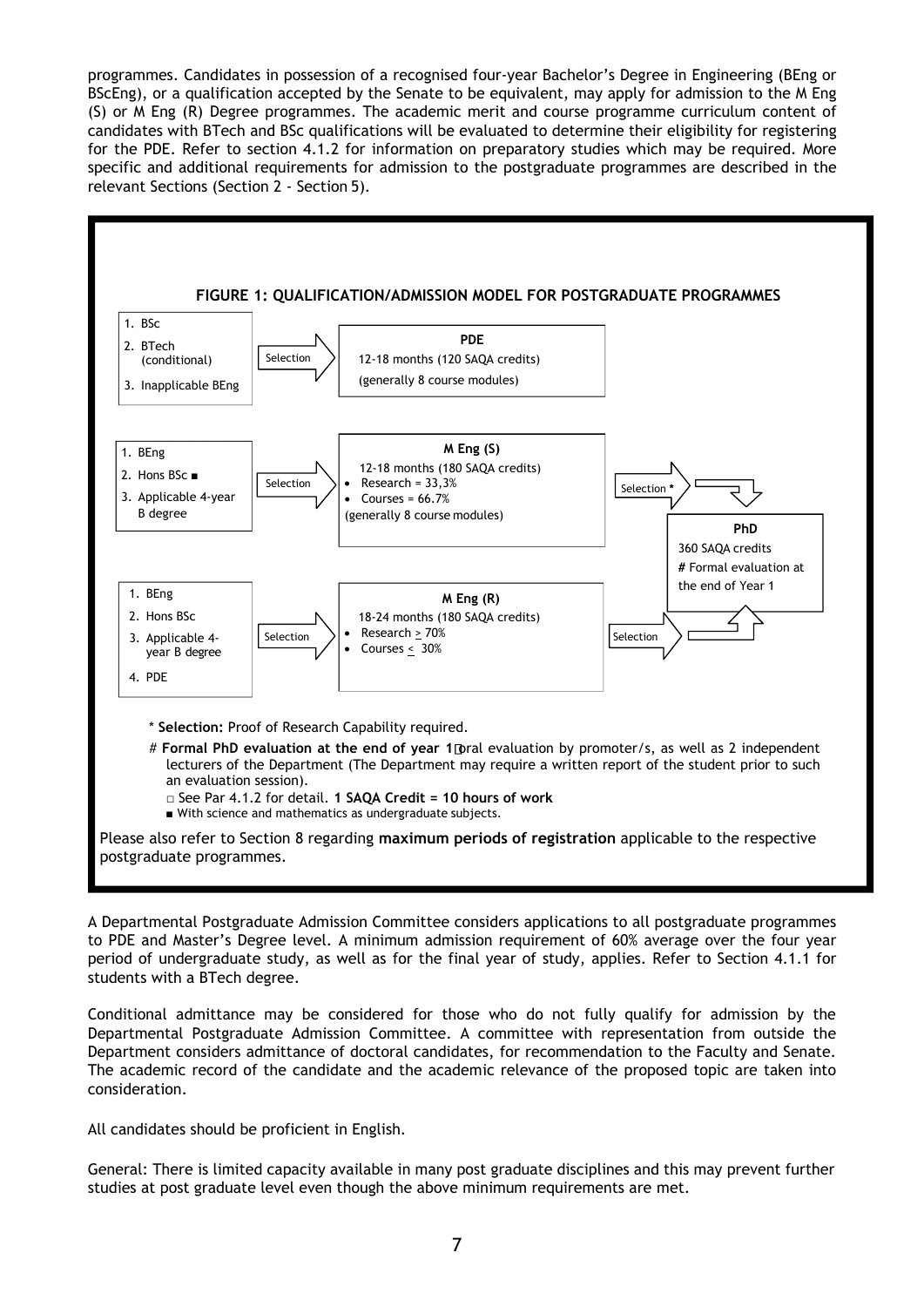#### **1.6 APPLICATION FOR ADMITTANCE & REGISTRATION QUALIFICATIONS FOR ADMISSION**

The procedure for registration for the various postgraduate programmes is as follows:

#### **1.6.1 PDE and M Degrees**

- (a) **South African citizens** should please complete the **Initial Application Form** for admission to one of the postgraduate programmes and send it to the **Secretary: Postgraduate Studies**. This form is available as a separate file on our website under *Programmes/Postgraduate* or from the Secretary for Postgraduate Studies (p.1) (Foreign Students: Please refer to (f) below.)
	- **Electronic applications at the following address: www.sun.ac.za/pgstudies**
- (b) The Initial Application must be submitted along with:
	- A certified copy of the Degree or Diploma complying with the admission requirements;
	- Certified copies of the complete study record (marks) achieved towards obtaining the required qualification;
	- A short Curriculum Vitae.
	- A preliminary overview of the research interest or intended course module (attendance is also useful, but not compulsory).

To save time Initial Applications and the required documentation may be forwarded by e-mail of fax, but certified copies may be requested and **candidates must be able to present the original documentation to the Department or the Administration Authorities of the University on request.**  (Note: Students who have achieved their undergraduate qualification/s at another institution will **definitely** be required to present **original certificate/s** to the Faculty Secretary (p.1) **prior to registration)**

An indication of the final dates for application for a particular academic year is given in Section 1.7. Generally, *Initial Applications* can still be accepted until middle January to possibly commence studies in the first semester and until the end of May to commence studies in the second semester (if applicable).

- (c) The application is evaluated by the Departmental Postgraduate Admission Committee and their decision forwarded to the Dean of Engineering, University of Stellenbosch, for final acceptance.
- (d) The candidate is informed of the final decision in writing by the Faculty Secretary  $(p.1)$ .
- (e) Upon acceptance, the candidate must register for the particular programme. This is administrated by the Faculty Secretary (Contact details: p.1) Final dates for registration for a particular academic year are given in Section 1.7.
- (f) **Foreign candidates do not** use the same Initial Application Form as for South African candidates. They could make preliminary contact with a lecturer in their field of interest, but they have to **apply** for admission to any postgraduate programme offered by the Department **through the International Office**. Instructions regarding the procedure and the correct form/s to use can be found on the website of the International office along with other useful information:
	- Contact details for the International Office: International Office of the University of Stellenbosch University of Stellenbosch Private Bag X1 7602 Stellenbosch South Africa

Tel: +27-(0)21-808 4628 Fax: +27-(0)21-808 3799 E-mail: interoff@adm.sun.ac.za http://www0.sun.ac.za/international/

- **Important:** Students who intend to do full-time study, or visits for periods longer than 30 days at a time, must bear in mind that they may need study permits. Acquiring these may entail lengthy processes and therefore allowance must be made for delays caused by diplomatic procedures. Applications should be submitted at least **4 months** before the intended starting date of full-time study, i.e. generally September for the first semester of the following year, or March for the second semester of the same year. Note that commencing studies in the second semester may not apply to all postgraduate programmes.
- Although foreign candidates submit their applications through the International Office, it is recommended that candidates also notify the Secretary Postgraduate Studies that the application has been submitted.
- (g) Entries cannot be changed retroactively in subsequent years. All entries are subject to external audits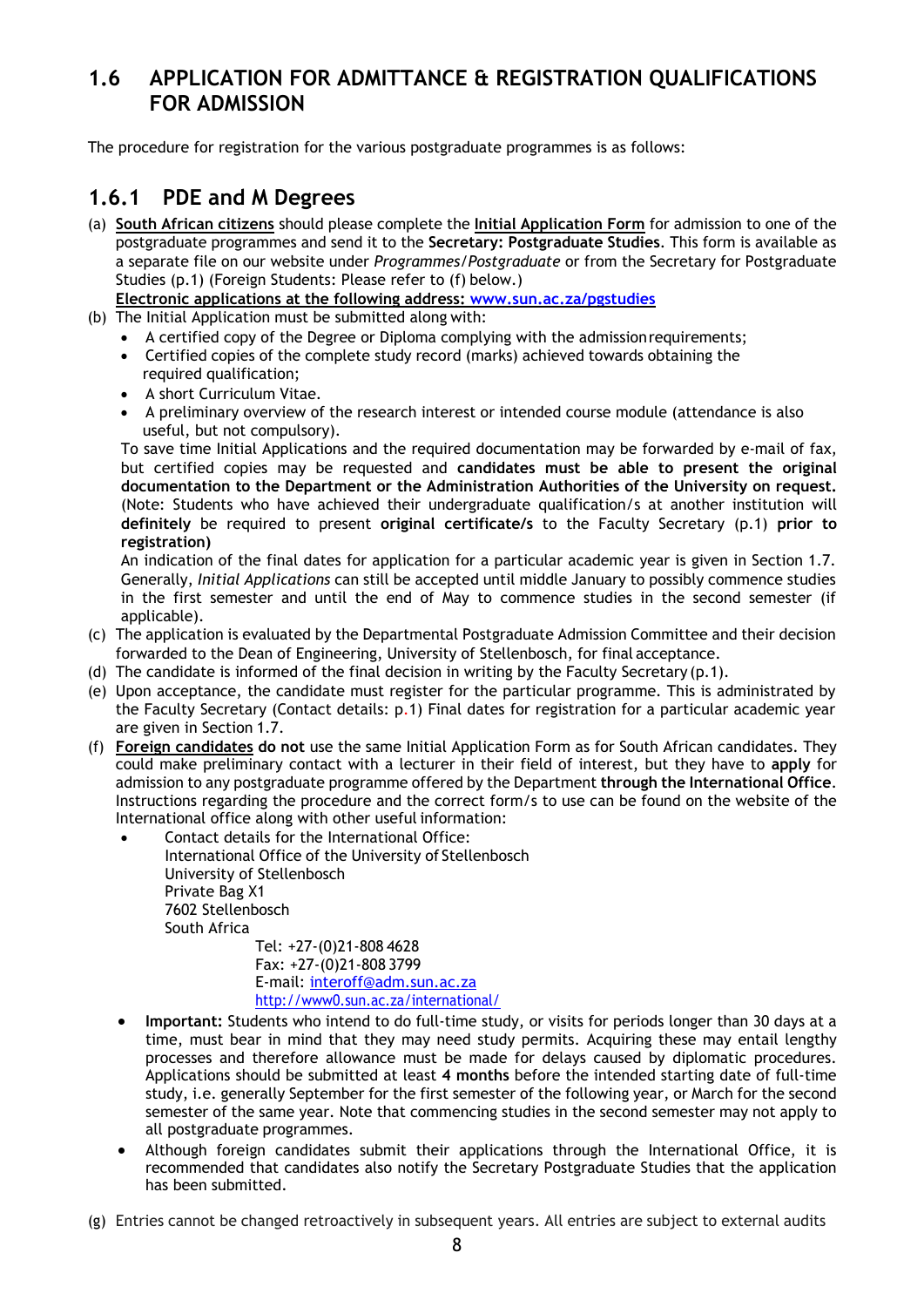as required by the Department of Higher Education and Training. Once an academic year is concluded, the study record is also concluded in this manner.

- (h) It is the students' responsibility to manage their annual registration and to keep it up to date, including modules for which they are enrolled. It is NOT the Postgraduate coordinator or study leader's responsibility.
- (i) If necessary, a student must request interruption of studies in the academic year and preferably no later than April of the same year. If granted, the fees for that year are credited. It may not be requested retroactively in the next academic year. 'Interruption of studies' form is available from Amanda de Wet.
- (j) The Students may not choose in which year they will "actively" continue their studies. Once a student is enrolled, he/she must annually register his/her studies until graduation. A student can only interrupt his/her studies by FORMALLY applying for interruption of studies. It is normally only awarded once for the applicable degree by the Faculty Council and Senate on the recommendation of the Department, if motivated well. There are Postgraduate students who are under the impression that they can select which year they want to continue their studies. The previous year's tuition fees will be imposed when a student registers for studies after he/she failed to register without the necessary permission. There are other institutions that deal with this situation in a much tougher manner. Once a student does not register without permission, his/her studies are considered discontinued. Should the student wish to continue his/her studies again, he/she will have to re-apply for the degree and register again.
- (k) A student following a PDE cannot be upgraded to a M Eng (Structured) programme.
- (l) From 2021 all new Postgrad students will be required to attend an information session on plagiarism within their first year of study. Various such sessions are presented by the library service. Sessions are also offered to undergrad 'skripsie' students twice per year and may be attended by Postgrads. Plagiarism Sessions: (available on SUNlearn)

#### **1.6.2 PhD**

- (a) Consult an academic staff member who could possibly act as promoter for the PhD studies: identify thesis title, aims and scope of work, methodology and programme.
- (b) Complete the enclosed application form and a University of Stellenbosch registration form (available from the Faculty Secretary, p.1) and attach the following:
	- A certified copy of the Degree complying with the admission requirements.
	- Certified copies of the complete study record towards obtaining this qualification.
	- Proposed thesis (dissertation) title, aims, scope of work, methodology and study programme.
- (c) **All foreign candidates** should send their applications via the International Office of the University of Stellenbosch. (Refer to Section 1.6.1.(f)) Electronic applications: www.sun.ac.za/pgstudies
- (d) The application is evaluated by the Departmental Postgraduate Admission Committee.
- (e) On the recommendation of this Committee, the application is evaluated by a Faculty Committee and the decision is forwarded to the Faculty Board.
- (f) After acceptance by the Faculty Board, the application has to be approved by the University Senate.
- (g) The candidate is notified of the outcome in writing by the Faculty Secretary.
- (h) From 2021 all new Postgrad students will be required to attend an information session on plagiarism within their first year of study (it is compulsory for all Postgraduate students). Various such sessions are presented by the library service. Sessions are also offered to undergraduate skripsie students twice per year and may be attended by Postgrads.

Sessions will be electronically available online on Sunlearn. To register for the session, please contact Ms Wilna Wessels, wilnaw@sun.ac.za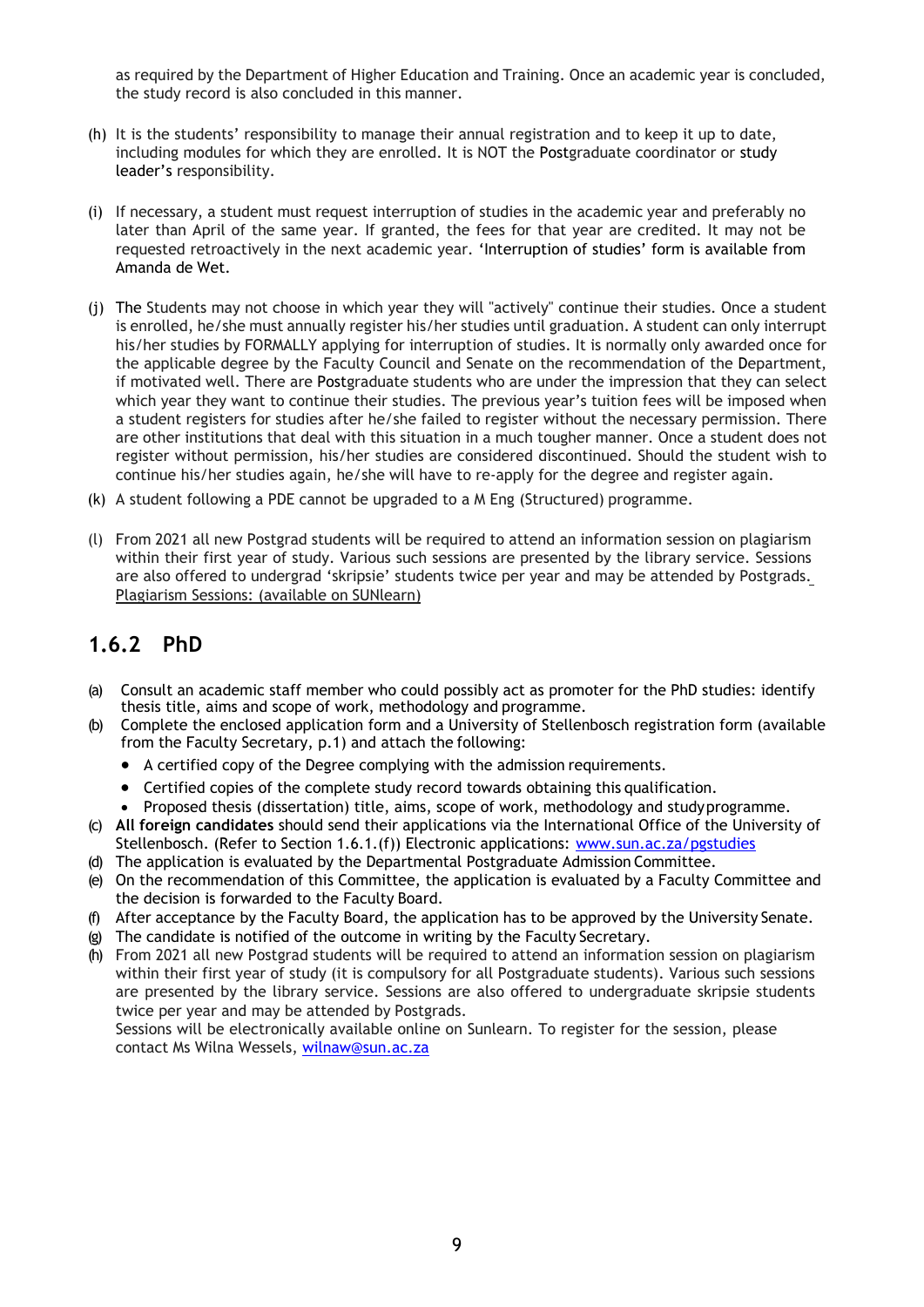General note regarding fees: In addition to the Tuition Fees indicated under Section 8 and on the study fee statements of students, **candidates may be required to pay for course notes, lunches, handbooks or other study material with regard to block courses or studies in general.** With some block courses students may also have the option of partaking in lunches at an additional cost. These fees are paid directly to the secretary of the relevant division.

*Note that M Eng (R) students registering for modules presented by other Departments or Universities may be required to pay additional full tuition fees for these modules.* 

#### **Tuition Fees – Refer to Section 8**

#### **1.7 OUTLINE OF APPLICATION PROCESS FOR ADMISSION TO POST GRADUATE STUDIES**

- 1. On receipt of an enquiry on post graduate studies the departmental post graduate administration office refers the applicant to the website www.sun.ac.za/pgstudies.
- 2. The applicant completes and submits the on-line versions of the application forms available on the web site.
- 3. The departmental post graduate administration then prepares a file for the applicant containing his/her application documentation received from the central administration office which includes the study record.
- 4. Information for students from abroad is vetted by the International Office of the University.
- 5. The application file is scrutinised and information summarised for consideration by the departmental post graduate application committee.
- 6. The decision on acceptance or not for post graduate studies by the committee is communicated to the candidate via e-mail.
- 7. The applicant's documentation is then forwarded to the central administration where the engineering faculty secretary prepares and dispatches a formal application letter to the candidate.
- 8. The departmental post graduate administration office then contacts the student and supplies information on the registration process and study fees as well as the first contact information meeting which the student needs to attend. As part of the registration process, the student enters into a contract with the department. The standard contract is contained in the information supplied to the student.
- 9. The student completes the registration process on the University Website and/or at the central administration office.
- 10. For module registration see Appendix I (at the back of the Brochure).

#### **1.8 IMPORTANT DATES: ACADEMIC CALENDAR YEAR**

Please consult the Civil Engineering's website: www.civeng.sun.ac.za

For Course/Modules dates visit: www.civeng.sun.ac.za/current-postgraduates/ under the **Schedule of Course Modules** tab.

For important post graduate dates visit: www.civeng.sun.ac.za/current-postgraduates/ under the **Thesis Requirements** tab.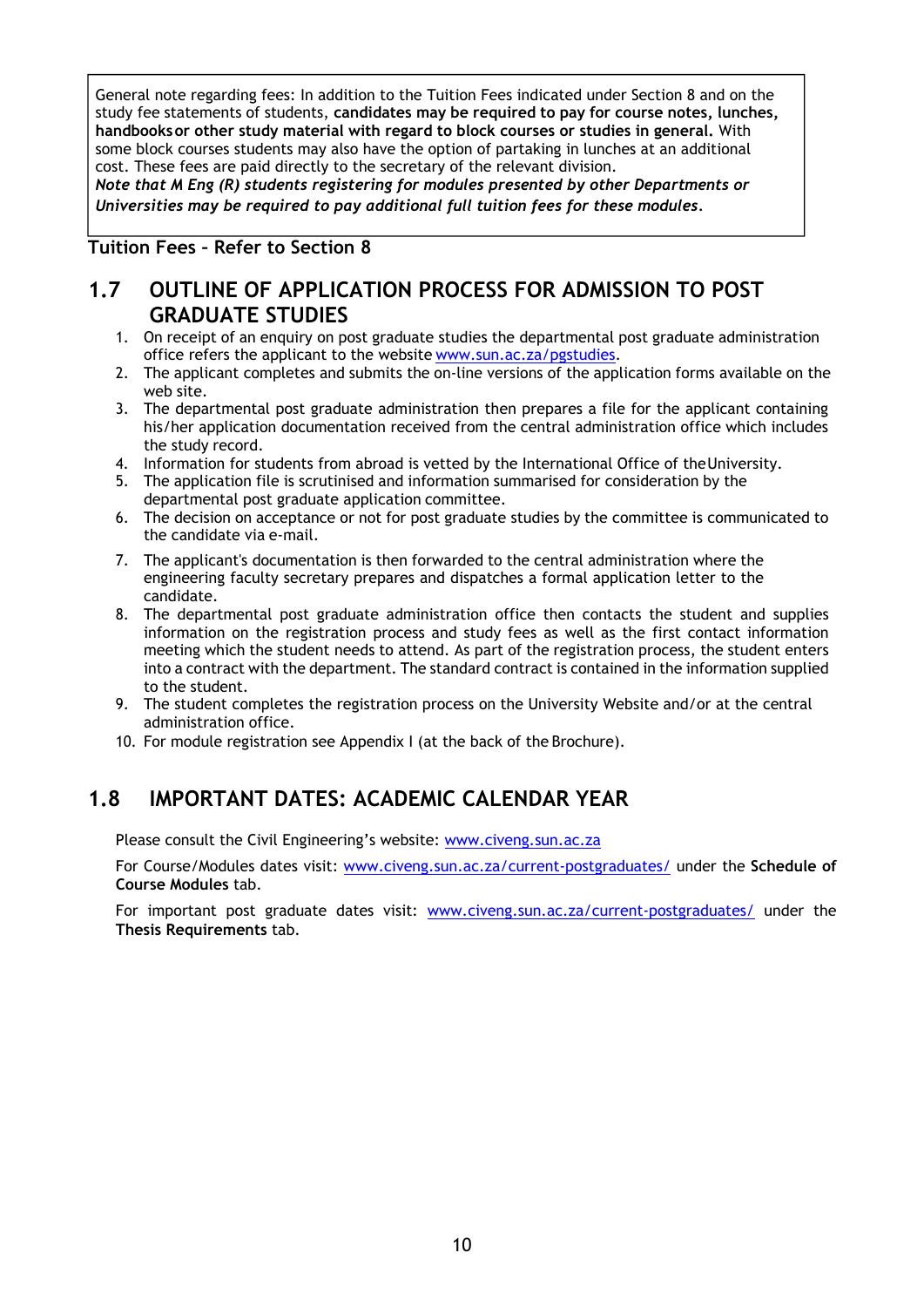## **2 RESEARCH-BASED MASTER'S DEGREE PROGRAMME (M Eng (R))**

The research-based Master's Degree programme extends over a minimum period of 18 months. The outcome of this programme is a civil engineering specialist with a fundamental in-depth training that is based on problem solving and advanced application within a field of specialisation. This programme will prepare candidates also for PhD research, and should therefore be followed by candidates who consider an advanced level of postgraduate qualification.

#### **2.1 ADMISSION AND PASS REQUIREMENTS**

A candidate with **a Bachelor's degree in Natural Science and a Honours degree from Stellenbosch University** may be admitted to the **MEng(R)** programme. An average pass mark of 60% or above is required for the BSc and Hons qualifications. If the Hons degree is from any other South African university, an average pass mark of 65% or above is required for the Hons degree. The MEng(S) programme may include two undergraduate modules in engineering which will imply full-time study of at least one semester. In water engineering if candidates do not have an engineering degree, only a BSc Hons degree in Hydrology may be considered for admission.

A candidate with a four year **BEng or a BSc(Eng)** or equivalent may be admitted to the **MEng(R)** program. An average pass mark of 60% or above is required for the BEng or BSc(Eng) qualification for students who did not study as Stellenbosch University. For Stellenbosch University students the requirement is 60 % or above, but applications of 55% or above may be accepted in exceptional cases.

Candidates that completed a BTech degree with an average pass mark of 70% or more may be admitted to the MEng(R) program after additional studies. Accepted additional studies are a BEng(Hons) degree from the University of Pretoria, with an average mark of 65% or more, or a Postgraduate Diploma in Engineering (PDE) from Stellenbosch University with an average mark of 60% or more. Four preparatory undergraduate Mathematics and Science modules have to be completed as well.

Fundamental courses may be prescribed to support knowledge development for the M Eng (R) programme. These courses must be passed but do not contribute to the total number of credits required for the degree. The Department requires each M Eng (R) student to complete 3 of these fundamental courses or modules as preparation and support for their research. These courses should be chosen in consultation with the study leader. Some fields of study or study leaders may require more than the 3 modules. However, the thesis comprises 100% of the final mark. Two independent examiners, typically one internal examiner and one external examiner, approved by the Faculty, evaluate the thesis and a mark of at least 50% is required for the degree to be awarded.

#### **2.2 PUBLICATION REQUIREMENTS (PAPERS)**  *Publication of M Eng (R) research results*

Journal Articles are to be supplied as specified in the Faculty of Engineering Calendar, paragraph 6.2.5.2 for MEng (Res) students. Calendar available: www.sun.ac.za

From 2019, all work that will find its way to publication or SUNscholar must include copyright permission from the original author to use images, graphs, etc., that have come from a third party even if figures etc. have been redrawn. It is the responsibility of the student to get such permission. If it is impossible to get permission, the student must be able to proof that sufficient effort has been used to get permission and track record of the efforts must be kept.

#### **2.3 STUDY PROGRAMME AND EXAMINATION**

The academic weight of the M Eng (R) programme comprises 180 SAQA credits.

The Degree is awarded based on the thesis submitted by the candidate. A programme for managed selfstudy and research is determined by the study leader, in co-operation with the Divisional Head. The weight of the thesis is 100% of the total credits of the degree programme.

In addition to the thesis the Department requires the candidate to successfully complete 3 fundamental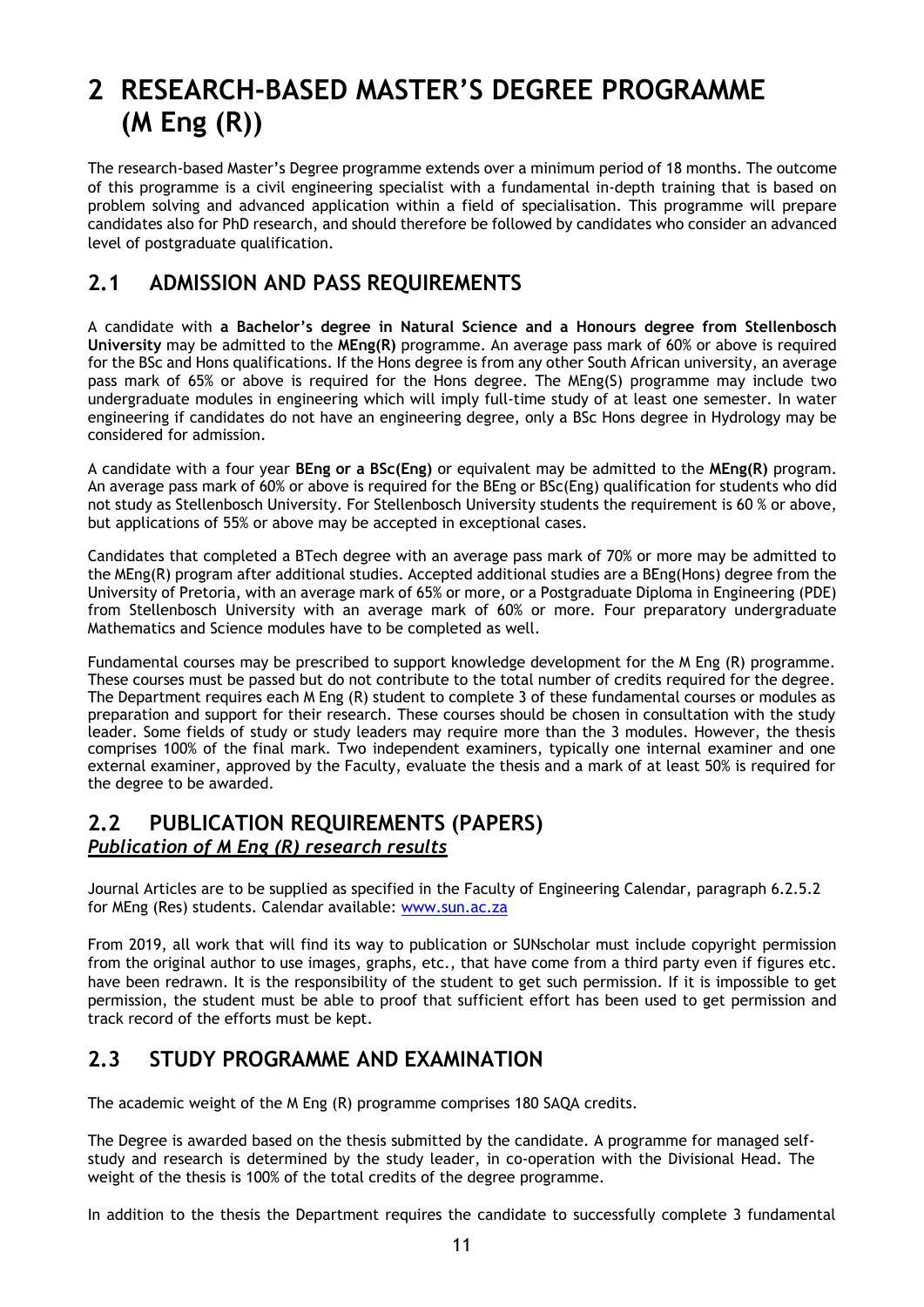courses or modules chosen in consultation with the study leader in preparation for the thesis and research. For successful completion of each module the candidate must obtain a pass mark based on the marks received for tests, assignments and an examination. No credits are received towards the degree for passing the modules. As there is no formal examination time table for the Postgraduate modules, examination dates will be set by the respective academic staff members. Modules will be listed on student's records from 2021.

MEng (Research) students should make at least one public presentation of their research work including the findings. This presentation can be in the form of a conference contribution, or it can be in front of a publicly announced colloquium at the Engineering Faculty. The presentation can be before or after the submission date. If it is presented some time before the final submission date, it should at least address the major findings. In such a case it allows the public (fellow students/lecturers/others) to comment on the work, which can be beneficial for the student when he/she completes the final write-up of the thesis. If the presentation is made via a colloquium at the Engineering Faculty, the colloquium must be organised by the student in consultation with his/her supervisor(s) and the head of the relevant division. The postgraduate officer may be approached for assistance regarding the booking of a venue and the distribution of the invitation/announcement.

When there is a difference in the allocated mark between the two examiners, so that a decision is needed between a pass/fail or a distinction/or not, the student should normally make a presentation to the examination commission.

The M Eng (R) programme generally requires **full time study** on the Stellenbosch Campus of the University. Part time study options will however be considered under special conditions and with prior arrangement with the potential study leader.

#### **2.4 THESIS**

The thesis is the product of study and research completed by the student under the supervision of the study leader. The thesis mark comprises 100% of the final mark. This is proportional to the weight in credits of the research project. The study leader(s) approve(s) the final thesis, but an independent internal examiner and at least one independent external examiner evaluates the thesis.

Through the thesis the candidate should demonstrate the ability to conduct an independent scientific and technical investigation and to interpret the results correctly.

The research for the thesis must lead to a paper and presentation at an international conference, or a paper in an acknowledged journal.

The fact that the thesis presents the candidate's own work and that it has not been presented at any other university must be declared by the candidate in the actual thesis.

Instructions regarding the format of the thesis are stated in the Calendar of the University of Stellenbosch, Part 1 (General), 'Rules for Higher Degrees'. This document is generally also available on the University website (p.1).

Provisions as to the format, final submission, duplication and binding of Master's theses available in the Calendar of the University.

#### **2.5 RESEARCH PROGRAMMES**

Research programmes reflect the areas of specialisation and interest within the Department. Topics for Masters theses which fall within the research programmes and themes of the Department will ensure that the necessary study leadership will be available. Funds are often available for such thesis projects. Candidates may also enquire about assistantships or internships available in selected programmes, or for selected projects.

#### **2.5.1 Civil Engineering Informatics**

 A research programme covering various aspects of the application of Informatics in Civil Engineering is executed in parallel with the presentation of undergraduate and postgraduate courses on the subject. Some of the projects are listed under the field of application, such as structural engineering and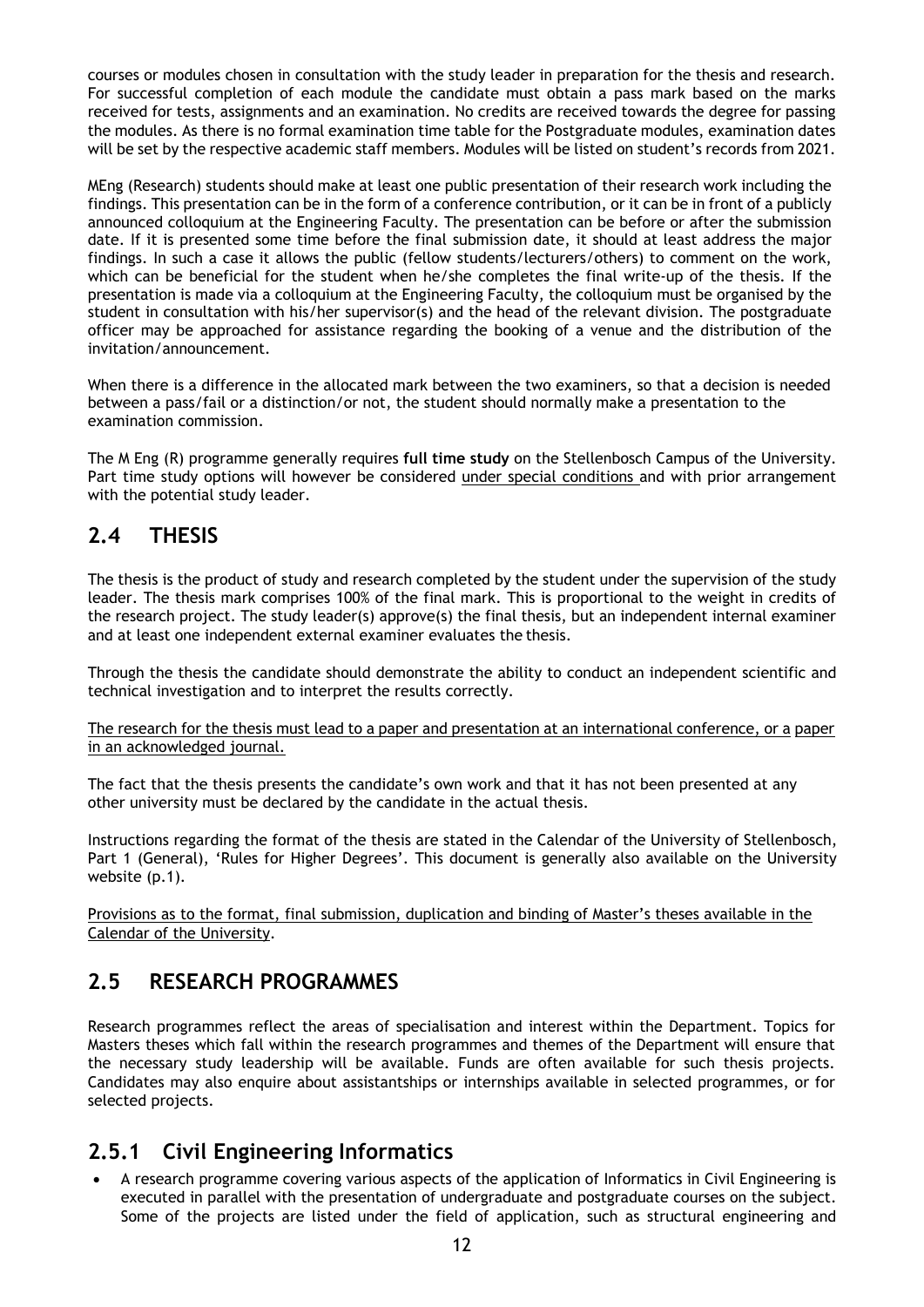Construction Engineering and Management.

Computational management, including modelling of the engineering process.

#### **2.5.2 Geotechnical Engineering**

 Geotechnical Engineering research concentrates on improving ways to characterise the strength and permeability of geomaterials, developing methods for stability and seepage modelling of geomaterials, and understanding judgement and decision making in geotechnical design and construction.

#### **2.5.3 Pavement Engineering**

The courses in pavement engineering have been rationalised down to 6 modules of which 3 modules are presented each year. This give a 2 year cycle to cover all courses.

- Pavement Materials characteristics, modelling, performance, implementation and construction, including a) Granular and Cemented b) Asphalt and Bitumen and c) Bitumen Stabilised Materials
- Pavement Design including a) Pavement Evaluation and Rehabilitation Design, as well as New Road Design and b) Rigid Pavement Design (Concrete Roads)
- Pavement Management Systems

#### **2.5.4 Structural Engineering**

- Life cycle optimisation and risk informed decision making.
- Structural health monitoring.
- Application of structural reliability to the development of design criteria for structures.
- Reliability modelling and calibration of structural design codes of practice.
- Innovative applications of structural steel.
- Computational simulation and prediction of damage to concrete and masonry structures.
- Development of advanced cement-based materials and new products.
- Seismic behaviour of structures.
- Hybrid Concrete Construction.
- Liquid containing structures.
- Improvement of construction and structural design aspects for reduced environmental impact.
- 3D printing of concrete structures.
- Fire Structural Engineering.
- Bridge Engineering.
- Fibre reinforced concrete.
- Early age properties of concrete.

#### **2.5.5 Transportation Engineering**

Research projects in Transportation Engineering are sponsored by the Department of Transport and include the following:

- Road safety.
- Intelligent Transport Systems.
- **•** Traffic Engineering.
- **•** Transportation Planning and Logistics.

#### **2.5.6 Water Engineering**

Diverse sponsored projects in Hydraulics and Hydrology include:

- Hydraulic structures.
- Storm water and River Hydraulics.
- Environmental studies.
- Sediment transport and Reservoir Sedimentation.
- Water resources planning.
- Water quality management and modelling.
- Eco-Hydraulics.
- Surface hydrology.
- Flood hydrology.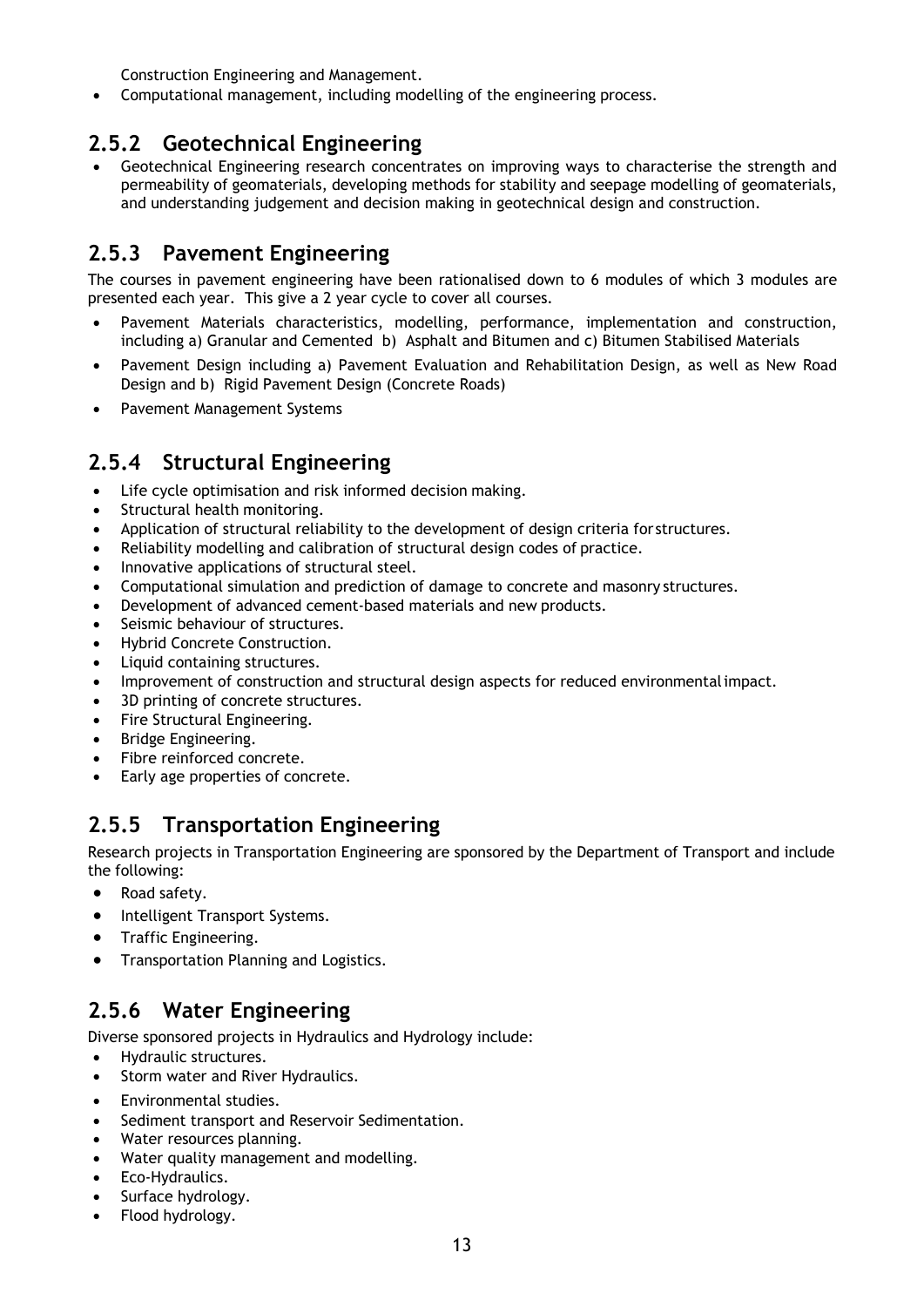- Water Services.
- Water Demand Management.
- Water treatment.
- Water Networks analysis.
- Sewer Systems analysis.
- In Port and Coastal Engineering (part of Water Engineering Division) the emphasis is on Coastal Processes and Port Development. Transnet National Ports Authority of South Africa (TNPA) sponsored a teaching chair in this field from 2006 to 2020.

#### **2.5.7 Construction Engineering and Management**

The Chair in Construction Engineering and Management only accepts full time students for the MEng(R) degree. Under special conditions and agreement students with excellent undergraduate marks may be accepted for part time registration. The MEng(S) qualification is still only offered to current students.

The Chair in Construction and Engineering Management addresses management in all areas of infrastructure development, being management by clients, consultants and contractors. Research is aimed at the following topics, and research topics are defined in collaboration with the study leader:

- Modular construction
- Risk management
- Infrastructure management
- Design management
- Large infrastructure projects
- Sustainability of infrastructure
- The use of modern technology in construction

Refer to 6.4.1 for module requirements.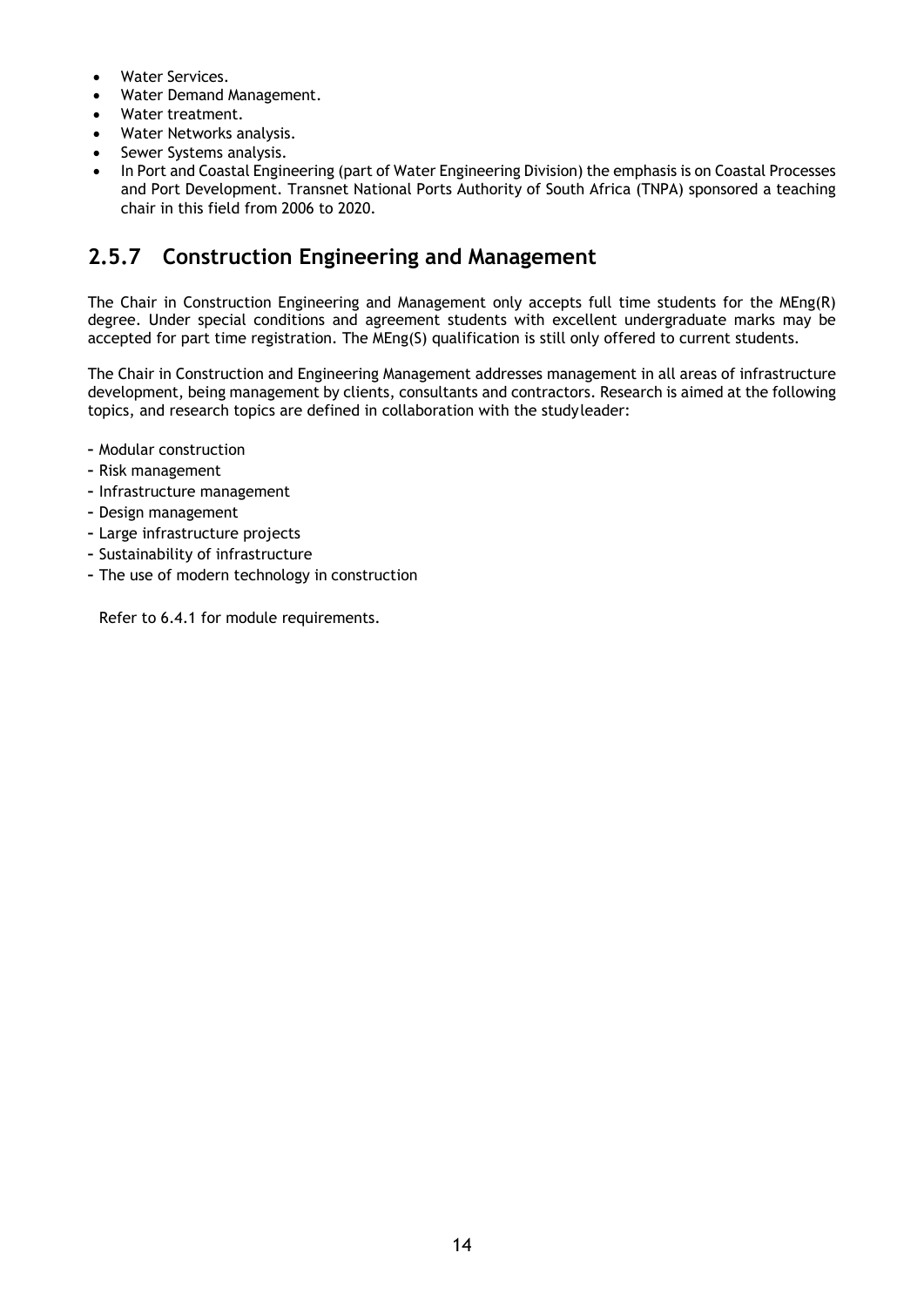## **3 COURSE-BASED MASTER'S DEGREE PROGRAMME (M Eng (S))**

A course based Master's degree study programme requires a combination of course modules and a project. The nature of presentation provides practising civil engineers the opportunity for advanced study without having to take prolonged study leave. This can be achieved by means of structured studies, which culminate in the M Eng (S) Degree. This degree is offered in the following fields of specialisation:

- Structural Engineering.
- Geotechnical Engineering.
- Pavement Engineering.
- Transportation Engineering.

A set of course modules is compiled to provide a coherent curriculum of advanced studies in a field of specialisation. The course modules are formulated to be of an applied nature, whilst developing a high level of conceptual thinking. The project should demonstrate the ability of the candidate to solve problems in the chosen field of specialisation by synthesis and/or the application of one or more of the concepts in an innovative and practical manner.

#### **3.1 ADMISSION AND PASS REQUIREMENTS**

A candidate with **a Bachelor's degree in Natural Science and an Honours degree from Stellenbosch University** may be admitted to the **MEng(S)** programme. An average pass mark of 60% or above is required for the BSc and Hons qualifications. If the Hons degree is from any other South African university, an average pass mark of 65% or above is required for the Hons degree. The MEng(S) programme may include two undergraduate modules in engineering which will imply full-time study of at least one semester. In water engineering if candidates do not have an engineering degree, only a BSc Hons degree in Hydrology may be considered for admission.

A candidate with a four year **BEng or a BSc(Eng)** or equivalent may be admitted to the **MEng(S)** program. An average pass mark of 60% or above for the BEng or BSc(Eng) qualification is required. For Stellenbosch University students, applications of 55% of higher may be accepted in exceptional cases.

A candidate with a Bachelor's degree from a South African **University of Technology** and a **Honours** (B. Eng. Hons) degree from the University of Pretoria may be admitted to the **MEng(S)** programme (in same field as Hons), subject to an average mark for the Honours qualification of at least 65%.

A final mark of at least 50% must be achieved in each of the course modules, as well as the project. The final mark for the M Eng (S) Programme is the weighted average of course marks and the mark for the final project, averaged by weight in credits. Any student who is admitted to the program with marks below the minimum requirements due to special circumstances, will be required to pass at least 2 modules in the first year of study.

#### **3.2 STUDY PROGRAMME**

The programme for the M Eng (S) Degree requires the successful completion of course modules and a project. The project contributes to the final mark relative to its credit weight. The academic weight of the programme comprises 1800 hours (180 SAQA credits) of high-level effective study, of which at most 66.7% (120 SAQA credits) is devoted to course modules and the remaining minimum of 33.3% (60 SAQA credits) to the project.

The majority of course modules are presented in block format facilitating part-time studies towards the M Eng (S) Degree. A maximum study period of 4 years is allowed. It is possible to accelerate the part -time programme by spending more time on attending courses. Partial full-time study or the parallel completion of the project can reduce the total duration of the programme. However, a candidate must be registered for the M Eng (S) programme for at least one full year in order to be awarded the degree.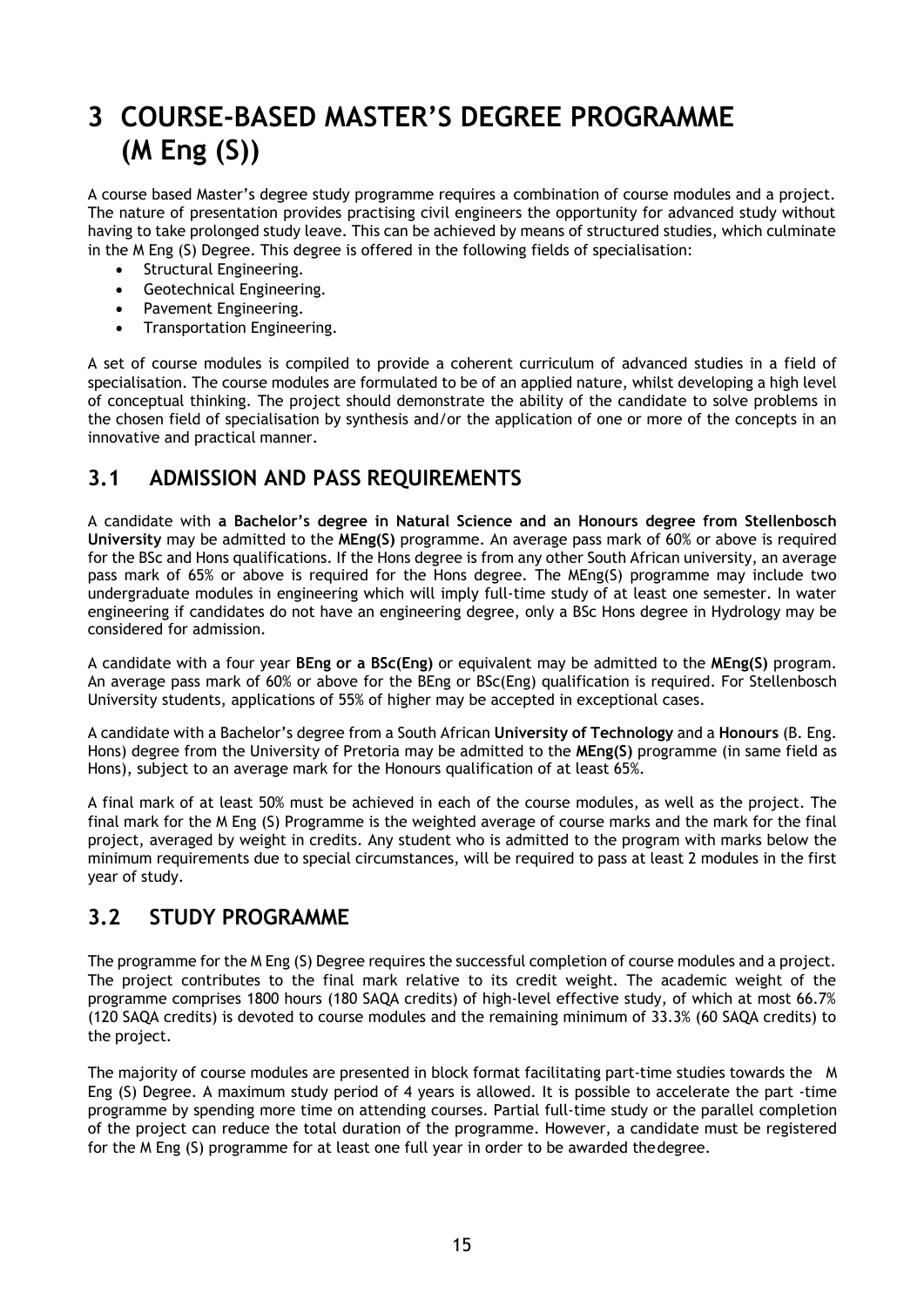Course modules are generally presented in a three-year cycle. Some modules will be presented in a one or two-year cycle in order to provide some flexibility. In the Water Engineering Division, courses will be presented only on an *ad hoc* basis to satisfy the demand from industry, in other words not for credit purposes.

Individual modules are developed in such a way that pre-requisites are limited to the minimum. It is therefore possible to enter the programme at any time. In a few cases consecutive modules will be presented within one year.

Applicants must indicate a preferred field of specialisation. Before commencing with the coursework, a study leader will be appointed by the Departmental Chairman, in co-operation with the Head of the Division within which the candidate's preferred field of focus lies. At the start of the study programme, the candidate and the study leader will make an appropriate selection of course modules, to be approved by the Divisional Head.

In order to facilitate planning in advance, the provisional schedule for course modules over the next three years is provided. Final dates (and possible changes that may occur) are published on the Civil Engineering website (p.1). (Follow the link to 'Forthcoming M Eng (R) Courses.)

#### **3.2.1 Manner of presentation**

The presentation of the part-time course modules typically consists of three components:

- A course module is introduced by means of an intensive block week or weeks.
- A period of self-study follows each block. Presented material is studied and assignments are completed.
- An examination is set by the academic staff member.

#### **3.2.2 Examination of block course modules**

Admittance to the examination of a module is based on acceptable completion of assignments, which generally means a mark of at least 50% must be obtained. The date for the examination is set by the academic staff member.

The grades for the assignments and the mark for the examination are combined as determined by the academic staff member, resulting in the final mark for the module.

#### **3.3 FIELDS OF SPECIALISATION**

The course-based Master's Degree programme is presented in the following fields of specialisation:

| <b>FIELD</b>                      | <b>CONTACT PERSON</b>                                                       |
|-----------------------------------|-----------------------------------------------------------------------------|
| <b>Structural Engineering</b>     | Dr AJ Babafemi:                                                             |
|                                   | Tel: +27-(0)21-8084475; ajbabafemi@sun.ac.za                                |
| Geotechnical Engineering          | Dr Charles MacRobert<br>Tel: +27-(0)21-8084079; macrobert@sun.ac.za         |
| Pavement Engineering              | <b>Prof Kim Jenkins:</b>                                                    |
|                                   | Tel: +27-(0)21-8084379; kjenkins@sun.ac.za                                  |
| <b>Transportation Engineering</b> | <b>Prof Marion Sinclair:</b><br>Tel: +27-(0)21-8083838; msinclair@sun.ac.za |

### **3.4 SCOPE OF THE PROJECT**

The project for the course-based Masters degree carries a credit weight as indicated in Section 3.2 above. The project should demonstrate advanced and in-depth application and synthesis of the material concerning one or more of the topics covered in the course modules. Innovative application or novel integration of various fields will be highly rated.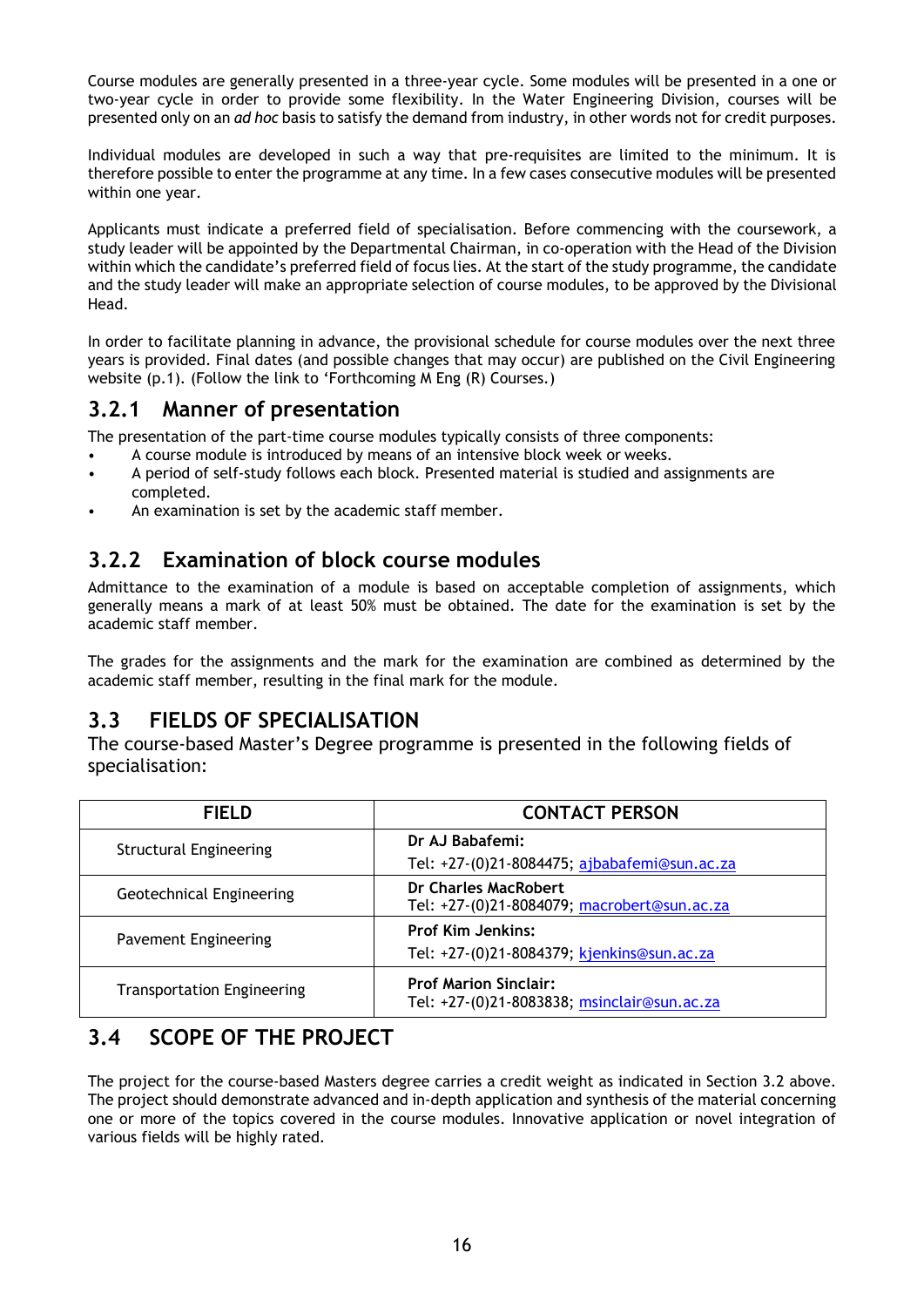Projects should generally be of such a nature that it would qualify as a paper to a conference, or an equivalent form of publication. The study leader(s) approve(s) the final Project report, and serves as Internal examiner. Furthermore, either an independent Internal examiner or External examiner also gives a mark. External moderation of the Project report is also carried out.

Instructions regarding the project format are given in the Calendar of the University of Stellenbosch, Part 1 (General) in the section concerning Higher Degrees. This document is also available on the University website (p.1).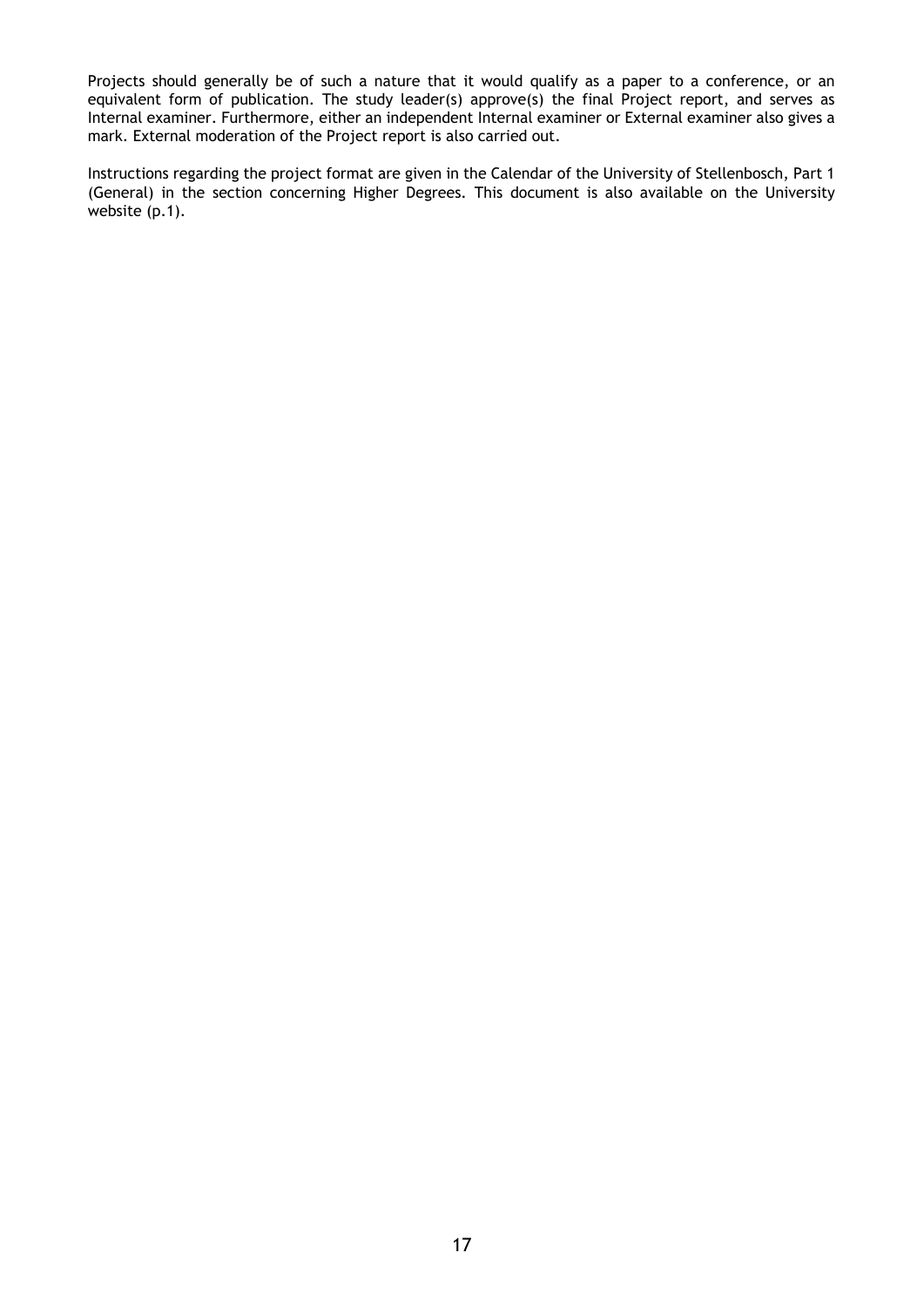# **4 THE POSTGRADUATE DIPLOMA IN ENGINEERING (PDE)**

A postgraduate diploma programme is presented, which leads to the qualification Postgraduate Diploma in Engineering (PDE**). This program is offered in the fields of Transport Engineering, Pavement Engineering and Geotechnical Engineering** in the Civil Engineering Department of the University of Stellenbosch.

*The academic merit and course programme curriculum content of candidates with BTech and BSc qualifications will be evaluated to determine their eligibility for registering for the PDE. Refer to Section 4.1.2 for information on preparatory studies which may be required.* 

### **4.1 ADMISSION AND PASS REQUIREMENTS**

#### **4.1.1 Minimum admission requirements**

A candidate may be admitted to the PDE programme if he/she:

- has a Bachelor's degree from a South African **University of Technology** with **an average mark for the qualification of at least 70%.**
- is in possession of an acknowledged **Bachelor's degree in Natural Science** from a South African University, with an average mark for the qualification of at least 60%. An average mark of 55% or above may be accepted in special cases. *NB: BSc candidates cannot register with SACNASP as Pr.Sci.Nat because the PDE programme does not get Honours level recognition. Candidates are advised to do the BSc(Hons) in Geology and then apply for the MEng Programme*.
- **has any other non-engineering academic degree and experience** which is considered to be acceptable by the Departmental Admission Committee.

Candidates may be required to do preparatory/supplementary studies in which an average pass mark of at least 60%, as described in 4.1.2, has to be achieved. The decision on required preparatory studies is made with reference to the academic record of the candidate. Any candidate who is admitted to the program with marks below the minimum requirements, or due to special circumstances, will be required to pass at least two PDE modules in the first year of study in order to be allowed to continue. The PDE program may include two undergraduate engineering modules, which will imply full-time study for at least one semester.

#### **4.1.2 Preparatory studies**

The Department reserves the right to require of a candidate to perform preparatory/supplementary studies before being admitted to the PDE-programme. The following preparatory/supplementary courses are applicable:

- Engineering Mathematics 214, Applied Mathematics B242 and B252, and Statistics for Scientists 314, as described in the yearbook of the Faculty of Engineering, University of Stellenbosch; or
- One course each in Mathematics, Mechanics and Statistical Methods, respectively equivalent to the above mentioned courses at the discretion of the Department, presented by an acknowledged South African University. In this regard, the following course modules offered by **UNISA** will be accepted:
	- o Mat 1503 (Linear Algebra)
	- o APM 1612 (Applied Mathematics: Mechanics 2)
	- o APM 2611 (Applied Mathematics)
	- o Introduction to Statistics STA1610

The candidate will require a letter of motivation from the Department of Civil Engineering, University of Stellenbosch to UNISA to be allowed to enrol the above as course modules for nondegree purposes.

Applicants must achieve a mark of at least 60% in the preparatory studies.

*Candidates may apply for exemption for these subjects on the basis of equivalent prior learning.* 

### **4.1.3 Minimum pass requirements**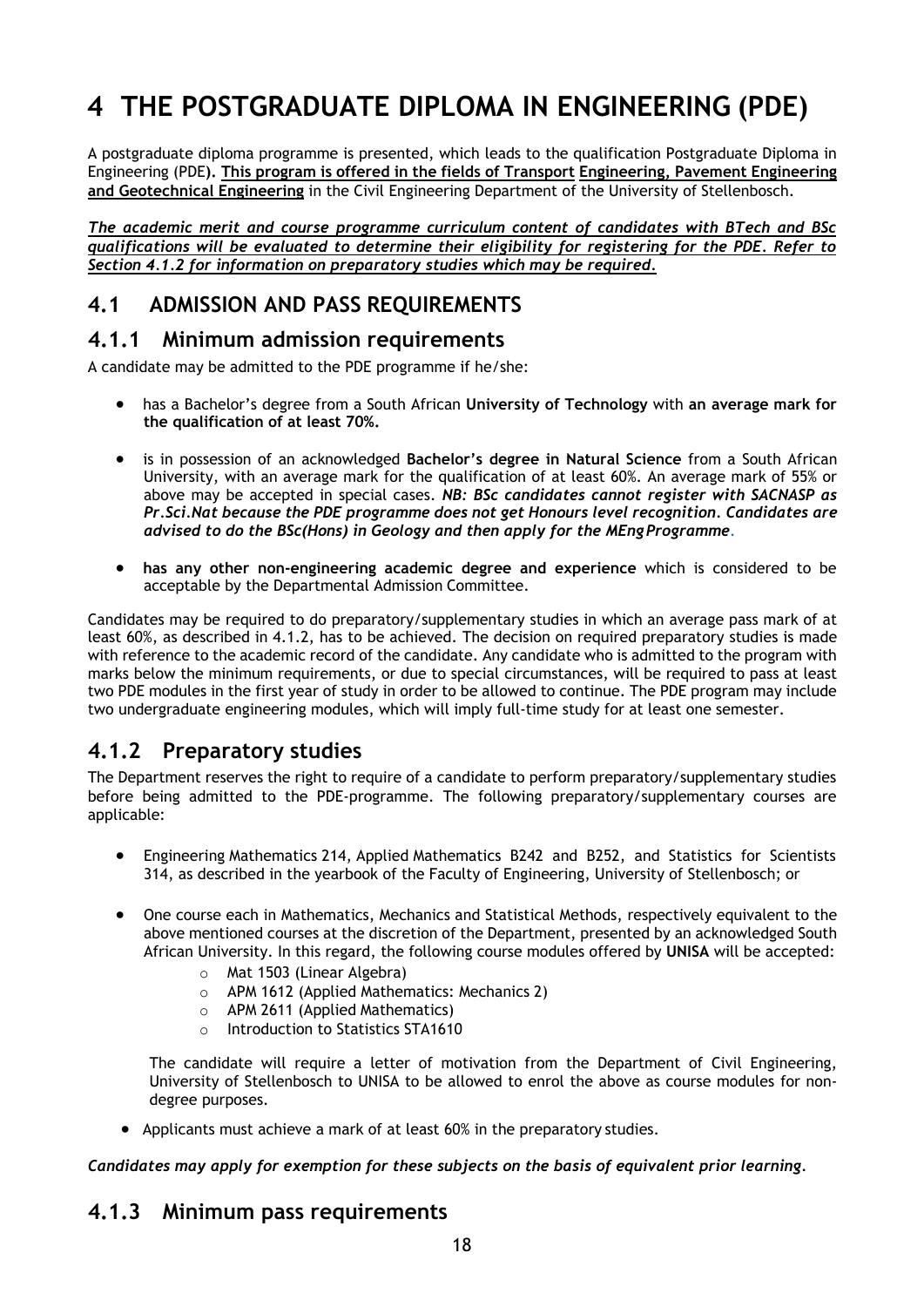The pass mark for the programme is 50%. The final mark is the weighted average of course marks.

#### **4.2 THE PDE STUDY PROGRAMME**

The PDE-programme comprises a minimum of 120 SAQA credits in the form of coursework. The programme can be followed on a part-time basis, or full-time, depending on the composition of courses. A study leader is appointed by the Department. The study leader, in co-operation with the divisional head of the field of expertise, as well as the student, sets up a study programme, which can be a combination of postgraduate and undergraduate course modules of the Department. A student must pass a minimum of 2 modules in first year to register for the following year.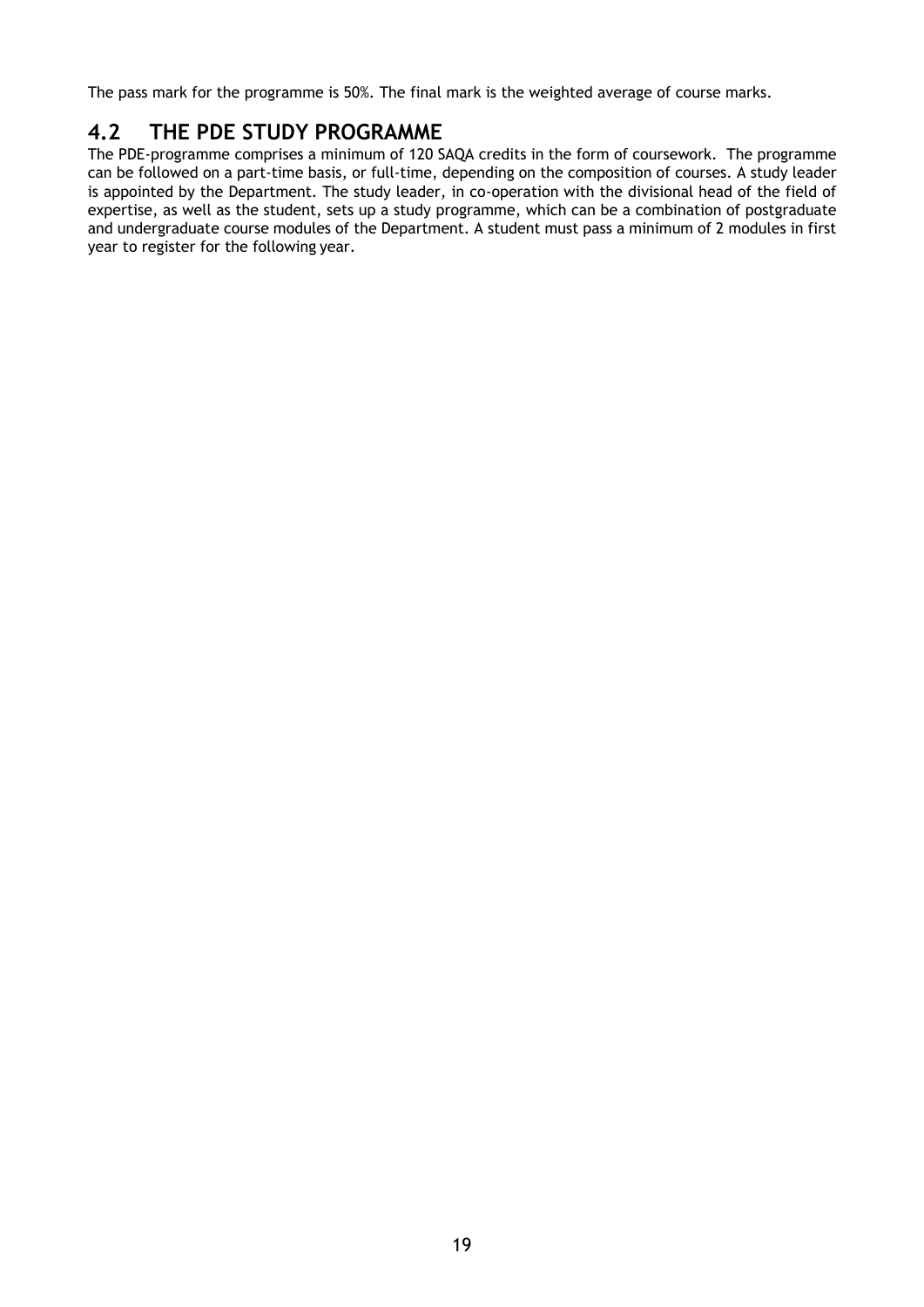## **5 PhD and DEng STUDIES**

Applications to the **PhD** programme will be considered based on academic history and experience. A Master's degree is required for PhD admission, except under special circumstances when MEng enrolment is upgraded to PhD enrolment.

Programmes of study and research for the PhD and the DEng Degree are arranged as described in the **University Calendar**, Part 1 (Section: Higher Degrees) and Part 11 (Section 6.3 (PhD) and Section 6.4 (DEng)). Applications for admission should include full particulars of the candidate's academic record, together with a proposal for the research topic. A committee with representation from outside the Department considers admittance of doctoral candidates, for recommendation to the Faculty and Senate. The academic record of the candidate and the academic relevance of the proposed topic will be taken into consideration.

Provisions as to the format final submission, duplication and binding of the doctoral dissertations available on the Civil Engineering's website: www.civeng.sun.ac.za

#### *Publication of PhD research results*

Journal Articles are to be supplied as specified in the Faculty of Engineering Calendar, paragraph 6.3.3 for PhD students. Calendar available: www.sun.ac.za

From 2019, all work that will find its way to publication or SUNscholar must include copyright permission from the original author to use images, graphs, etc., that have come from a third party even if figures etc. have been redrawn. It is the responsibility of the student to get such permission. If it is impossible to get permission, the student must be able to prove that sufficient effort has been used to get permission and track record of the efforts must be kept.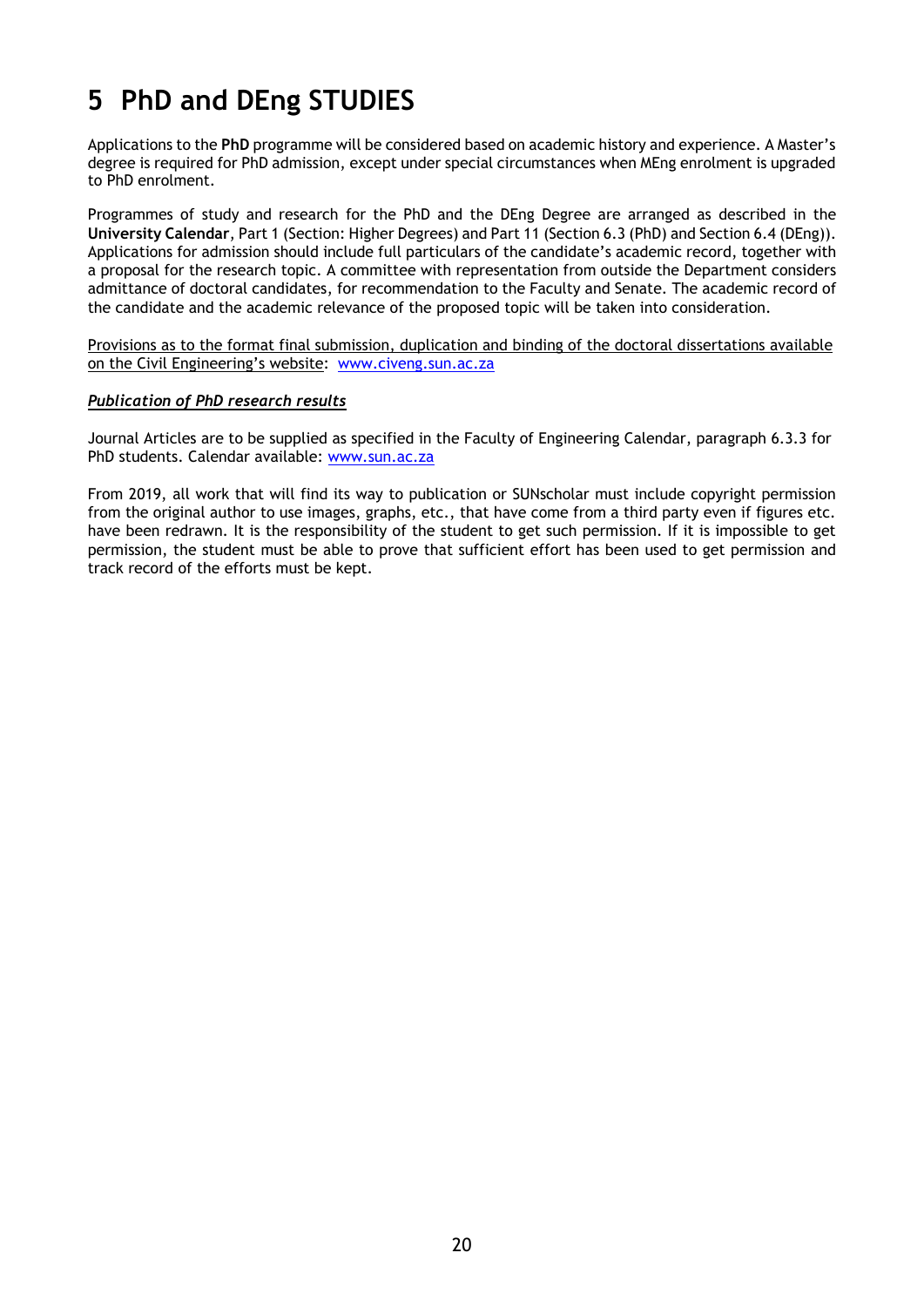# **6 COURSE MODULES**

#### **6.1 MODULES PRESENTED BY THE FACULTY OF ENGINEERING**

The Faculty of Engineering has identified five modules that cover aspects considered to be common to all branches of Engineering. **Students following Structured programmes have to include a minimum of three of these modules in their curricula**. The modules are listed below and content descriptions are provided in Appendix IV. These modules will be presented each year and dates will be made available on the website of the Faculty.

| Module title                   | Code            | Host department               | <b>Credits</b> |
|--------------------------------|-----------------|-------------------------------|----------------|
| Numerical methods              | TW 776/876      | <b>Applied Mathematics</b>    | 15             |
| Advanced topics in Engineering | 11478 - 773/873 | <b>Industrial Engineering</b> | 15             |
| Management                     |                 |                               |                |
| Project Economics and Finance  | 58157 - 712/812 | Civil Engineering             | 15             |
| Project management             | 51993 - 773/873 | <b>Industrial Engineering</b> | 15             |
| Data Science                   | 14190 - 874     | <b>Industrial Engineering</b> | 15             |

#### **6.2 MODULES PRESENTED BY THE DEPARTMENT OF CIVIL ENGINEERING**

The course modules to be presented by Department of Civil Engineering over the next three years are listed in the table of Appendix I in alphabetical order of fields of specialisation in the first place and secondly according to the course module title. Please consult the Civil Engineering's website for the dates when modules will be presented: www.civeng.sun.ac.za/current-postgraduates/ under the **Schedule of Course Modules** tab.

#### **6.3 MODULES PRESENTED BY MATHEMATICS AND APPLIED MATHEMATICS (Semester to be confirmed)**

The following course modules in Mathematics and Applied Mathematics are presented on behalf of the Department of Civil Engineering. Content descriptions are supplied in Appendix III. Date of presentation should be confirmed on the Civil Engineering's website: www.civeng.sun.ac.za/current-postgraduates/ or contact the department and lecturer mentioned in the table.

| <b>Department</b>                                 | Course module title                                                     | <b>Previous</b><br>Code | <b>SAQA</b><br><b>Credits</b> |
|---------------------------------------------------|-------------------------------------------------------------------------|-------------------------|-------------------------------|
| <b>Mathematics</b>                                | Linear Algebra 38571814                                                 | <b>IW01</b>             | 15                            |
| <b>Applied Mathematics</b><br>(Dr M F Maritz)     | Partial Differential Equations 20753834                                 | TW03                    | 15                            |
| <b>Applied Mathematics</b><br>(Prof GJF Smit)     | Numerical Simulation of Fluids<br>62820-775 (will be presented in 2021) |                         | 15                            |
| <b>Applied Mathematics</b><br>(Dr GPJ Diedericks) | Porous media<br>62839-791                                               |                         | 15                            |

### **6.4 AVAILABLE AND PRESCRIBED COURSE MODULES**

In this section the course modules available for either the achievement of course credits, or for guided selfstudy, are summarised per field of research. The indication of SAQA credits would be relevant for PDE and M Eng (S) candidates and only in certain instances for M Eng (R) candidates. It may be required of M Eng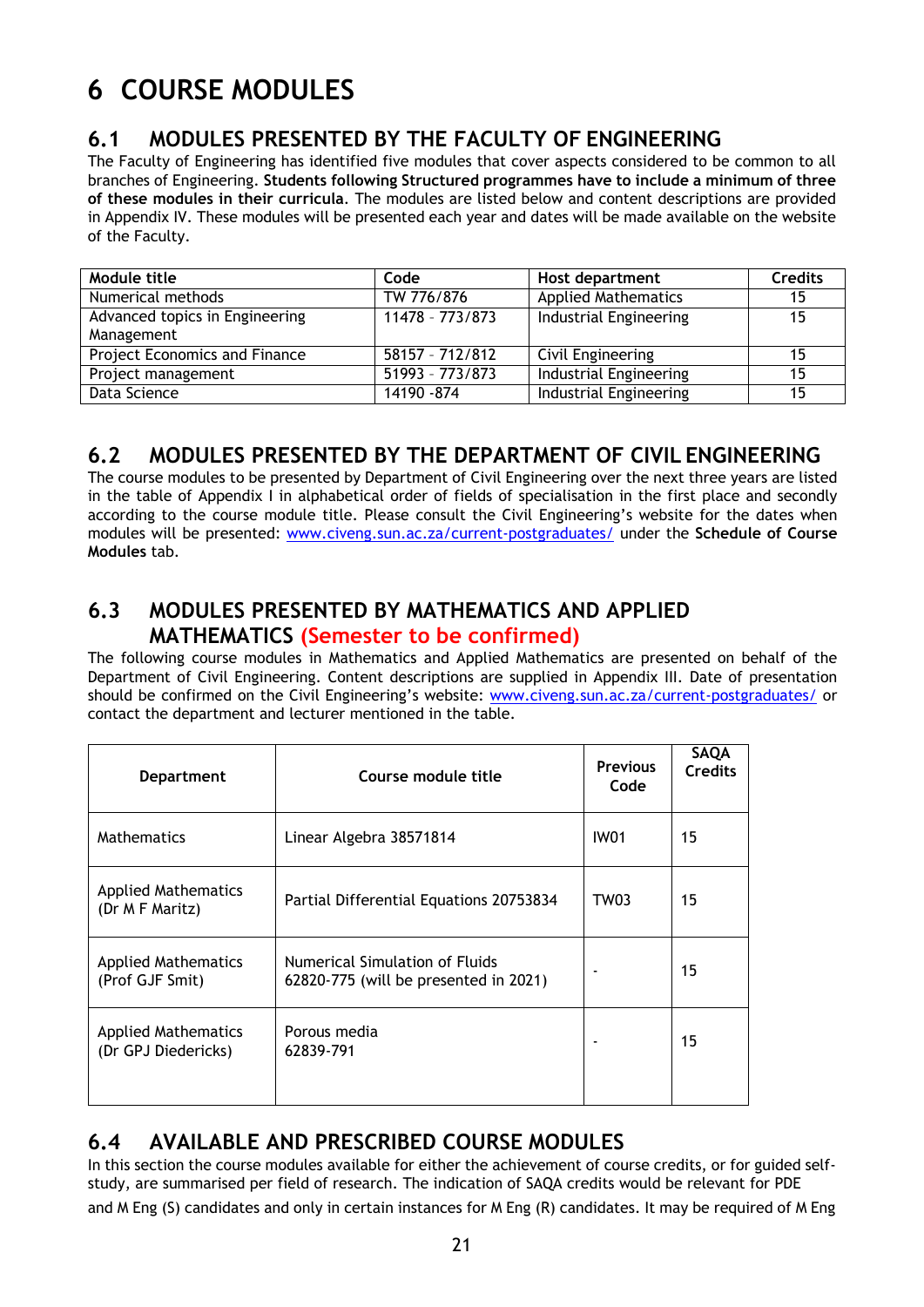(R) candidates to complete modules as preparation for the thesis, i.e. not for credits. Postgraduate candidates should also note that it is possible to complete certain relevant modules for credits at other institutions (especially those with an official study agreement with this Department, e.g. UCT – Refer to Section 7). Such modules must be **pre-approved for credits** by the study leader.

#### **6.4.1 Construction Engineering and Management**

The objective of the Chair in Construction and Construction Engineering and Management is to promote management practices for the successful implementation of major capital projects.

MEng (R) students are required to complete 5 modules in preparation of their research, 3 of which are taken in Construction Engineering and Management and where the student must comply with all academic requirements of the modules. The remaining two modules can be from another discipline as agreed with the study leader. For these two modules satisfactory attendance only is required according to the requirements of the specific module.

For more information on the courses/modules visit the Departmental website: www.civeng.sun.ac.za

The Construction Management Programme (CMP) is offered annually/bi-annually and is an extremely intensive and high-level management course of 3 weeks. A **substantial course fee** applies, also to registered postgraduate students. Admittance for Degree purposes is based on special selection.

CMP course details can be found at: **http://www.cmp.sun.ac.za**

The following courses are available and relevant for the field of construction Engineering and Management.

| Course module                               | Home<br>department | <b>SAQA</b><br><b>Credits</b> | Compulsory |
|---------------------------------------------|--------------------|-------------------------------|------------|
| Engineering & Construction I (Law)          | Civ. Eng           | 15                            | Yes        |
| Project Economic & Finance                  | Civ. Eng           | 15                            | <b>Yes</b> |
| <b>Construction Project Management</b>      | Civ. Eng           | 15                            | Yes/no     |
| Project Risk Management                     | Civ. Eng           | 15                            | Yes        |
| <b>Construction Management</b><br>Programme | Civ. Eng           | 30                            | No         |

### **6.4.2 Geotechnical Engineering**

The table below lists courses that are available and relevant for the field of geotechnical engineering.

| No             | <b>Course Module</b>                           | <b>Previous Code</b> | <b>SAQA Credits</b> |
|----------------|------------------------------------------------|----------------------|---------------------|
|                | Foundation engineering 811                     | G <sub>01</sub>      | 15                  |
| 2              | Soil behaviour 841                             | G02                  | 15                  |
| $*3$           | <b>Applied Geomechanics 811</b>                | G03                  | 15                  |
| $\overline{4}$ | Pavement materials   811                       | PO <sub>1</sub>      | 15                  |
|                | Continuum mechanics and finite element methods | PO <sub>1</sub>      | 15                  |
| 6              | <b>Advanced Geotechnics 811</b>                | G04                  | 15                  |
|                | Probability and risk analysis 811              | MT <sub>02</sub>     | 15                  |

*\* Highly recommended (but not compulsory) for M Eng (R).*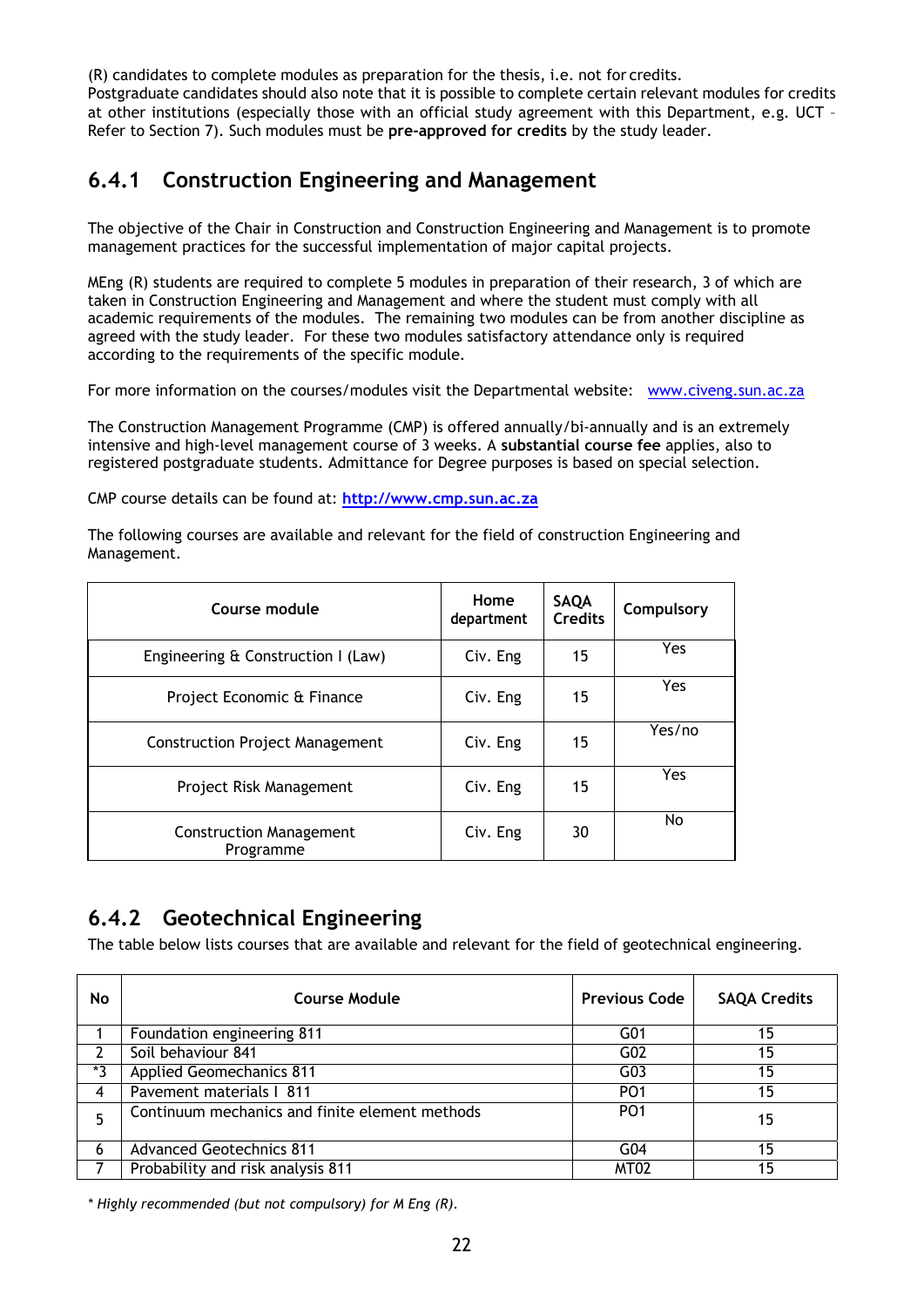MEng (Research) students: A minimum of three modules will be required, the details of which to be determined by the specialist lecturers.

MEng (Structured) students: A minimum of three common faculty modules, listed in section 6.1, are compulsory.

#### **6.4.3 Pavement Engineering**

In order to attain the required number of course modules, the prescribed and/or recommended combinations tabulated below may be supplemented with modules in any other field of specialisation, subject to the approval of the study leader.

| No              | <b>Course Module</b>                                                           | <b>Previous</b> | SAQA            | $M$ Eng $(R)$           |                                                                                                                      | $M$ Eng $(S)$ |  |                     |  |
|-----------------|--------------------------------------------------------------------------------|-----------------|-----------------|-------------------------|----------------------------------------------------------------------------------------------------------------------|---------------|--|---------------------|--|
|                 |                                                                                | Code            | <b>Credits</b>  | Compulsory              | Compulsory                                                                                                           | Recommended   |  |                     |  |
| 1               | Pavement Materials I 811 (Granular<br>& Cemented)                              | P01             | 15              |                         |                                                                                                                      |               |  |                     |  |
| $\mathbf{2}$    | Pavement Materials II 811 (Asphalt)                                            | P <sub>04</sub> | 15              |                         |                                                                                                                      |               |  |                     |  |
| 3               | <b>Pavement Management Systems 841</b>                                         | P05             | 15              | At least 4              | At least 5                                                                                                           |               |  |                     |  |
| $\overline{4}$  | Pavement Evaluation &<br><b>Rehabilitation 811</b>                             | P06             | 15              | course<br>modules       | course<br>modules                                                                                                    |               |  |                     |  |
| 5               | <b>Rigid Pavement Design 811</b>                                               | P07             | 15              | must be<br>selected     |                                                                                                                      |               |  | must be<br>selected |  |
| 6               | Pavement Materials III 811 (Bitumen<br>Stabilised Materials BSM-foam/emulsion) | P <sub>09</sub> | 15 <sub>1</sub> | from<br>Items 1 to<br>7 | from Items<br>1 to 7.<br>At least 2<br>course<br>modules<br>selected<br>from the 5<br>elective<br>faculty<br>modules |               |  |                     |  |
| $\overline{7}$  | Probability and risk analysis in civil<br>engineering 811                      | <b>MT02</b>     | 15              | Yes                     |                                                                                                                      |               |  |                     |  |
| 8               | Continuum mechanics<br>finite<br>and<br>element methods 841                    | MT04            | 15              |                         |                                                                                                                      |               |  |                     |  |
| 9               | <b>Advanced Geotechnics 811</b>                                                | G04             | 15              |                         |                                                                                                                      | Yes           |  |                     |  |
| 10              | Foundation Design 811                                                          | G01             | 15              |                         |                                                                                                                      | Yes           |  |                     |  |
| 11              | Geometric Road Design 811                                                      | T01             | 15              |                         |                                                                                                                      | Yes           |  |                     |  |
| $\overline{12}$ | <b>Transport Economics</b>                                                     | T07             | $\overline{15}$ |                         |                                                                                                                      |               |  |                     |  |

Students studying toward a MEng(R) in Pavement Engineering are required to attend at least five modules, of which three modules are compulsory for  $N_0$  1 to 7 above, while two may be chosen from the other available postgraduate courses in Civil Engineering, to be agreed on by Study Leader and Divisional Head. Courses may also be selected from other South African Universities, in agreement with the Study Leader and Post Graduate Coordinator. Note that the research generally runs in parallel with coursework. The final mark for the M Eng (R) at the Department of Civil Engineering is based on a 100% weight for the thesis.

Students studying towards an MEng (S) in Pavement Engineering are required to pass at least eight modules, of which five modules from are compulsory from  $N_0$  1 to 7, indicated above. The remaining three modules have to include **two** of the common faculty modules, a special concession for Pavement Engineering SANRAL Chair, besides section 6.1. The remaining one module may be chosen from the available postgraduate courses in Transport or Geotechnical Engineering, as agreed by the Study Leader.

### **6.4.4 Structural Engineering**

The courses tabulated below are available and relevant for the field of Structural engineering.

| <b>Course Module</b>                                      | <b>Previous</b><br>Code | <b>SAQA</b><br><b>Credits</b> | MEng(S)  | MEng(R)  |
|-----------------------------------------------------------|-------------------------|-------------------------------|----------|----------|
| Advanced Mechanics of Materials and Modelling             | <b>AMMM</b>             | 15                            | Elective | Elective |
| Seismic design of building structures                     | <b>SBS</b>              | 15                            | Elective | Elective |
| Cement-based materials                                    | <b>CBM</b>              | 15                            | Elective | Elective |
| <b>Structural Fire Engineering</b>                        | <b>SFE</b>              | 15                            | Elective | Elective |
| Probability and risk analysis in civil engineering<br>811 | MT <sub>02</sub>        | 15                            | Elective | Elective |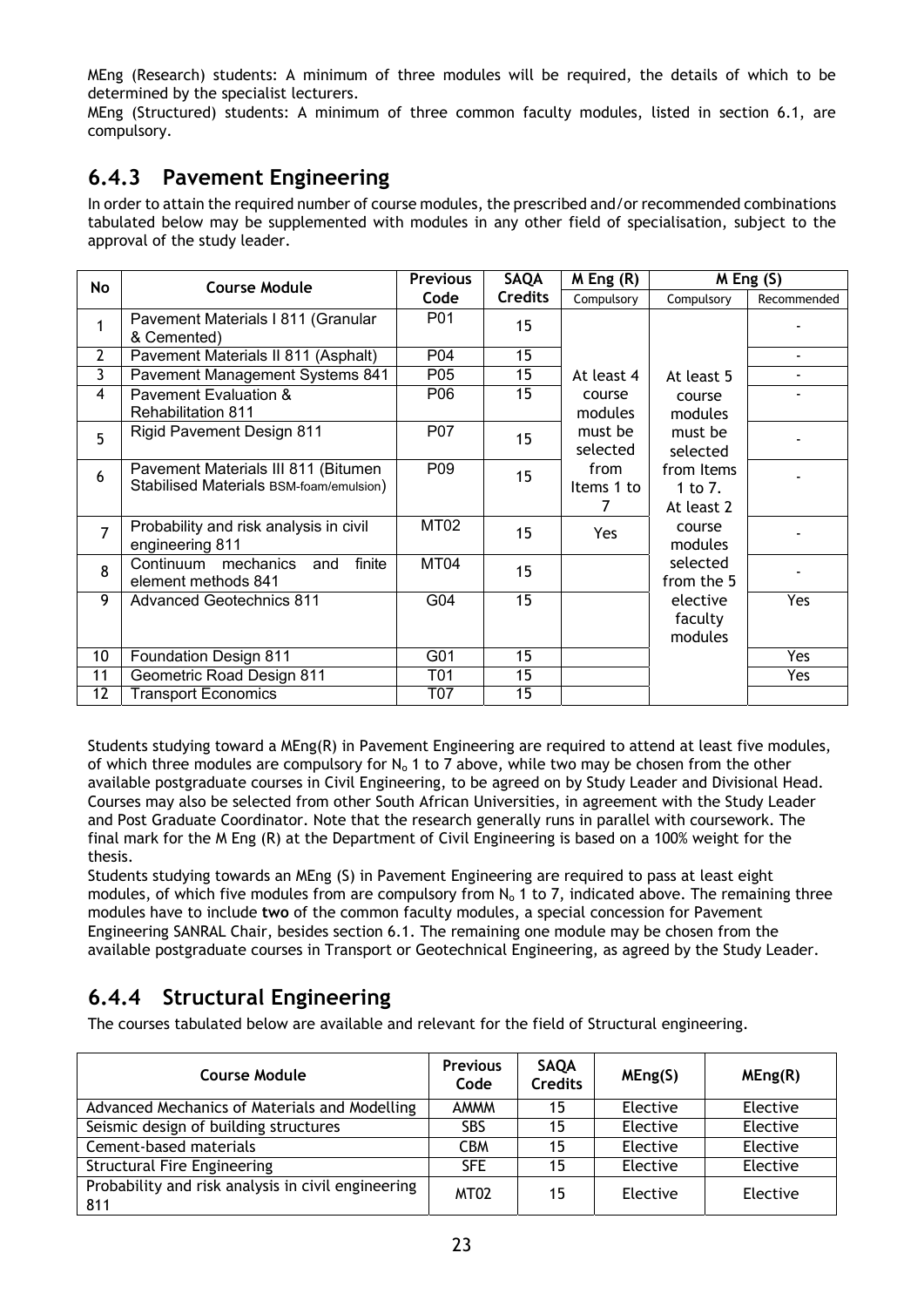| Continuums mechanics and finite element<br>methods 841 | MT04        | 15  | Elective   | Elective   |
|--------------------------------------------------------|-------------|-----|------------|------------|
|                                                        |             |     |            |            |
| Structural dynamics 841                                | <b>MT11</b> | 15  | Compulsory | Compulsory |
| Advanced structural steel design 811                   | MT12        | 15. | Compulsory | Compulsory |
| Advanced structural concrete design 811                | <b>MT13</b> | 15  | Compulsory | Compulsory |

Students studying toward a MEng(R) in Structural Engineering are required to attend at least five modules, of which three modules are compulsory, while two may be chosen from the other available postgraduate courses in Civil Engineering, to be agreed on by Study Leader and Divisional Head. Courses may also be selected from other South African Universities, in agreement with the Study Leader and Post Graduate Coordinator. Note that the research generally runs in parallel with coursework. The final mark for the M Eng (R) at the Department of Civil Engineering is based on a 100% weight for the thesis.

Students studying towards an MEng (S) in Structural Engineering are required to pass at least eight modules, of which three modules are compulsory as indicated above. The remaining five modules have to include three of the common faculty modules, listed in section 6.1, while the remaining two may be chosen from the available postgraduate courses in Structural Engineering.

| No | <b>Course Module</b><br><b>Previous Code</b> |                  | <b>SAQA</b>    | $M$ Eng $(R)$ | $M$ Eng $(S)$ |
|----|----------------------------------------------|------------------|----------------|---------------|---------------|
|    |                                              |                  | <b>Credits</b> | Compulsory    | Recommended   |
|    | Probability and risk analysis 811            | MT02             | 15             |               | Yes           |
|    | Geometric road design 811                    | <b>T01</b>       | 15             |               | <b>Yes</b>    |
|    | Public transport 841                         | T02              | 15             |               | Yes           |
| 4  | <b>Traffic Engineering 841</b>               | T03              | 15             |               | Yes           |
| 5  | Transportation safety 811                    | T <sub>04</sub>  | 15             |               | Yes.          |
| 6  | <b>Traffic Flow Theory 811</b>               | T <sub>0</sub> 5 | 15             |               | <b>Yes</b>    |
|    | Transportation planning 811                  | T06              | 15             |               | Yes           |
| 8  | <b>Transport Economics 811</b>               | T07              | 15             |               | <b>Yes</b>    |
| 9  | Intelligent Transport Systems 811            | T08              | 15             |               | <b>Yes</b>    |
| 10 | Human Factors in Traffic Collisions          | T <sub>09</sub>  | 15             |               | Yes           |

#### **6.4.5 Transportation Engineering**

 *The balance of course modules required for M Eng (S) in Transportation Engineering may be selected from any field, subject to the approval of the study leader.* 

Students (MEng Structured) specialising in Transportation Engineering are required to follow at least five courses, of which four courses are compulsory and a fifth may be chosen from the other available postgraduate courses in Civil Engineering. At least three of the common faculty modules, listed in section 6.1, have to be followed as well.

MEng (Research) students: A minimum of three modules will be required, the details of which to be determined by the specialist lecturers.

### **6.4.6 Water Engineering**

**Water Engineering Modules are listed below for study in the fields of:** 

- a) River hydraulics and Design of hydraulic structures (Prof Basson)
- b) Bulk water pipeline hydraulics & pump-station design (Prof Basson)
- c) Hydrology (Prof du Plessis)
- d) Water Services (water distribution and sewer networks) (Prof Jacobs)
- e) Water quality and treatment (Dr Brink)
- f) Stormwater and drainage systems (Ms. Bosman)
- g) Port and Coastal Engineering (Dr Theron)

**The study leader will approve the 3 compulsory modules for M Eng (R) studies. (Note: The PDE, and MEng Structured are not offered in Water Engineering since 2012). Only the MEng Research programme is offered to students who enrolled after 2012. Students are required to enrol full time. Only in exceptional cases will part time MEng Research studies be allowed based on SA Citizenship, study record and research environment).**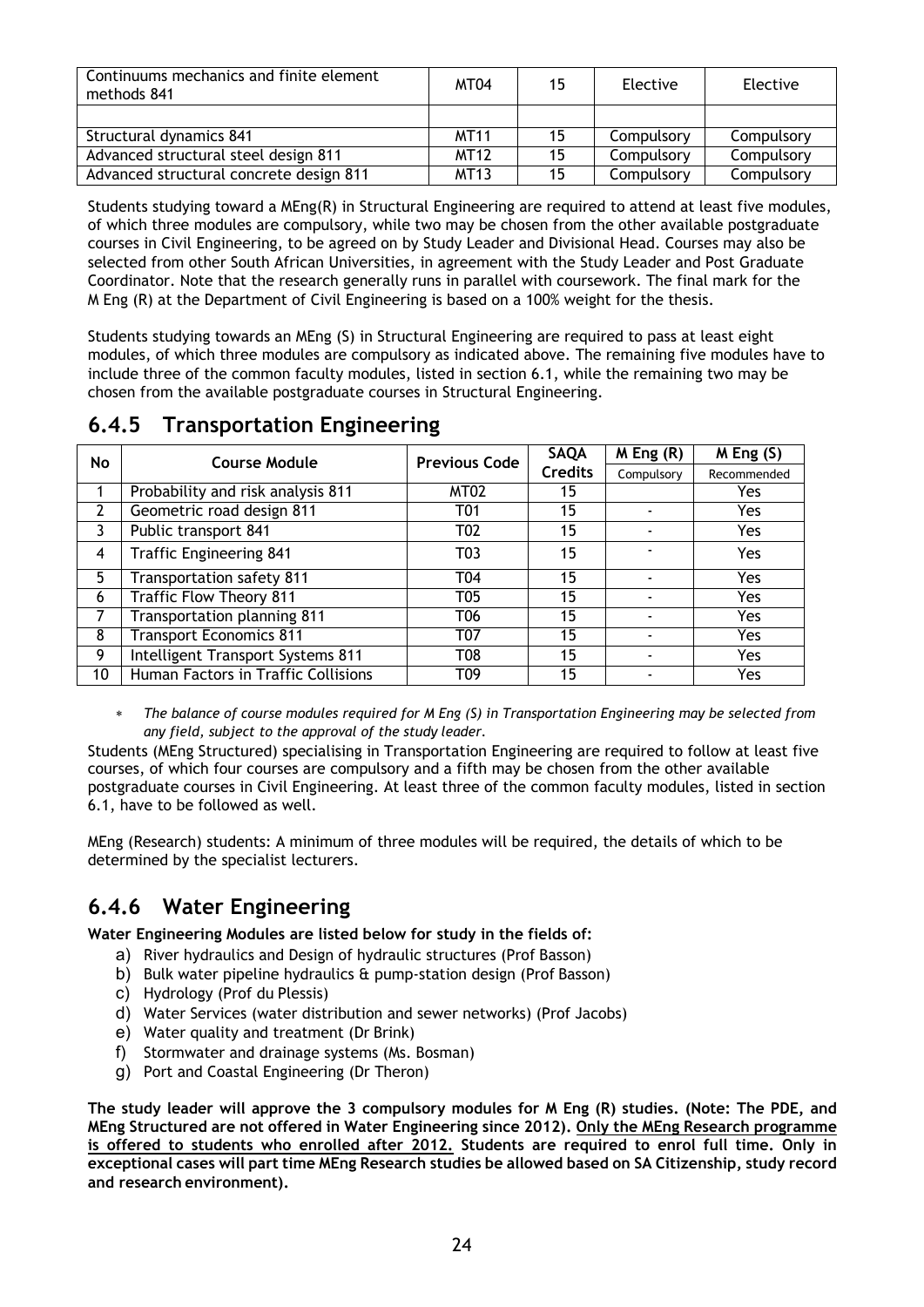| No | <b>Course Module</b>                                                   | <b>SAQA credits</b> |
|----|------------------------------------------------------------------------|---------------------|
|    |                                                                        |                     |
|    | Design of Hydraulic Structures                                         |                     |
| 2  | Flood Hydrology                                                        |                     |
| 3  | Water Resources Analysis & Management                                  |                     |
| 4  | Pipeline Hydraulics and Pump station design                            |                     |
| 5  | Water Networks and Services Planning                                   |                     |
| 6  | Water Treatment: Environment, Water Quality and Modelling              |                     |
| 7  | Numerical simulation of fluids <sup>(1)</sup>                          |                     |
| 8  | Special Hydrology                                                      |                     |
| 9  | Special Hydraulics                                                     |                     |
| 10 | Coastal Processes, Field Data Collection & Analysis <sup>(2)</sup>     |                     |
| 11 | Numerical, Physical Modelling & the Coastal Environment <sup>(2)</sup> |                     |

Notes: (1) Numerical simulation of Fluids is a first semester course by the Applied Mathematics Department

(2) For students that enrolled for the Port and Coastal Engineering M Eng (R), 2021 and 2022 will be a transition year in order to address their needs. To allow for these students, additional *non-credit carrying* modules in the field of Port & Coastal Eng. may be made available in 2022.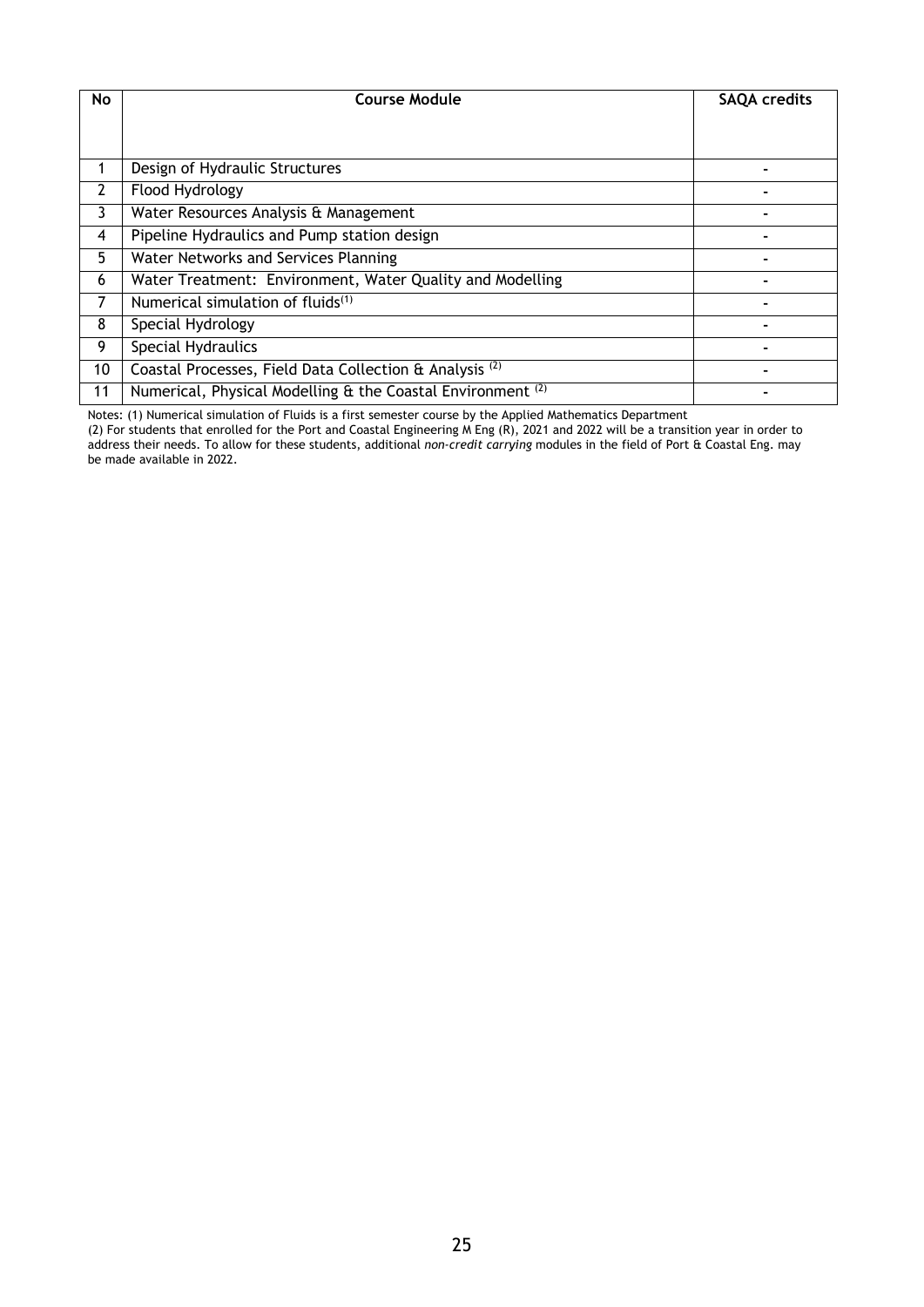## **7 CO-OPERATION WITH OTHER UNIVERSITIES AND RESEARCH INSTITUTES**

Co-operation with other universities both locally and abroad, provides opportunities to postgraduate students to attend courses at these universities without having to pay additional tuition fees. Modules attended in this manner are then considered part of the curriculum of the University of Stellenbosch.

Full particulars of courses that are available may be obtained from the heads of the Departments of Civil Engineering at the respective universities.

Note, however, that at least half the total number of course module credits and the entire thesis or study project credits required for a Diploma or Degree should be obtained at the residential university.

Students wishing to make use of this possibility should apply in writing to the Registrar (Attention: The Secretary, Faculty of Engineering), indicating which courses they wish to attend at other universities. Students must receive written confirmation before embarking on the proposed courses.

#### **7.1 BAUHAUS UNIVERSITY WEIMAR, GERMANY**

An agreement exists with the Bauhaus University Weimar (BUW), Germany. Provision is made for staff and student exchange. Students from the University of Stellenbosch, who study at BUW, are exempt from tuition and entrance fees.

#### **7.2 BERGISCHE UNIVERSITY WUPPERTAL, GERMANY**

An agreement exists with the Bergische University Wuppertal, Germany. Provision is made for staff and student exchange. Registered students from the University of Stellenbosch, who study at this institution, are exempt from tuition and entrance fees.

#### **7.3 TECHNICAL UNIVERSITY BERLIN, GERMANY**

An agreement with the Technical University Berlin was concluded to enhance research in the field of Civil Engineering Informatics at postgraduate level, and specifically at doctoral level. Joint research projects are underway in this field.

### **7.4 DELFT UNIVERSITY OF TECHNOLOGY, NETHERLANDS**

An agreement of understanding exists with the Delft University of Technology (TUD). Provision is made for staff and student exchange. Students from the University of Stellenbosch, who study at TUD, are exempt from tuition and entrance fees for some programmes of study. TUD Lecturers have actively participated in the Block Courses in Stellenbosch.

#### **7.5 TECHNICAL UNIVERSITY DARMSTADT, GERMANY**

An agreement exists with the Technical University Darmstadt, Germany. Provision is made for staff and student exchange. Registered students from the University of Stellenbosch, who study at this institution, are exempt from tuition and entrance fees.

### **7.6 DANISH HYDRAULIC INSTITUTE, DENMARK**

Joint projects are underway to enhance post-graduate research in the field of mathematical modelling of river hydraulics, often with study visits to Denmark. DHI have recently provided their full software suite to the University of Stellenbosch for academic and training use, free of charge.

### **7.7 CSIR BUILT ENVIRONMENT (INFRASTRUCTURE ENGINEERING)**

Close co-operation exists between the CSIR in the fields of *Coastal Engineering and Port infrastructure (CSIR Stellenbosch branch) as well as in the field of pavement engineering (CSIR Pretoria branch).* 

### **7.8 WUHAN UNIVERSITY OF TECHNOLOGY, CHINA**

An agreement exists with the Wuhan University of Technology, China in the field of Pavement Engineering. Provision is made for staff and student exchange. Registered students from the University of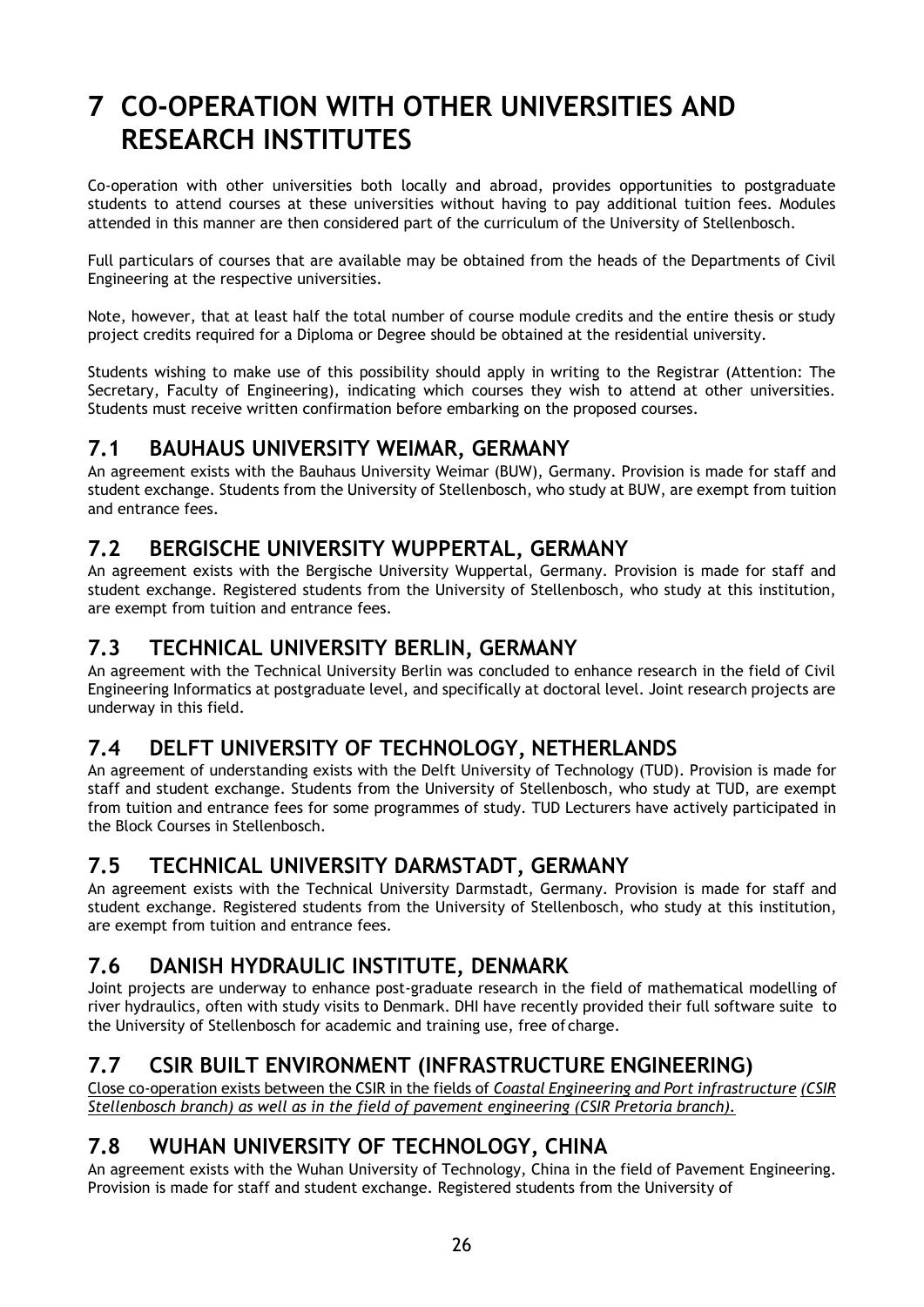Stellenbosch, who study at this institution, are exempt from tuition and entrance fees and vice versa for WHUT.

### **7.9 UNIVERSITY OF MONTREAL**

Definition and realisation of coordinated teaching and research programs in the following fields:

Hydraulics, closed conduits Sewer system modelling Water distribution system analysis and modelling

Exchange of professors, researchers, experts and advisors for limited periods to:

a) Participate in the development of scientific, technical and academic projects or provide their advice on such projects.

b) Assist in training of teaching personnel and organize training courses or workshops to this effect. Exchange of documentation, organization of conferences or other activities related to the dissemination of scientific and technical information (publications, etc.).

Exchange of graduate students who are enrolled on a full-time basis at their home institution, to participate in academic and/or research activities which will be accredited by the host institution in order to fulfil part of the requirements to acquire a graduate degree at their home institution. In this case, students will have to conform to the conditions and requirements stipulated by the host institution.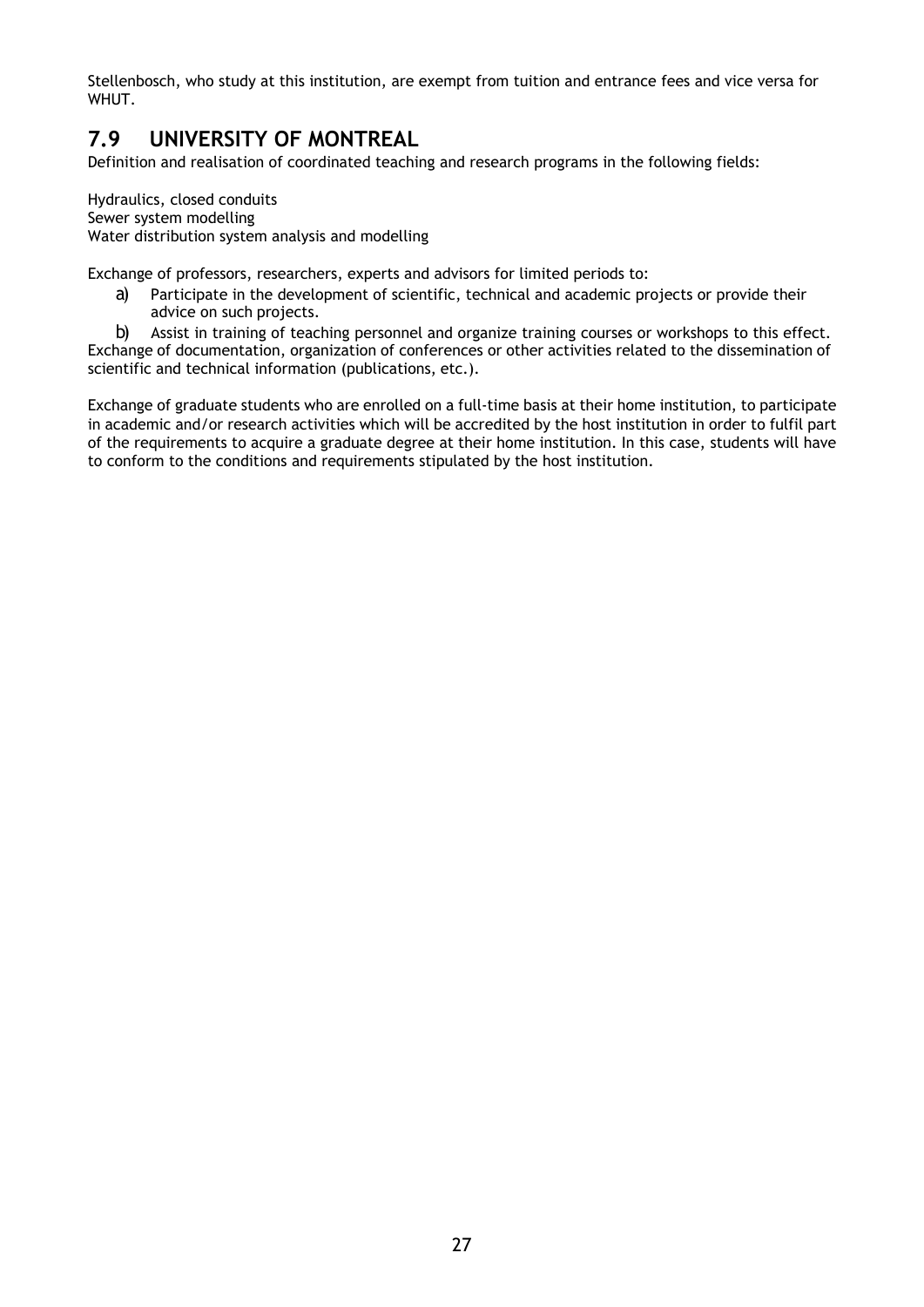# **8 TUITION FEES AND REGISTRATION PERIODS**

The tuition model below indicates the policy of the Faculty of Engineering concerning **maximum periods of enrolment** that would be allowed for the respective postgraduate programmes in terms of the total amount of study years allowed since the first year of registration for the programme. This policy was approved in 2004 and has been effective since January 2005. Please note that:

- In the event that a candidate should exceed the allowed study period, the candidate will not automatically be allowed to simply renew registration, but will require the approval of the Faculty Committee to continue with studies. The candidate will need to apply for such renewal through the Faculty Secretary (p.1).
- The maximum registration periods for each respective programme, as indicated below, have effect on ALL postgraduate students.

The model below indicates the typical fee structure for postgraduate programmes in all departments of the Faculty of Engineering, as approved by the Administrative Division for Student Fees (September 2008). **The model shows an example of the fees as applied in previous years for all post graduate programmes. For the actual fees for the current year, please consult the link below:**

#### **https://web-apps.sun.ac.za/student-fees-estimate/#/home**

Also consult the yearbook for more information on student fees using the link below:

#### **http://www.sun.ac.za/english/Documents/Yearbooks/Current/Studentegelde.pdf**

**Although care has been taken to present the actual fees accurately, candidates should please note that the University reserves the right to amend the fees indicated in the above links without prior notice and that all fees should best be confirmed with Administrative Division for Student Fees** (Tel: (021) 8084519 or the Faculty Secretary for Engineering (p.1) close to the time of registration.)

#### **Important additional considerations:**

- **Postgraduate students must be registered at the University before they register for the individual modules or else pay the full price of a module.**
- **These fees may not apply to students who do not have South African citizenship.**
- **All Foreign Students** should please consult the International Office of the University of Stellenbosch regarding fees. (Refer to Section 1.6)
- Please note that the fees indicated in this section as an example are only applicable to the modules presented by the Engineering Faculty.
- **In addition to the Tuition fees indicated in this section and in the links given above, candidates may be required to pay for** course notes, handbooks or other study material with regard to block courses or studies in general. With some block courses students may also have the option of partaking in lunches at an additional cost. These fees are paid directly to the secretary of the relevant division.
- **Note that M Eng (R) students registering for modules presented by other Departments/Universities may be required to additionally pay full tuition fees for these modules.**

| Normal registration period                                            |
|-----------------------------------------------------------------------|
| Final year granted (concessionary year) for admission to<br>programme |
| Registration only possible after successful re-application            |
| No further registration normally permissible                          |

**Tuition model for maximum periods of enrolment** 

**An example** of the fee structure for the PDE programme for previous years is shown below, for the actual fees for the current year please consult the links given in the beginning of this section.

#### **PDE [120 SAQA credits]**

Student must complete 8 modules successfully to obtain the Postgraduate Diploma in Engineering.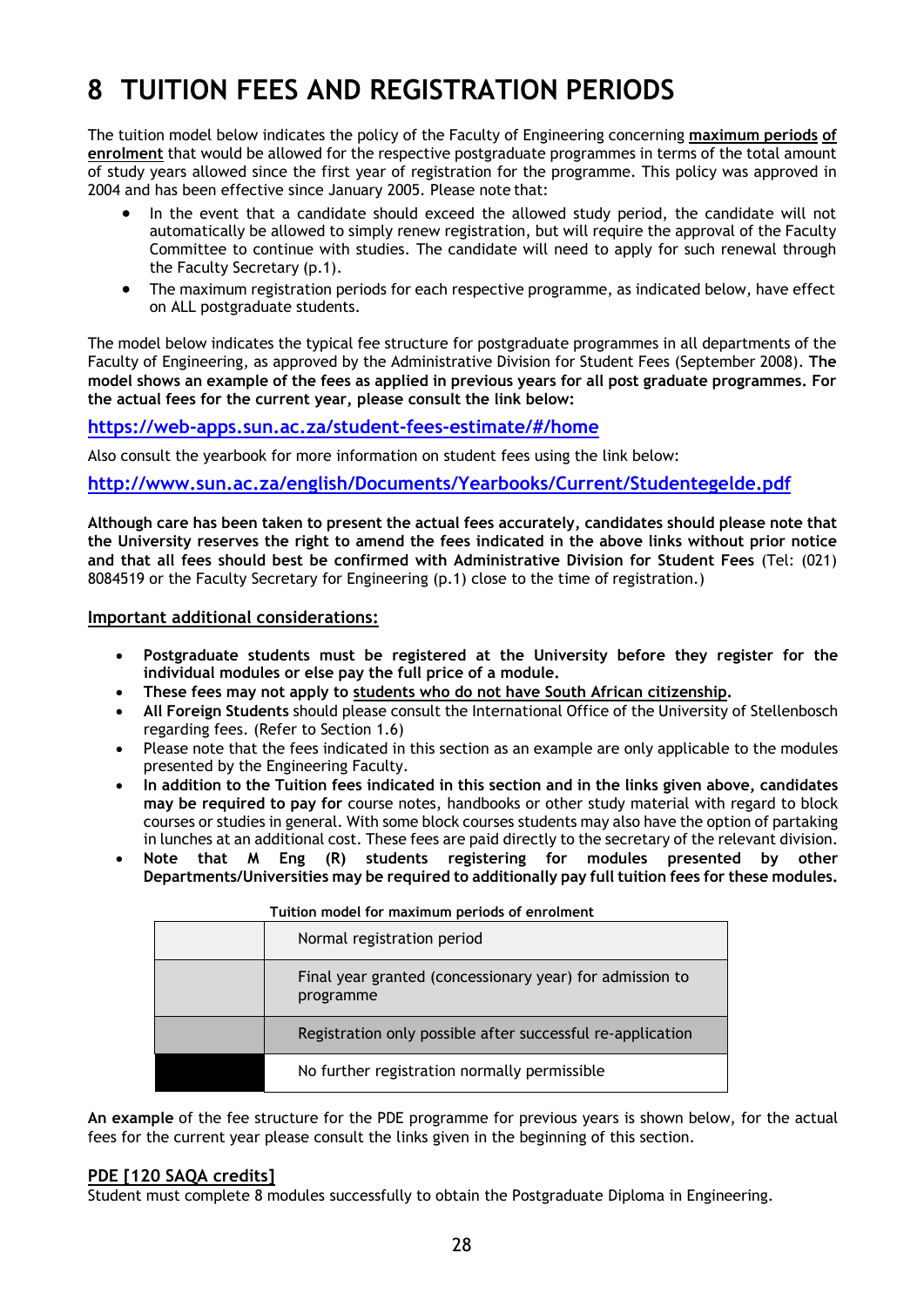| Year of registration |              | 2            | 3            | 4            | 6 |
|----------------------|--------------|--------------|--------------|--------------|---|
| Full-time study      | R 28 682     | R 28 682     | R 28 682     |              |   |
| PLUS cost per credit | R 329/credit | R 329/credit | R 329/credit |              |   |
| □Part-time study     | R 28 682     | R 28 682     | R 31 551     | R 31 551     |   |
| PLUS cost per credit | R 329/credit | R 329/credit | R 329/credit | R 329/credit |   |

• *Deart time option discussed possibility with Study Leader.* 

| Postgraduate Diploma in Civil Engineering (120 credits)                                |           |                                                                |  |  |  |  |
|----------------------------------------------------------------------------------------|-----------|----------------------------------------------------------------|--|--|--|--|
| Fees & Expenses for 2020                                                               |           |                                                                |  |  |  |  |
| <b>Description</b><br><b>Notes</b><br>Amount                                           |           |                                                                |  |  |  |  |
| Tuition fee per year                                                                   | 28 682.00 |                                                                |  |  |  |  |
| 8 x modules                                                                            | 39 480.00 | 1 module = 15 credits x $R329$ / per credit<br>$= R 4 935 / 2$ |  |  |  |  |
| Estimate for Course fees payable to<br>the Division presenting the relevant<br>course* | 12 400.00 | * Estimate of R1 550 per course<br>(8 modules x R1 550)        |  |  |  |  |

**An example** of the fee structure for the MEng (S) programme for previous years is shown below, for the actual fees for the current year please consult the links given in the beginning of this section.

#### **M Eng (S) [180 SAQA credits]**

Student must complete 8 modules (120 credits) successfully and then project (60 credits) to obtain M Eng (S) degree.

| Year of registration |              | 2            |              | 4            | 5            | 6 |
|----------------------|--------------|--------------|--------------|--------------|--------------|---|
| Full-time study      | R 28 682     | R 28 682     | R 31 551     |              |              |   |
| PLUS cost per credit | R 329/credit | R 329/credit | R 329/credit |              |              |   |
| □Part-time study     | R 28 682     | R 28 682     | R 28 682     | R 31 551     | R 34 705     |   |
| PLUS cost per credit | R 329/credit | R 329/credit | R 329/credit | R 329/credit | R 329/credit |   |

| M. Eng [Structured] Programme in Civil Engineering (180 credits)                     |           |                                                                                    |  |  |  |  |
|--------------------------------------------------------------------------------------|-----------|------------------------------------------------------------------------------------|--|--|--|--|
| Fees & Expenses for 2020                                                             |           |                                                                                    |  |  |  |  |
| <b>Description</b>                                                                   | Amount    | <b>Notes</b>                                                                       |  |  |  |  |
| Tuition fee per year                                                                 | 28 682,00 | *See brochure section 8 (fee differs from 4 <sup>th</sup><br>year of registration) |  |  |  |  |
| 8 x modules                                                                          | 39 480.00 | 1 module = 15 credits x $R329$ / per credit<br>$= R4935$                           |  |  |  |  |
| Project                                                                              | 19 740.00 | Project = 60 credits x $R329$ / credit<br>$= R$ 19 740                             |  |  |  |  |
| Estimate for Course fees payable to the<br>Division presenting the relevant course * | 12 400.00 | *Estimate of R1 550 per<br>course (8 courses x R1 550)                             |  |  |  |  |

Take note: **Registration fees payable every year with registration. \*Additional fee differs between divisions – it can be more or less**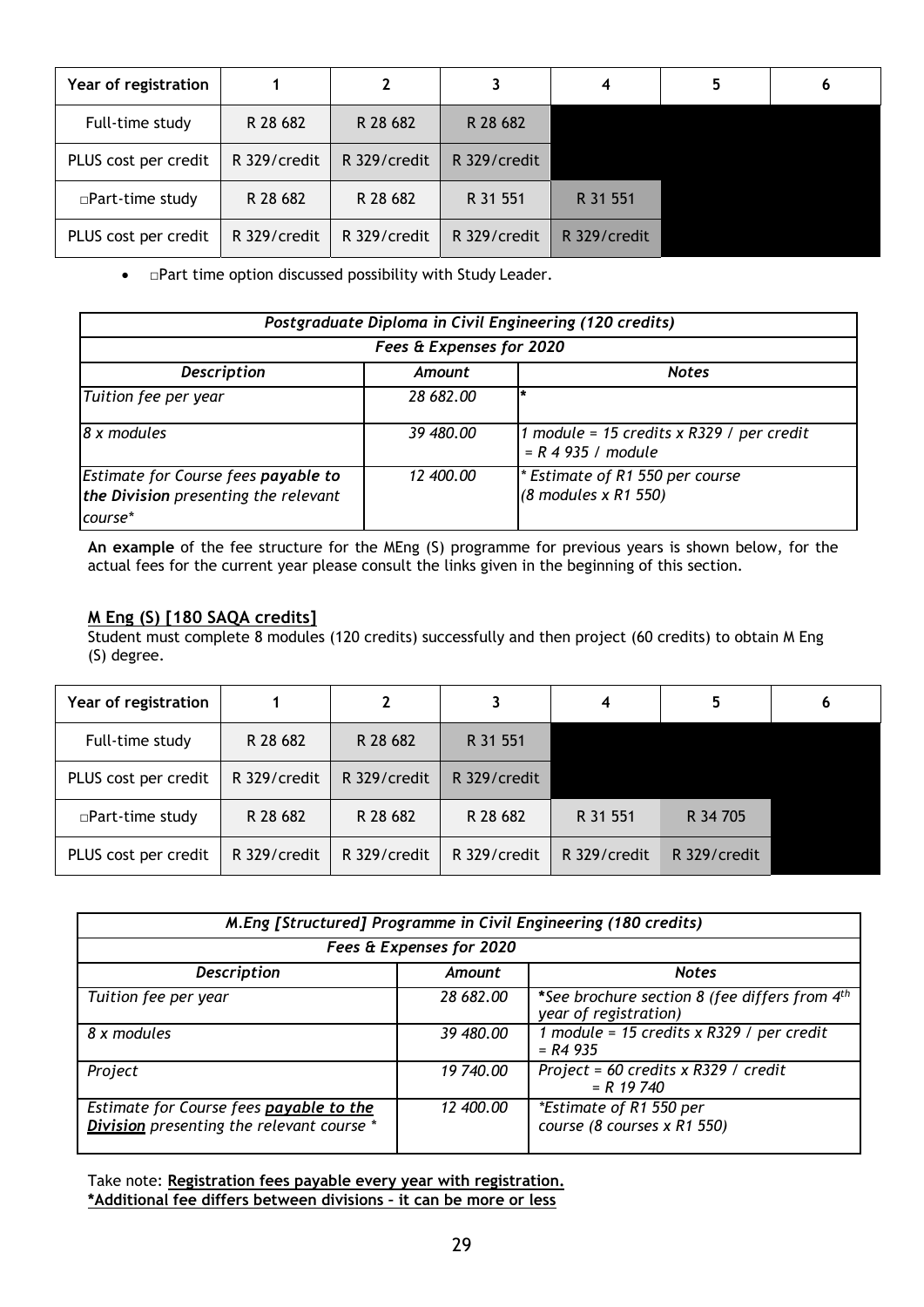**An example** of the fee structure for the MEng (R) programme for previous years is shown below, for the actual fees for the current year please consult the links given in the beginning of this section.

#### **M Eng (R) [180 SAQA credits]**

Thesis will count 100% - A total of 3-5 modules (can differ between Divisions) will be required.

| Year of registration                                |          | $\overline{2}$ | 3        | 4        | 5.     | 6        | 8 |
|-----------------------------------------------------|----------|----------------|----------|----------|--------|----------|---|
| Full-time study.                                    | R 28 682 | R 28 682       | R 31 551 | R 34 705 |        |          |   |
| Part time study<br>Only with special<br>arrangement | R 28 682 | R 15 456       | R 15 456 | R 15 456 | 17 002 | R 28 682 |   |

| M. Eng [Research] Programme in Civil Engineering (180 credits)                       |           |                                                       |  |  |  |
|--------------------------------------------------------------------------------------|-----------|-------------------------------------------------------|--|--|--|
| Fees & Expenses for 2020                                                             |           |                                                       |  |  |  |
| <b>Description</b>                                                                   | Amount    | <b>Notes</b>                                          |  |  |  |
| Tuition fee per year                                                                 | 28 682,00 | *                                                     |  |  |  |
| Estimate for Course fees payable to the<br>Division presenting the relevant course . | 7 750.00  | Estimate of R1 550 per<br>course (5 courses x R1 550) |  |  |  |

**\* Tuition Fees payable every year with registration.** 

**● Course fee differs between divisons – it can be more or less** 

**An example** of the fee structure for the PhD/DEng programme for previous years is shown below, for the actual fees for the current year please consult the links given in the beginning of this section.

#### **PhD/DENG**

Part-time PhD studies are not encouraged.

Amount due is calculated for SAQA credits (as indicated in Appendix I). The Division for Student Fees may indicate fees according to an internal (US) credit system.

| Year of<br>registration |          |          |          |          |          |          |          |  |
|-------------------------|----------|----------|----------|----------|----------|----------|----------|--|
| Full-time study.        | R 26 232 | R 26 232 | R 26 323 | R 28 855 | R 31 740 |          |          |  |
| Part time study         | R 26 232 | R 14 231 | R 14 231 | R 15 653 | R 17 219 | R 18 940 | R 26 232 |  |

15 SAQA credits/course module (Appendix I) = 10 US credits/course module

#### **SPECIAL STUDENTS (Register only for individual modules)**

**An example** of fees for previous year, see links in beginning of section for actual fees for the current year.

| Study Fees (per module credit) | R 329 / credit (R4 935/module [15 credits]) |
|--------------------------------|---------------------------------------------|
| Operational cost per module    | As determined by Division (fees payable to  |
|                                | the Division)                               |

#### **INTERRUPTION OF STUDIES**

The Faculty of Engineering's policy on interruption of Postgraduate studies only allows 1 year for the MEng and 2 years for the PhD programme.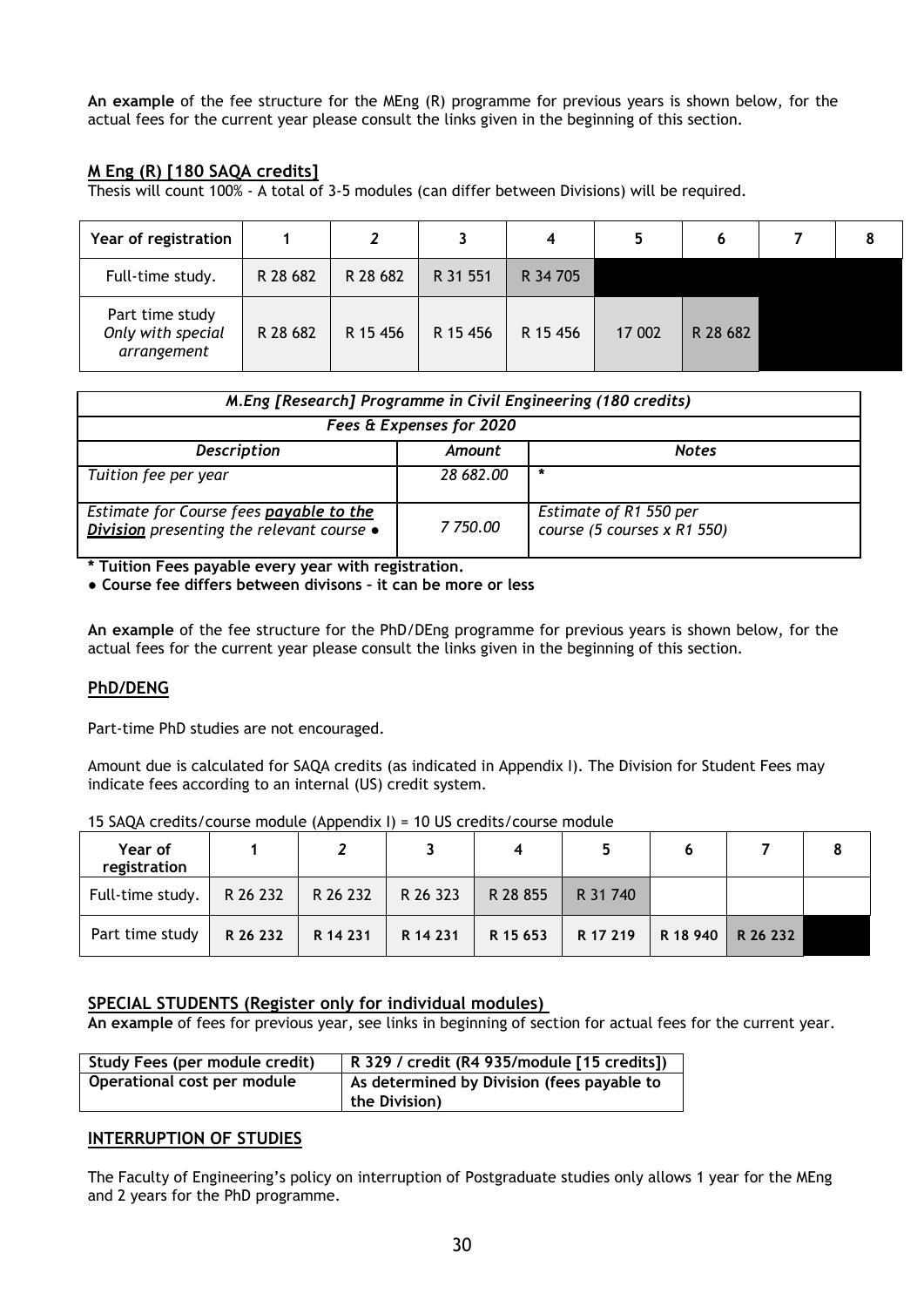Application for interruption must be submitted on the prescribed form, with supportive documents, before 31 March of the academic year.

Only the situation at work, medical reasons, financial reasons and highly personal circumstances, are considered as value reasons for approval of interruption of studies.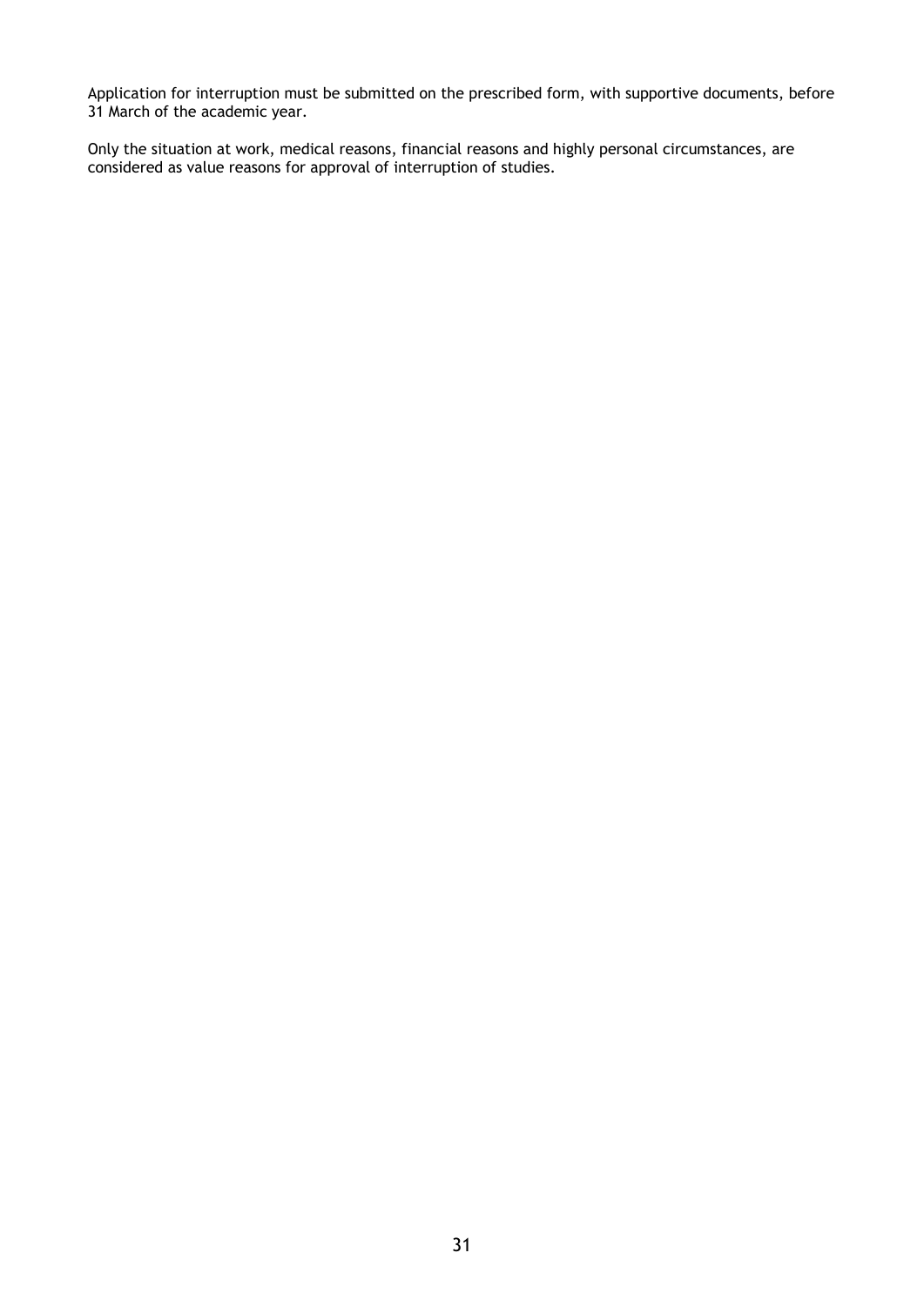## **9 RESEARCH FACILITIES**

Postgraduate study is closely linked to research. The Department of Civil Engineering has very extensive laboratory facilities, which have been planned and designed to serve both as a high-level undergraduate laboratory and as experimental laboratories for postgraduate research work. Some of these facilities are described below.

#### **Geotechnical -, Pavement - and Transportation Engineering**

The **Geotechnical laboratory** is well equipped for both research and specialist services to industry

The **Pavement Engineering** section has a selection of the latest materials testing and performance analysis equipment. The Bitumen Stabilised Materials' equipment includes:

Rachig Emulsion Mill,

WLB10S Laboratory FoaM Eng (R) Plant and

Twin-shaft Pugmill Mixer.

The bitumen and granular/cemented/asphalt material testing equipment includes

Shear-plate Rheometer, Dynamic Shear Theometer, Rotational Viscometer

Gyratory Compactor,

High Pressure Permeameter

MTS Servo-hydraulic system for ITS, SCB, UCS, ITT and triaxial testing

UTM-25 pneumatic testing system for materials testing

IPC Four Point Beam Fatigue and Flexural Modulus Testing Apparatus and Monotonic Beam Tester

A model mobile load simulator (MMLS), developed in the laboratory by Prof Fred Hugo of the Institute for Geotechnics, Management and Transportation (GMT), is also available for accelerated pavement testing.

**Transportation research** is supported by an information system covering half a million references.

#### **Structural Engineering and Informatics**

Facilities are available for the experimental and numerical examination of structures. Software at our disposal includes Abaqus, Strand7, Diana, Prokon, Matlab and Comrel/Strurel.

Large and well-equipped **materials and structural laboratories** provide, amongst other items, the following components and equipment: A vast range of concrete mixing equipment Rheometer and 3D concrete printers Climate rooms Steam curing facilities Vibration tables Drying ovens State of the art three dimensional optical strain measurement system (ARAMIS) Compression testing machine: 2 MN Advanced Universal Testing Machine (250 kN) 2 x 50 kN and 2 x 500 kN Servo controlled hydraulic actuators Full scale mechano type test frames Various load cells and LVDTs and advanced measurement systems **Extensive computer facilities** support structural analysis and information technology for civil engineers.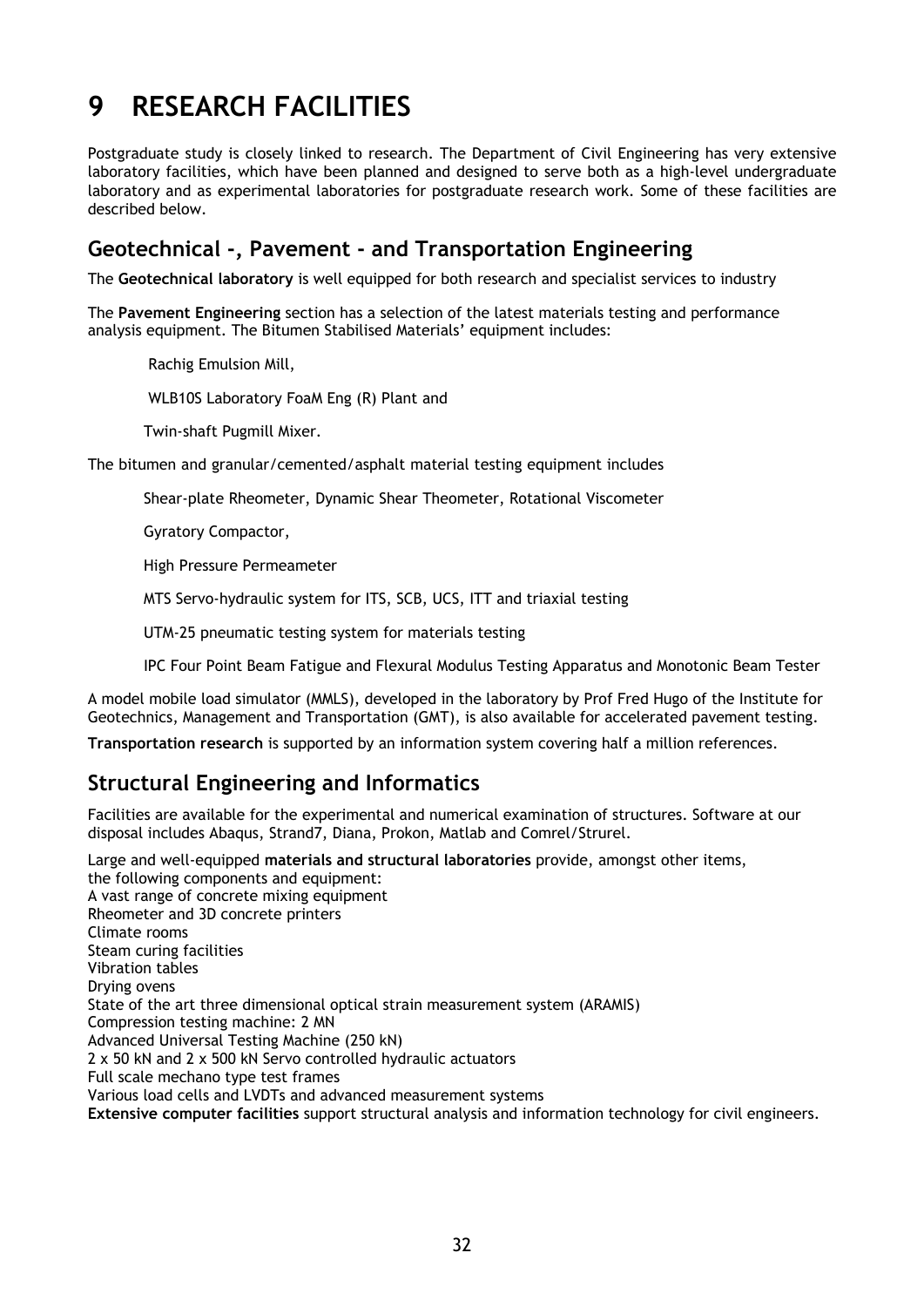#### **Water Engineering**

The Division of Water Engineering has an enclosed hydraulics laboratory facility which comprises of mainly the following (including both Water Engineering and Port & Coastal Engineering facilities):

- A space of 3 000 m2 which could be used for hydraulic experiments including three-dimensional model studies. The space is serviced by overhead moving measuring bridges and a gantry crane.
- Four narrow glass wall flumes (two flumes of 1.5 m deep by 0.6 m wide by 22 m long and two flumes of 1.2 m deep by 1.0 m wide by 40 m long) in which flow experiments can be performed. One of the 1.0 m wide flumes is also equipped with a wave generator. (A maximum wave height of 200 mm can be generated.)
- One wide tilting glass wall flume (0.6 m deep by 2.0 m wide by 12 m long) for flow experiments.
- One large wave/current flume of 2 m wide by 2 m deep by 50 m long (30 m over which flow can be induced) with overhead gantry crane. (A maximum wave height of 500 mm can be generated.)
- Six supply pumps (total capacity of approximately 700 litres/s) with pipe and channel reticulation system and three constant head tanks.
- One 6 m wide wave generator for experiments in a wave basin with 0.3 m water depth.
- Measurement instrumentation (including flow and water level recorders).

Mathematical modelling is carried out as part of research using state-of-the-art models such as: Mike 11, HECRAS 1D/2D, Mike 21C, ANSYS Fluent, Mike 3, Delft3D etc.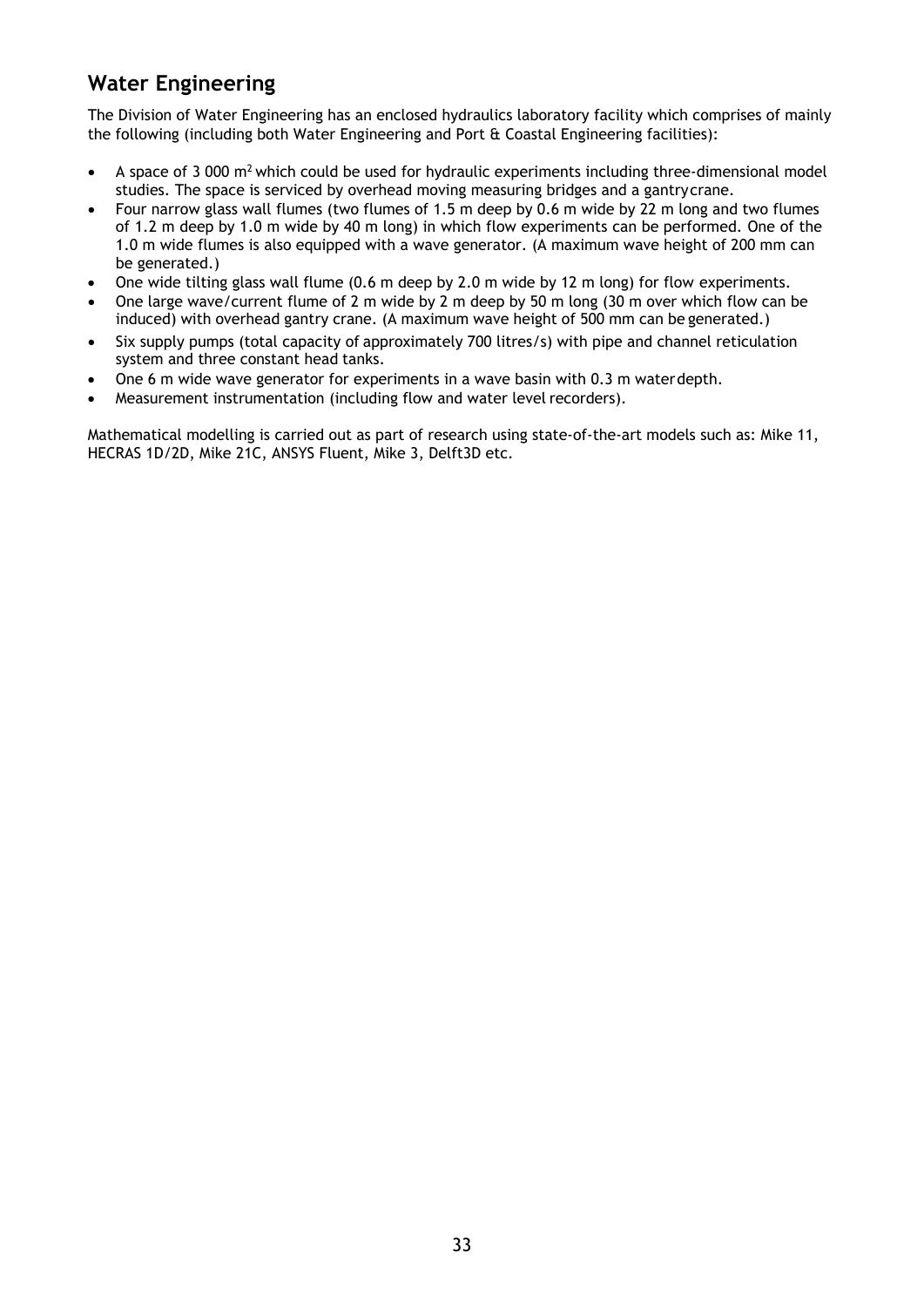### APPENDIX I: Summary for Course Modules

**Postgraduate course modules offered by the Department of Civil Engineering, University of Stellenbosch** 

- The tables below summarises the modules and short courses available. For the dates of presentation please consult the civil engineering website at www.civeng.sun.ac.za/current-postgraduates/ under the **Schedule of Course Modules** tab.
- ź. If no dates are available on the civil engineering website please contact civilcourses@sun.ac.za
- ÷ In the table below course modules are listed alphabetically, firstly according to field and secondly to course module title. Notes regarding the content of course modules are provided in Appendix II in the same order. (Please note that a list of 'Forthcoming M Eng (R) Block Courses' arranged according to date, is also available on the website.)
- **Compulsory and recommended combinations for the respective fields of specialisation are indicated in Section 6 of the Brochure.**
- ÷ **MEng candidates will be registered on an 8 level code and PDE students will be registered on a 7 level code.**
- Unless indicated otherwise (refer to numbered footnotes) all the courses below are presented on the Campus of Stellenbosch University at the Faculty of Engineering.
- $\ast$  Enquiries and registration regarding the courses below can generally be made by e-mail to the reference provided with each field or by default to the Secretary of every division indicated in the Table below.
- Full time students must complete four semesters of Mentorships or Assistantships during the period of Postgraduate Studies.
- **Candidates may be required to pay for course notes, lunches, handbooks or other study material with regard to block courses or studies in general. These fees are paid directly to the Secretary of the relevant division and do not form part of your Tuition Fees.**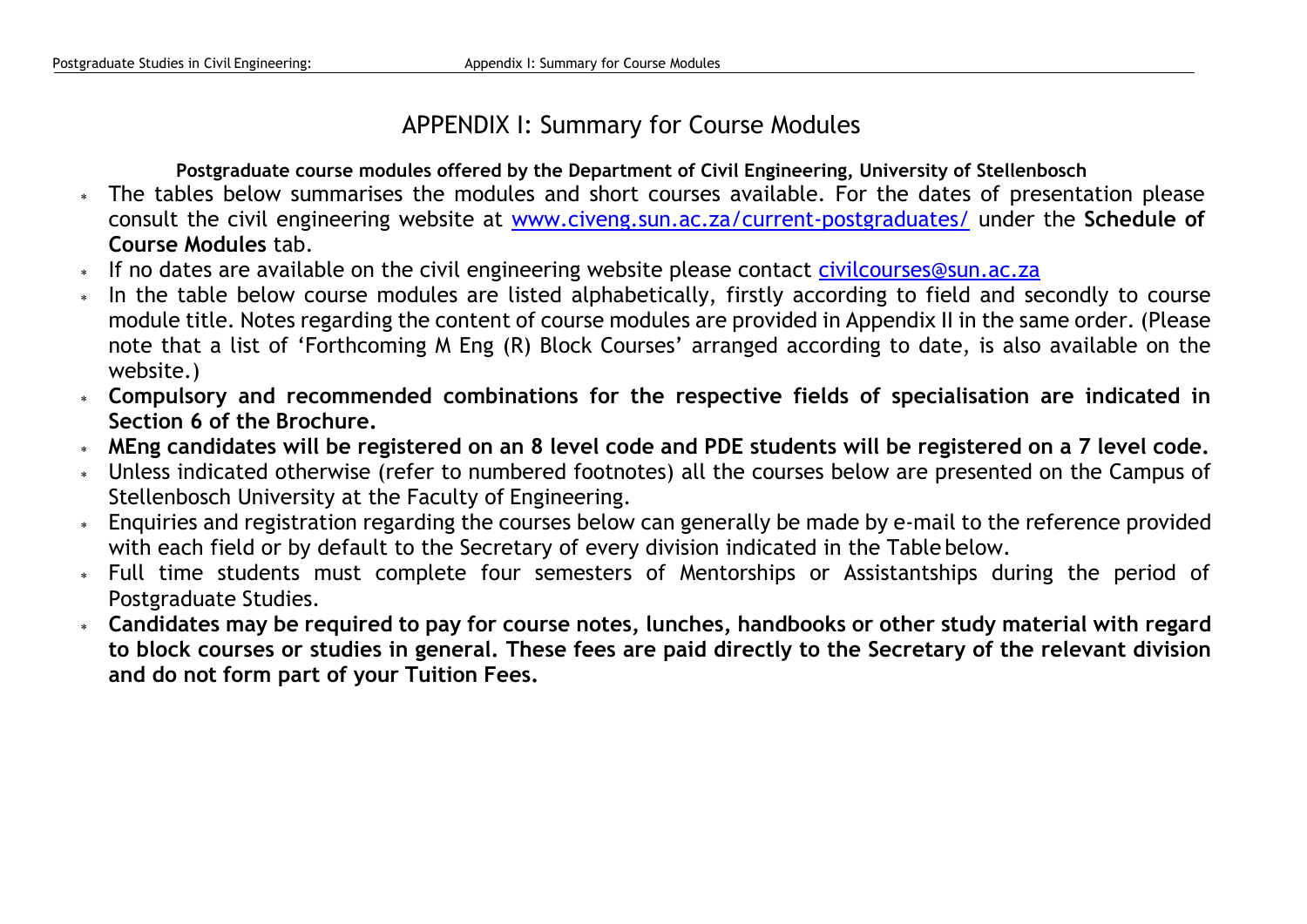Enquiries: Ms Janine Myburgh and Ms Tsholo Seroalo at: civilcourses@sun.ac.za (Short course registration) Submodule registration: Ms Natalie Scheepers: civilacademic@sun.ac.za

| <b>Course Module Title and Number</b>                                | Code      | <b>SAQA Credits</b> | Format       |
|----------------------------------------------------------------------|-----------|---------------------|--------------|
| <b>ENGINEERING FACULTY: MODULES AND BLOCK SCHEDULE</b>               |           |                     |              |
| Data Science (Industrial Engineering) engel@sun.ac.za                | 14190-874 | 15                  | <b>Block</b> |
| Advanced Topics in Engineering Management (Industrial                | 11748-873 | 15                  | <b>Block</b> |
| Engineering) ssgrobbelaar@sun.ac.za                                  |           |                     |              |
| Numerical Methods (Applied Mathematics, Department of                | 36323-876 | 15                  | <b>Block</b> |
| Mathematical Sciences, Faculty of Science) nickhale@sun.ac.za        |           |                     |              |
| Project Management (Industrial Engineering) cinel@sun.ac.za          | 51993-873 | 15                  | <b>Block</b> |
| Project Economics and Finance (Civil Engineering) janw@sun.ac.za     | 58157-812 | 15                  | <b>Block</b> |
| Above courses form part of the block courses of the MEng (Structured |           | 15                  | <b>Block</b> |
| Programme) MEng (Structured) students must choose 3 Faculty          |           |                     |              |
| modules (which form part of the 8 modules)                           |           |                     |              |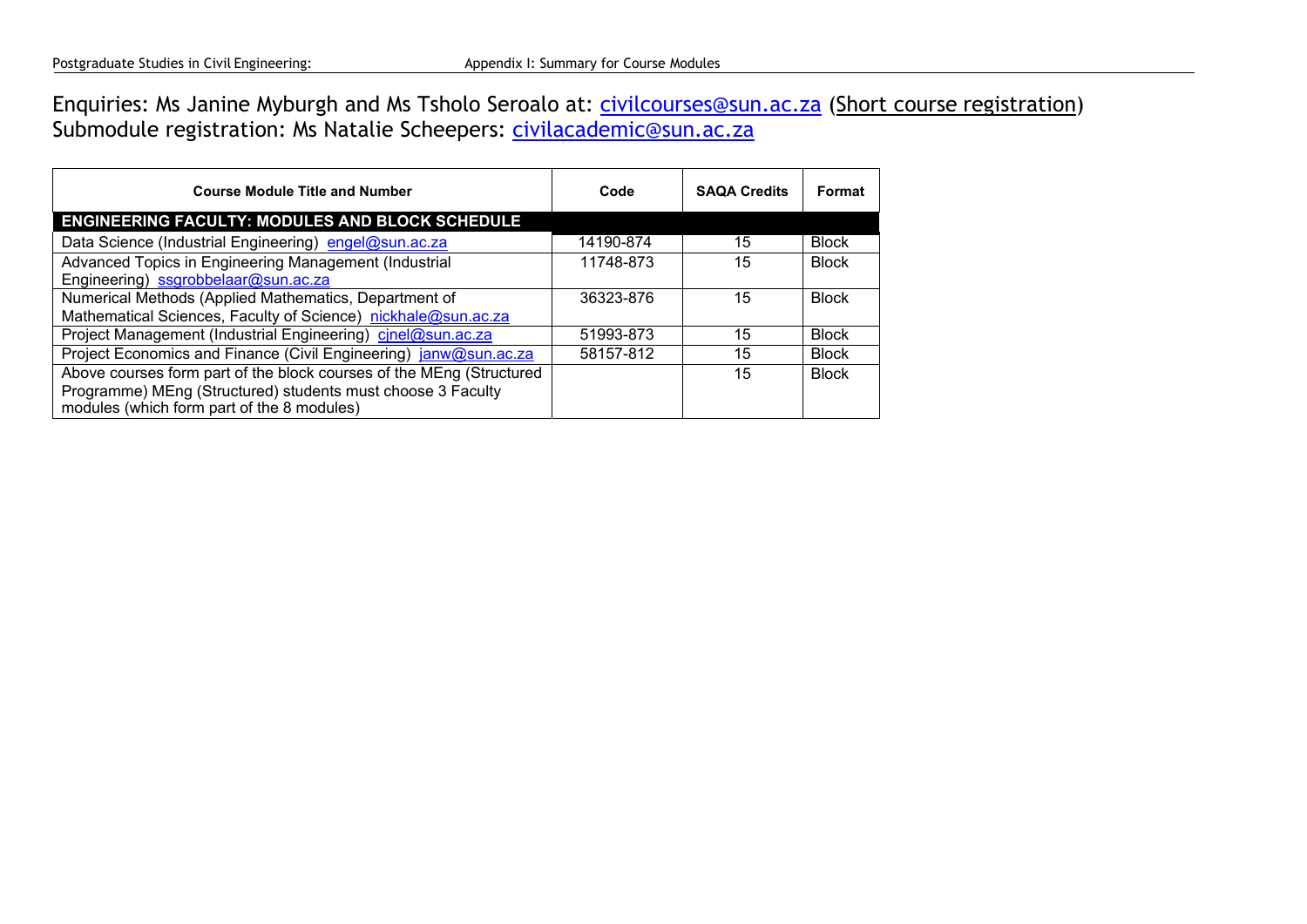| <b>Course Module Title and Number</b>                                                 | <b>Previous</b><br>Code | <b>SAQA</b><br><b>Credits</b> | Format       |
|---------------------------------------------------------------------------------------|-------------------------|-------------------------------|--------------|
| <b>Construction Engineering and Management</b>                                        |                         |                               |              |
| <sup>1</sup> Construction Management Programme (874<br>13861) [51373-812 & 51373-842] |                         | 30                            | <b>Block</b> |
| Construction Project Management (10821-812)                                           |                         | 15                            | <b>Block</b> |
| Engineering and Construction I (Law) (10824-842)                                      |                         | 15                            | <b>Block</b> |
| Project Risk Management (10851-812)                                                   |                         | 15                            | <b>Block</b> |
| Infrastructure Management (13002-811)*                                                |                         | 15                            | <b>Block</b> |
| Infrastructure Procurement (13003-811)*                                               |                         | 15                            | <b>Block</b> |
| Project Economics and Finance (58157-812)                                             |                         | 15                            | <b>Block</b> |
| Leadership and Environment (13686-874)*                                               |                         | 15                            | <b>Block</b> |
| Project Management<br>(Engineering Management (51373-812))*                           |                         | 15                            | <b>Block</b> |

<sup>1</sup> The CMP is an extremely intensive high-level management course of 3 weeks, offered annually. A substantial course fee applies also to registered postgraduate students. *Admittance for Degree purposes subject to special selection criteria.* 

 $\ast$ *Modules currently not offered at present*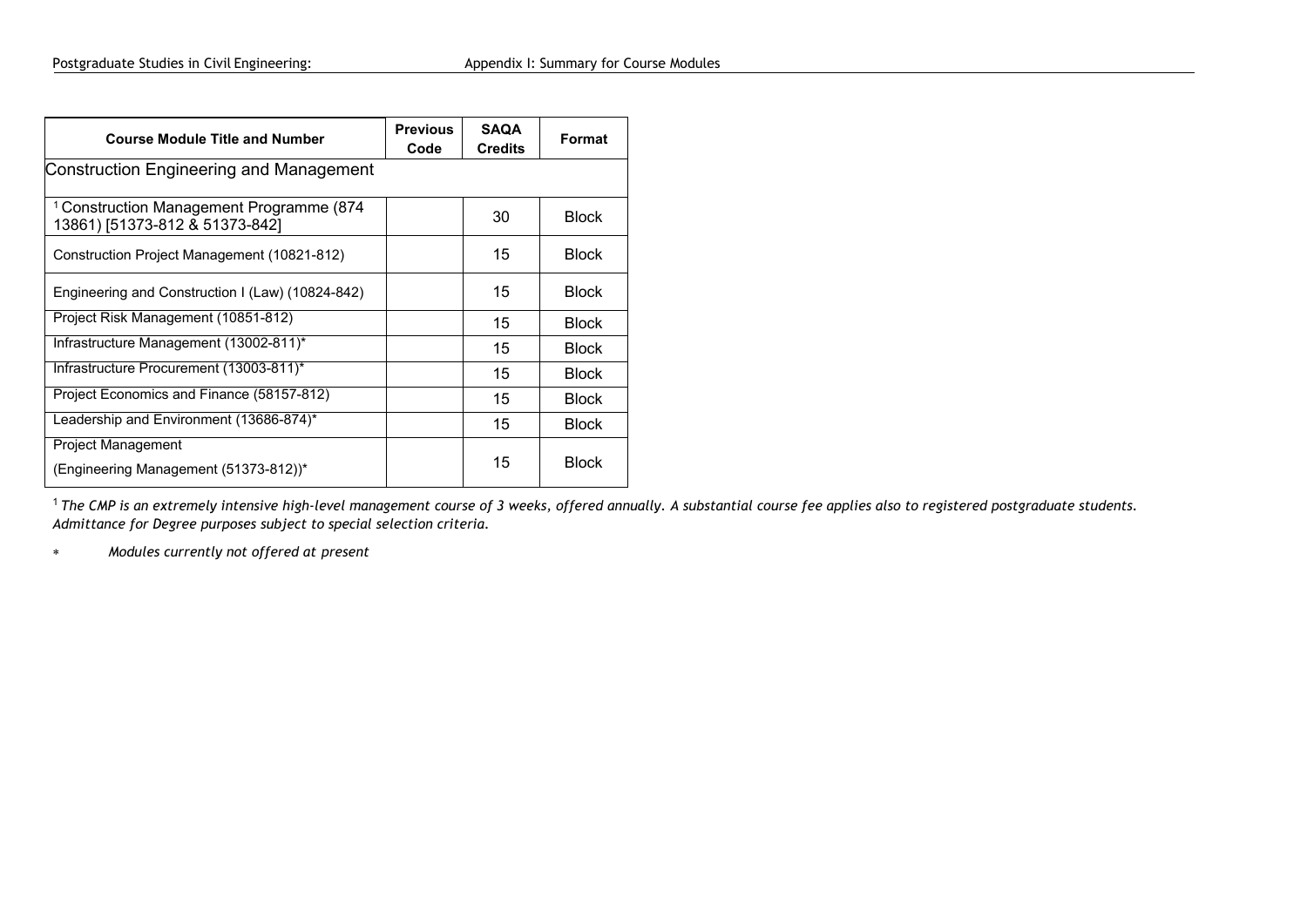| <b>Course Module Title and Number</b>                     | <b>Previous</b><br>Code | <b>SAQA</b><br><b>Credits</b> | Format       |
|-----------------------------------------------------------|-------------------------|-------------------------------|--------------|
| <b>Geotechnical Engineering</b>                           |                         |                               |              |
| Applied Geo mechanics (10814-812)                         | G03                     | 15                            | <b>Block</b> |
| Advanced Geotechnics (10809-812)                          | G04                     | 15                            | <b>Block</b> |
| Foundation Design (10829-812)                             | G01                     | 15                            | <b>Block</b> |
| Soil Behaviour (10861-842)                                | G02                     | 15                            | <b>Block</b> |
| <b>Pavement Engineering</b>                               |                         |                               |              |
| Pavement Evaluation &<br>Rehabilitation<br>(11206-812)    | P06                     | 15                            | <b>Block</b> |
| Pavement Management Systems (10844-<br>842)               | P05                     | 15                            | <b>Block</b> |
| Pavement Materials I (Granular & Cemented)<br>[10845-812] | P01                     | 15                            | <b>Block</b> |
| Pavement Materials II (Asphalt) [10846-812]               | P04                     | 15                            | <b>Block</b> |
| Pavement Materials III (BSM-foam/emulsion)<br>[10848-842] | P <sub>09</sub>         | 15                            | <b>Block</b> |
| Rigid Pavement Design (10857-812)                         | P07                     | 15                            | <b>Block</b> |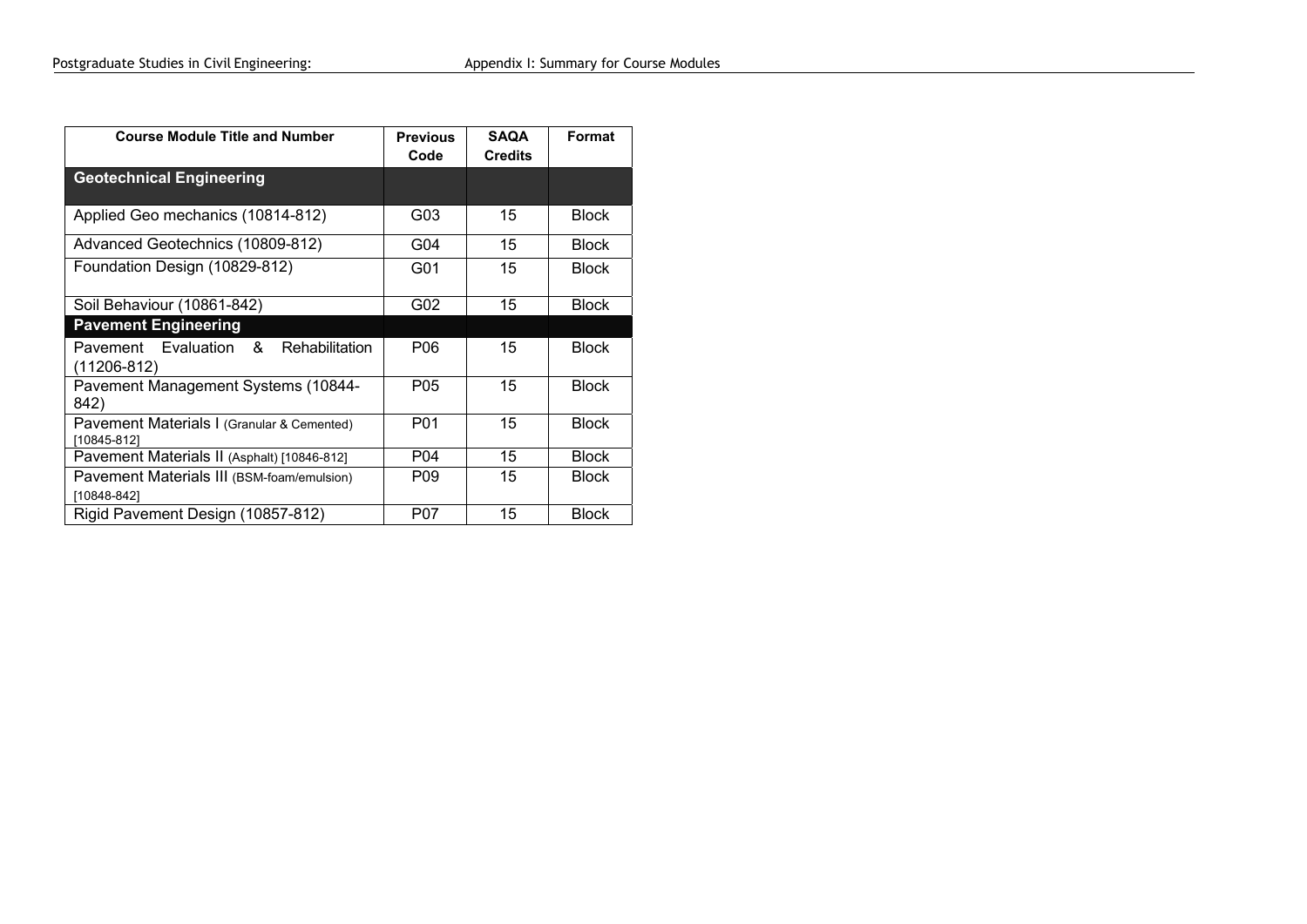| <b>Structural Engineering</b>                                     |             |    |                   |
|-------------------------------------------------------------------|-------------|----|-------------------|
| Probability and Risk Analysis in Civil<br>Engineering (10850-812) | MT02        | 15 | <b>Block</b>      |
| Continuum mechanics and finite element<br>methods (10822-842)     | MT04        | 15 | <b>Block</b>      |
| Structural Dynamics (10866-812)                                   | <b>MT11</b> | 15 | Semester          |
| Advanced Structural Steel Design (10811-<br>812)                  | <b>MT12</b> | 15 | <b>Block</b>      |
| Advanced Structural Concrete Design<br>(10810-812)                | <b>MT13</b> | 15 | <b>Block</b>      |
| <b>Structural Fire Engineering</b>                                |             | 15 | Block &<br>Online |
| <b>Fire Behaviour</b>                                             |             | 15 | Block &<br>Online |
| Seismic Design of building structures<br>(11652-813)              | <b>MT14</b> | 15 | <b>Block</b>      |
| Advanced Mechanics of Materials and<br>Modelling                  | MT05        | 15 | Semester          |
| <b>Cement-based Materials</b>                                     |             | 15 | Semester          |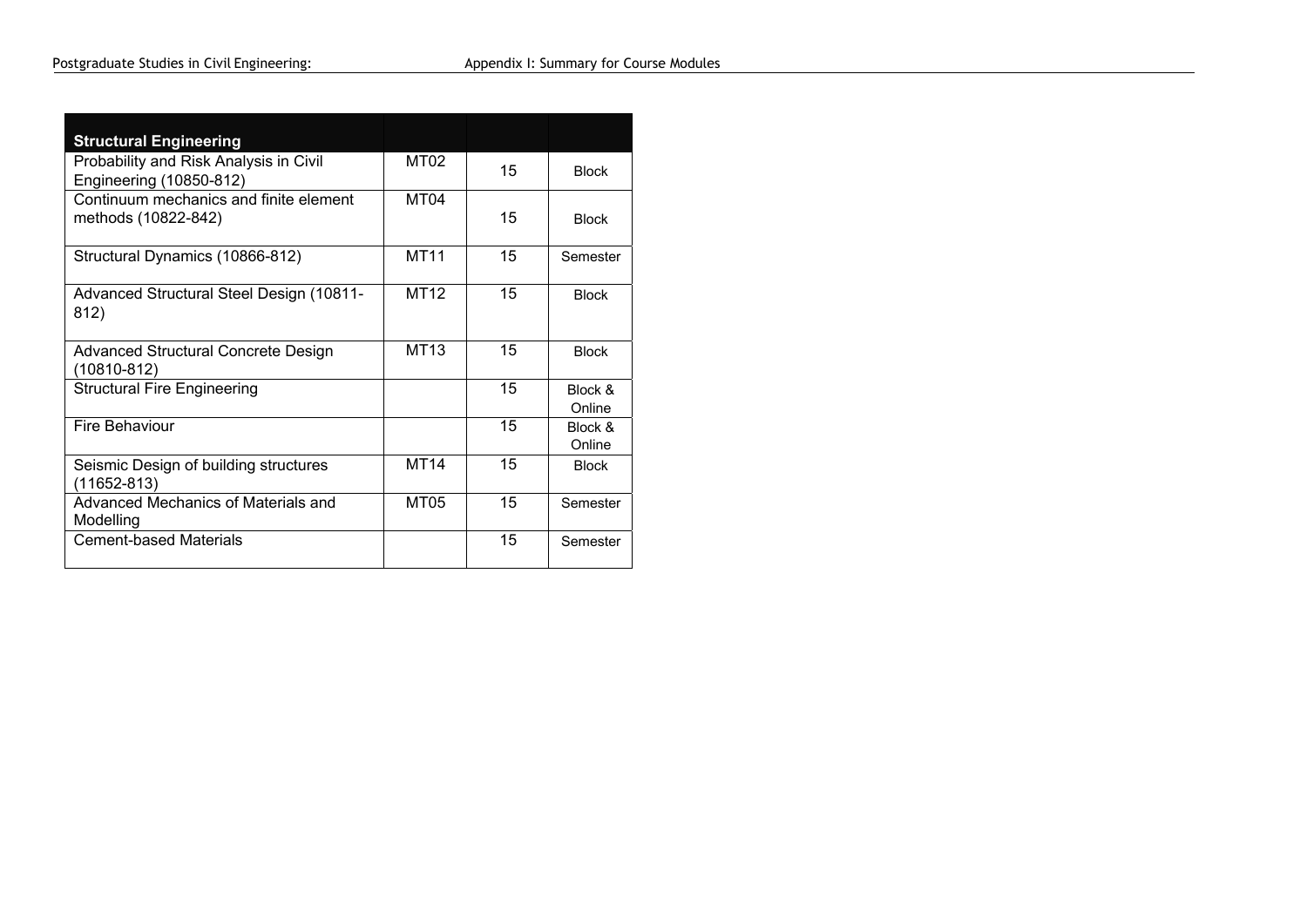| <b>Course Module Title and Number</b>                               | <b>Previous</b><br>Code | <b>SAQA</b><br><b>Credits</b> | Format             |
|---------------------------------------------------------------------|-------------------------|-------------------------------|--------------------|
| <b>Transportation Engineering</b>                                   |                         |                               |                    |
| Geometric Road Design (10831-812)                                   | <b>T01</b>              | 15                            | <b>Block</b>       |
|                                                                     |                         |                               | online             |
| Public Transport (10853-842)                                        | <b>T02</b>              | 15                            | <b>Block</b>       |
| Traffic Engineering (10874-812)                                     | $\overline{103}$        | 15                            | <b>Block</b>       |
| Traffic Flow Theory (10875-812)                                     | $\overline{705}$        | $\overline{15}$               | <b>Block</b>       |
| Transport Economics (21008-812)                                     | <b>T07</b>              | 15                            | <b>Block</b>       |
| Transportation Planning (10877-812)                                 | T06                     | 15                            | <b>Block</b>       |
| Transportation Safety (10878-812)                                   | T <sub>04</sub>         | 15                            | <b>Block</b>       |
| Intelligent Transport Systems (13004-841)                           | $\overline{708}$        | $\overline{15}$               | <b>Block</b>       |
| Human Factors in Traffic Collisions (11423-                         |                         | 15                            | <b>Block</b>       |
| 814)                                                                |                         |                               |                    |
| <b>Water Engineering</b>                                            |                         |                               |                    |
| Hydraulic Structures (10834-812)                                    | W01                     |                               | Block*             |
| Storm Water and Drainage systems                                    |                         |                               | <b>Block</b>       |
| $(10858 - 842)$                                                     |                         |                               |                    |
| Flood Hydrology (10827-812)                                         | <b>W05</b>              |                               | Block*             |
|                                                                     |                         |                               |                    |
| Water Resources Management (10879-                                  | W06                     |                               | Block*             |
| 842)                                                                |                         |                               |                    |
| Pipeline Hydraulics & Pump station design                           | <b>W07</b>              | $\blacksquare$                | Block*             |
| <b>Water Networks and Services Planning</b>                         |                         |                               | Block*             |
| $(13000 - 811)$                                                     |                         |                               |                    |
| Water Treatment: Environment, Water                                 |                         |                               | <b>Block</b>       |
| Quality and Modelling (12997-811)<br>Special Hydraulics (10862-812) | $\blacksquare$          | $\overline{\phantom{a}}$      | Block <sup>*</sup> |
| Special Hydrology (10864-842)                                       |                         |                               | Block*             |
| Numerical simulation of fluids                                      |                         | 15                            | Semester           |
|                                                                     | W <sub>0</sub>          | $\overline{15}$               | Block*             |
| Coastal Processes, Field Data Collection<br>& Analysis              | $3 - 1$                 |                               |                    |
| Numerical, Physical Modelling & the                                 | $\overline{W}$          | $\overline{15}$               | Block*             |
| <b>Coastal Environment</b>                                          | $3 - 2$                 |                               |                    |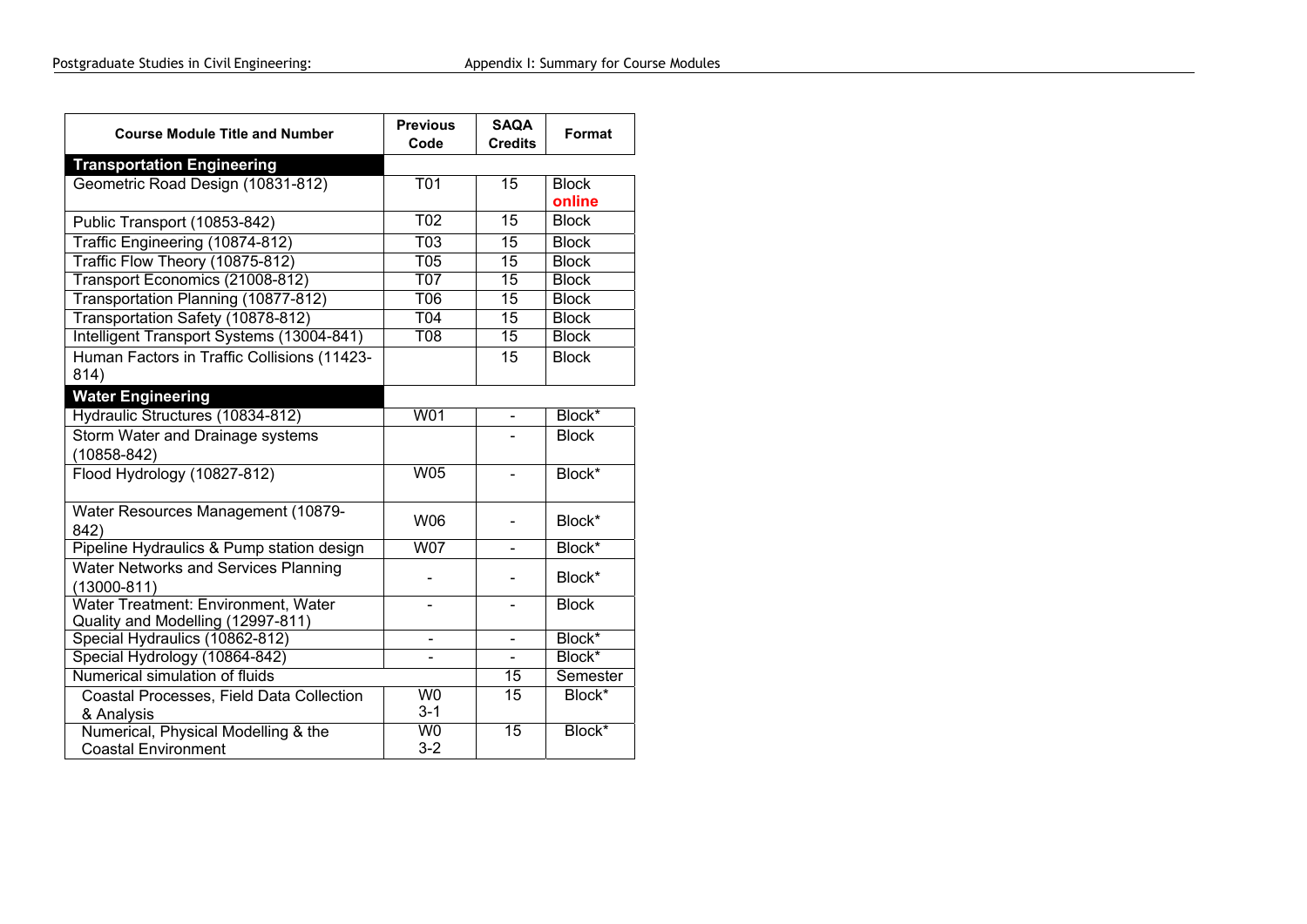## APPENDIX II: COURSE MODULE SYLLABI

*The content descriptions below are arranged alphabetically, firstly according to specialisation field and then according to module name.* 

### **Construction Engineering and Management**

**NOTE: MEng (R) students in Construction Engineering and Management will be expected to take 3 course modules from Construction Engineering and Management, and 2 from other disciplines.** 

### **PROJECT RISK MANAGEMENT (10851-812)**

The course considers construction risks management as experienced by all parties involved in construction projects, including the client (owner), consultant and contractor. Principles of risk management is covered, including identification of risks and compilation of risks registers, risk probability and impact, risk prioritization matrices, assignment and monitoring. Advanced risk management methods such as Monte Carlo analyses are presented. The course includes a presentation of software used in the construction environment.

### **ENGINEERING AND CONSTRUCTION I [LAW] (10824-842)**

The course aims to provide delegates with a comprehension of the principles which form the basis of standard construction contracts. It provides the contracts manager with insight to understand contractual relationships and how these are achieved through standard contracts.

The course provides an introduction to contract law with specific reference to the implication of contract law and its application in standard construction contracts.

The course demonstrates how risk is allocated and how contracts relate to the principles applicable to the management of a contract. The shortcomings of standard contracts are pointed out and how these should be addressed at project level. A comparison is drawn between the local standard contracts (GCC and JBCC) and international contracts (FIDIC and NEC). In addition, a module is presented on performance guarantees and dispute resolution.

Construction procurement models are also addresses including PPP, design build, and others.

### **CONSTRUCTION PROJECT MANAGEMENT (10821-812)**

The course addresses a variety of topics in construction site management which are not covered in the other courses. It includes aspects of labour employment agreements, construction plant management, and project controls (planning and scheduling the project, developing the cost estimate, monitoring project progress and costs, forecasting final costs and schedule results).

Cooperation and coordination between designer and contractor is presented for formulating a conceptual design which includes precast and in-situ concrete options. Schemes and philosophies of organizing a construction site are analyzed and discussed. It also includes topics such as formwork systems and formwork design.

### **CONSTRUCTION MANAGEMENT PROGRAMME [CMP] (874 13861)**

CMP website for details: www.cmp.sun.ac.za

The CMP is a middle management programme for engineers and other practitioners who have the potential for advancement into corporate management. Due to dramatic changes and degree of uncertainty in the business environment it is also a most relevant (if not essential) professional development programme.

The relevance of the programme to the industry and the country is one of the primary reasons why senior managers and other professionals enroll in the programme.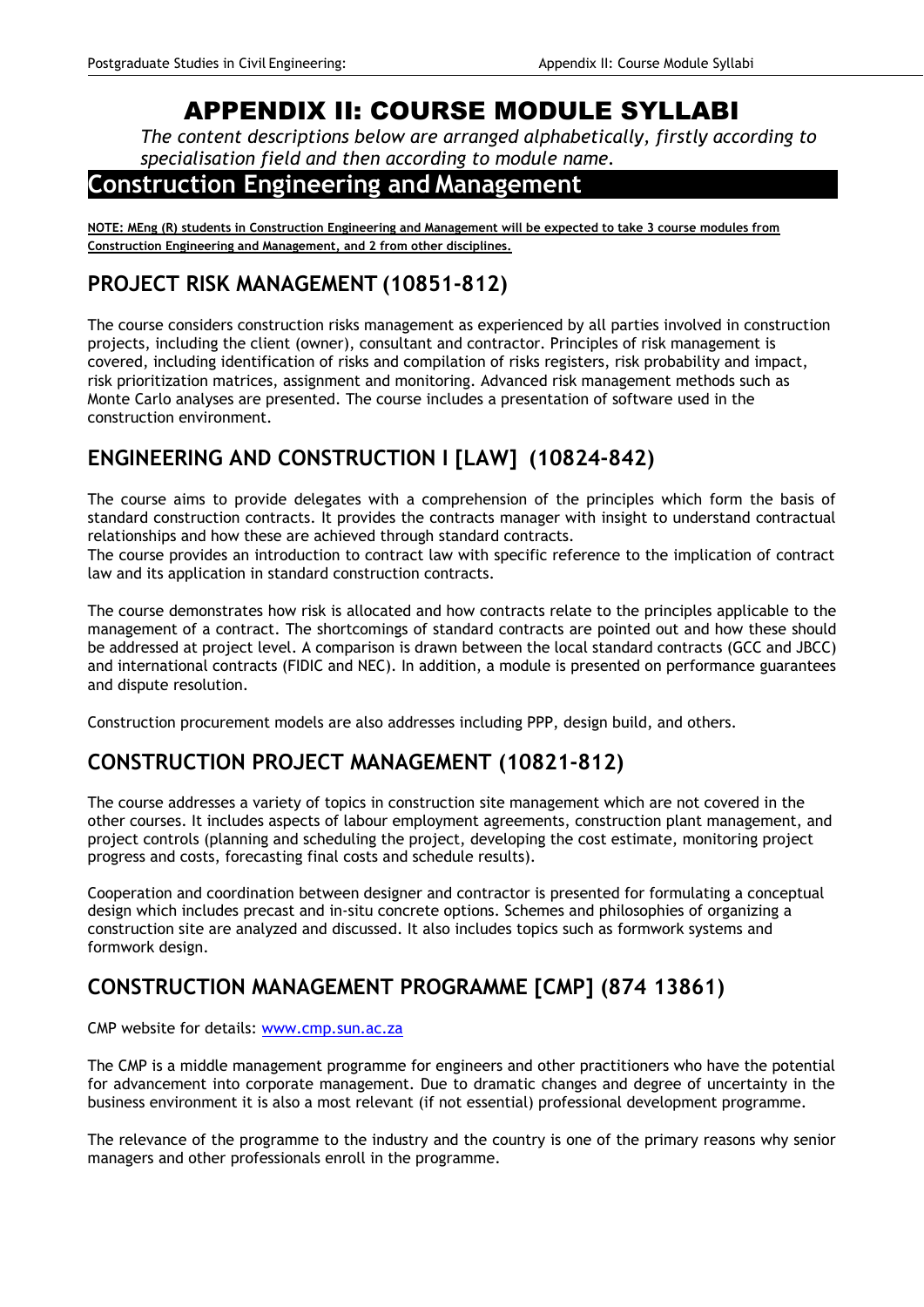In the context of the CMP, the construction sector includes client and owner organizations, consultants, designers, project managers and contractors.

The CMP has an international reputation for excellence, established over many years. It was first presented in 1976 and has been in constant demand despite periodic lower levels of investment in construction and reduction in capacity this past decade.

The CMP is presented annually (or bi-annually) over a period of four weeks using the total emersion learning methodology to expose delegates to the very latest theories, tools and techniques in all aspects of business management in the construction sector.

An extended list of high profile international and South African speakers participate in the presentation of the programme.

#### **Geotechnical Engineering**

#### **APPLIED GEOMECHANICS (10814-812)**

This courses addresses various applied geomechanics issues which may include soil strength, slope stability, soil reinforcement, earth fill dams and deep excavations. Slope stability: analytical methods and techniques, soil and site investigations, remediation of unstable slopes. Soil reinforcement: applications in fills and retaining structures. Earth fill dams: design considerations, foundation and material investigation, modes of failure, pore pressure and deformation, stability analyses, permeable foundations, rock foundations. Deep excavations: stability considerations, groundwater control, open excavation, vertical support, basement construction, soil movement.

#### **ADVANCED GEOTECHNICS (10809-812)**

Basic Reliability Concepts and SANS 10160:2010 reliability background, calibration of partial factors, background to SANS 10160:2010; Geotechnical uncertainties: soil property uncertainties, model uncertainty, treatment of uncertainties, Ground investigations: overview of ground inspection practices in SA, Selection of design parameters: characteristic value of geotechnical parameters, statistical methods; Introduction to SANS 10160-5: Basis of geotechnical design and actions; Analysis and limit state design of shallow foundations; Analysis and limit state design of pile foundations; Analysis and limit state design of retaining walls.

#### **FOUNDATION DESIGN (10829-812)**

Geotechnical investigations; residual soils in South Africa; serviceability, damage and limiting settlements; bearing capacity and allowable stresses for shallow foundations; elastic settlements; consolidation settlements; soil as elastic plastic material; settlement of normally consolidated clays (soft clays); settlement of sands; mat or raft foundations; soil structure interaction; computer applications.

#### **SOIL BEHAVIOUR (10861-842)**

Clay mineralogy and its determination, the clay-water electrolyte system; fabric of coarse and fine soil and its determination; fundamental properties of fine-grained soils; fabric stability, sensitivity, dispersivity, property anistropy, and collapse behaviour; compressibility and the effects of fabric; shear strength and deformation, the effects of fabric, residual strength, creep and stress relaxation; compaction, fabric of compacted soils, field compaction, special techniques, compaction of organic materials and of clay barriers.

### **Pavement Engineering**

#### **PAVEMENT EVALUATION AND REHABILITATION DESIGN (11206-812)**

Pavement materials, design principles and methods refresher. Functional/structural: pavement distress approach (including roughness and friction). Performance of pavement types. The rehabilitation process (TRH12). Functional/structural evaluation. Network and project level evaluation. Condition surveys: visual inspection and use instruments. Condition assessment (TMH9): performance criteria for the evaluation of pavements. Drainage evaluation.

Sub grade and pavement materials evaluation. Traffic loading evaluation. Structural evaluation using nondestructive testing. Deflection measurement, analysis, interpretation and application. Rehabilitation design of flexible pavements. Pavement overlay design. Recycling. Empirically and theoretically derived rehabilitation approaches used in SA. Economic Analysis. Accelerated Pavement Testing. Surface rehabilitation techniques for flexible pavements, including construction aspects.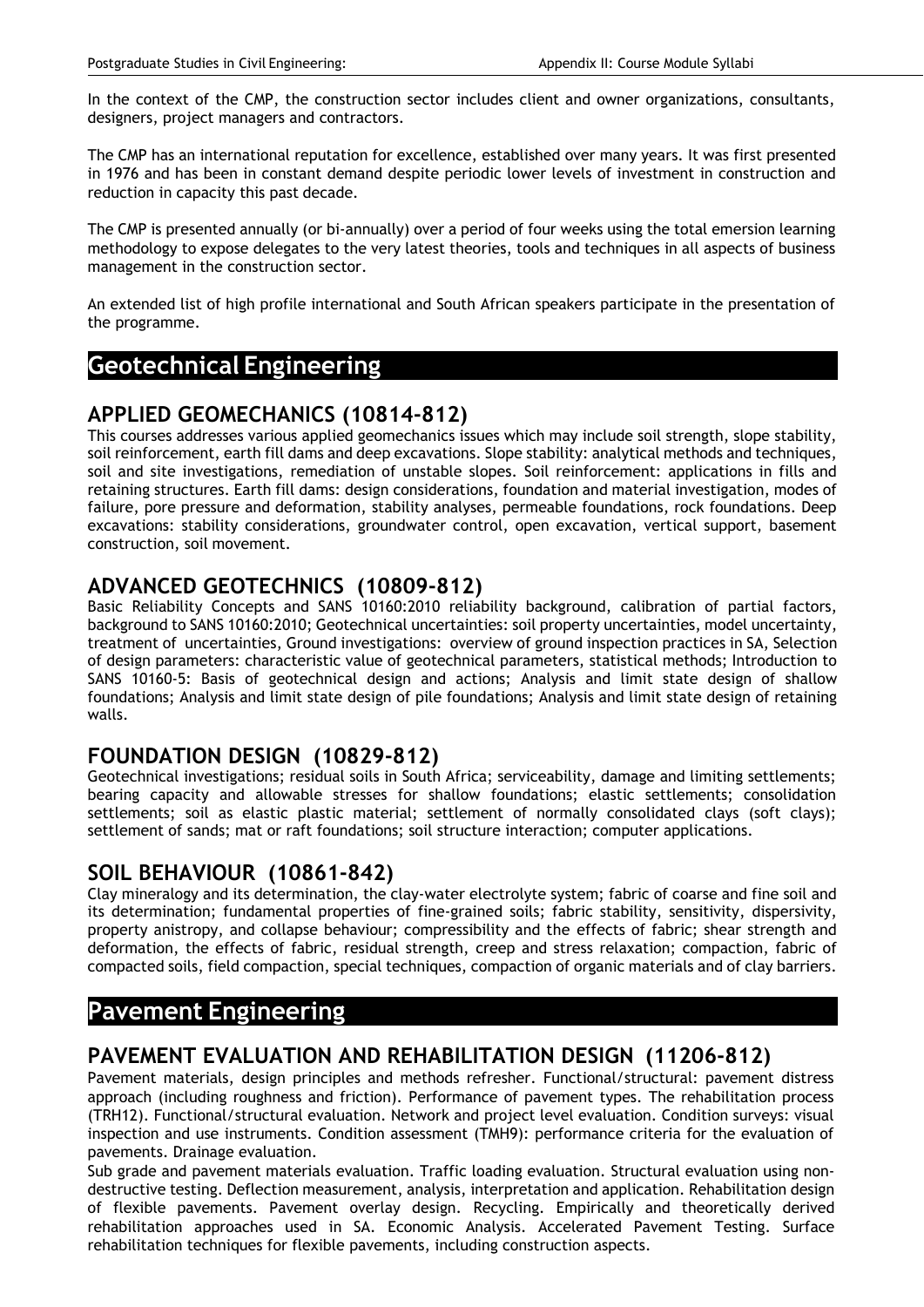#### **PAVEMENT MANAGEMENT SYSTEMS (10844-842)**

Pavement systems, monitoring of distress and deterioration, establishment of appropriate performance models and limiting criteria. Validation of design methods, diagnostic methods. Rehabilitation design. Pavement Management systems, tools and methods for data acquisition, visual inspections, use of functional and structural measurements, maintenance and rehabilitation strategies, economic analysis including road user costs, prioritisation and optimisation procedures, program M Eng (R) and case studies. In addition, specifically for Gravel Road Management: Structural capacity; Basic material properties and gravel performance modelling; Soil stabilizers; Visual condition assessment; Pavement condition description; Appropriate maintenance measures; HDM for unsurfaced Road Management; Borrow pits and environmental issues.

#### **PAVEMENT MATERIALS I (GRANULAR & CEMENTED) (10845-812)**

The use of natural and crushed soils and rocks as road foundation and layerworks in pavement structures. Relevant climatic considerations and problem areas. Compaction theory, practise and laboratory versus field considerations. Laboratory and field testing of materials that are processed, modified, stabilized or cemented. Engineering and behavioural characteristics – environmental and loading considerations. Case studies including diagnostic investigations. Inclusion of latest practise – local and relevant international trends.

#### **PAVEMENT MATERIALS II (ASPHALT) (10846-812)**

Rheology of bituminous binders and mixes related to performance. Bitumen refining and chemical properties, tests and specifications (standard and modified binders). Emulsion and foamed bitumen. Aggregate production, sampling, composition (mineralogy), physical properties. Asphalt composition for base and surfacing, thin and ultra-thin mixes, hot and cold mixes, spatial considerations and volumetrics, mix design (with examples), special mixes. Material properties important for structural and functional design. Factors influencing the performance of seals, selection of binder, seal design and material specifications. Thin layer technology.

#### **PAVEMENT MATERIALS III (BITUMEN STABILISED MATERIALS) (10848-842)**

Base bitumen binders and characteristics; Foamed bitumen characteristics; Bitumen emulsion characteristics; Emulsifiers; Aggregate selection and suitability; Marginal materials; Mix design of cold bituminous mixes; Curing; Compaction; Mix volumetrics and spatial composition; Performance of cold mix; (laboratory, APT, LTPP); Pavement Design with BSMs (CIPR); Construction issues; Slurries.

#### **RIGID PAVEMENT DESIGN (10857-812)**

Fundamentals of Concrete Pavement Types and Behaviour, Concrete Mix Proportioning and Design Modes of Failure, Supporting layer behaviour, Westergaard Subgrade, Slab Analysis, Slab Support Theory, Environmentally Induced Behavioural Characteristics, Curling and Warping Stresses, Concrete Specifications, Durability, Traffic Characterisation, AASHTO Design Procedure, Mechanistic Design including FEM, South African Mechanistic Design, Reliability, Concrete Pavement Rehabilitation.

### **Structural Engineering**

#### **ADVANCED STRUCTURAL CONCRETE DESIGN (10810-812)**

Course contents to be announced or enquire at Secretary, Structural Engineering (natalies@sun.ac.za).

#### **ADVANCED STRUCTURAL STEEL DESIGN (10811-812)**

Design of industrial and commercial steel structures to SANS 10162-2005; design of plate girders, crane girders and overhead travelling crane support structures subjected to fatigue loading.

#### **CONTINUUM MECHANICS AND FINITE ELEMENT METHODS (10822-842)**

This course presents computational methods for the static analysis of structures, using finite elements. Preliminary basic knowledge of the finite element method would be useful but is not required. A good foundation in matrix and vector algebra and mathematics in general is crucial. Program M Eng (R) exercises in MATLAB allow the student to explore the concepts presented and test their understanding. Basic understanding of program M Eng (R) (not necessarily in MATLAB) will help.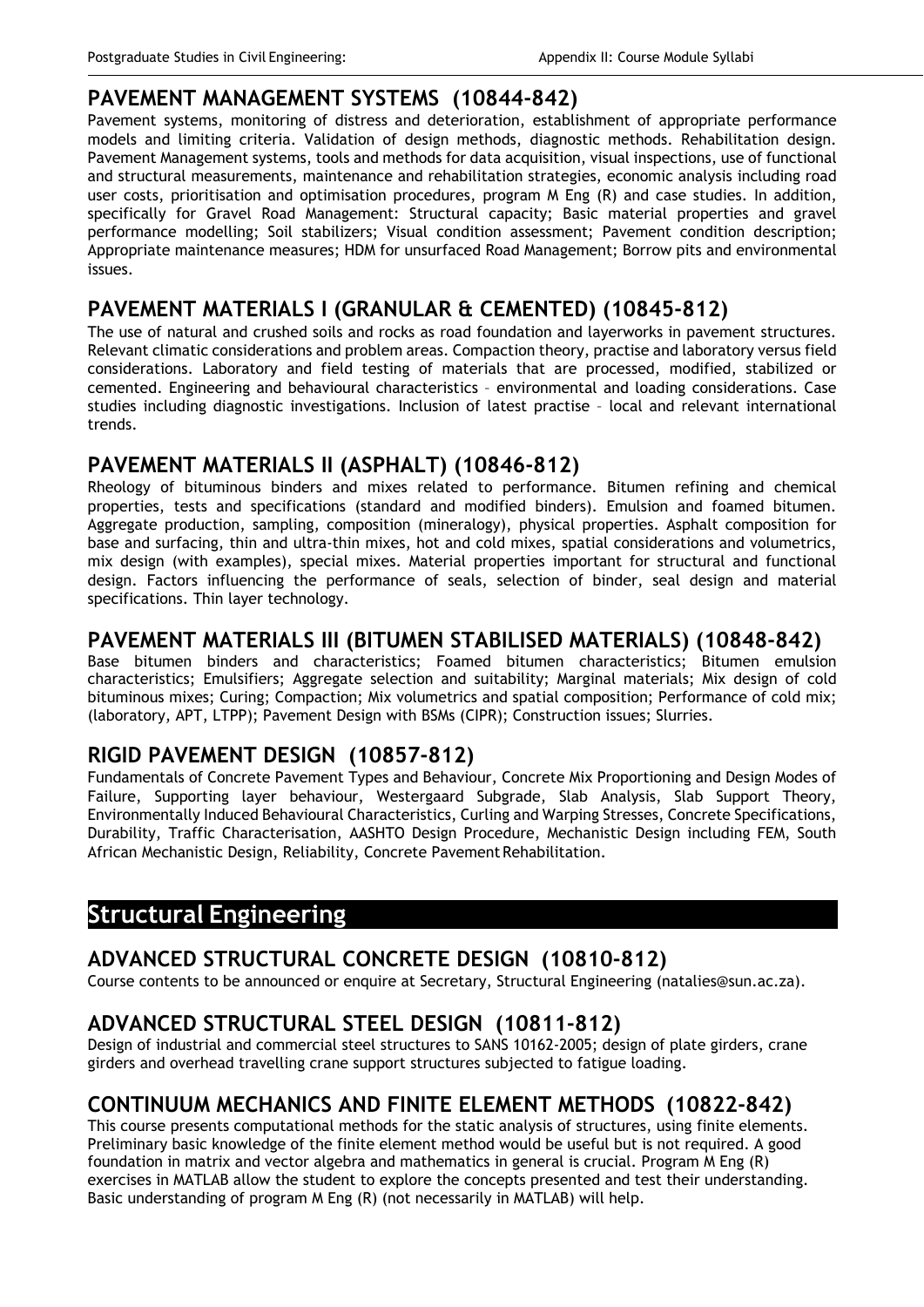- Tensor algebra
- Strain and stress measures
- Linear elasticity
- Discretisation of differential equations using Galerkin's method
- Displacement based beams, membranes and volume elements
- Introduction to plates and shells
- Gauss-quadrature and Iso-parametric elements
- Contragredient transformations
- Introduction to non-linear analysis (Newton-Raphson)
- Analysis failure and sources of errors

#### **PROBABILITY AND RISK ANALYSIS IN CIVIL ENGINEERING (10850-812)**

- Overview of fundamental probability theorems
- Probability models including extreme value distributions
- Joint variables, functions of variables, Markov chains
- Decision analysis, utility criteria, design choices
- Reliability and risk analysis of engineering elements and systems
- Regression analysis, hypothesis tests
- **Simulation**
- Analysis of variation, experimental design
- Bayesian decision theory:
	- Bayes' formula
	- Parameter estimation
	- Bayesian probabilities and decision theory.

### **STRUCTURAL DYNAMICS (10866-812)**

This course presents computational methods for the dynamic analysis of structures. A basic understanding of static analysis of structures is necessary. Knowledge of finite element methods is *not* a prerequisite but will be helpful. Students can take MT11 in one year and MT04 in the following year. Complex and Fourier analysis are introduced in the course, but a good foundation in matrix and vector algebra and mathematics in general is crucial. Program M Eng (R) exercises in MATLAB allow the student to explore the concepts presented and test their understanding. Basic understanding of program M Eng (R) (not necessarily in MATLAB) will help.

#### **Theory**

- Dynamic equilibrium equations for linear discrete systems
- Complex numbers
- Steady state harmonic response
- The single degree of freedom oscillator, resonance
- Multiple degrees of freedom, transfer function
- Modal analysis
- Simplified models for low damping, diagonalisation
- Systems with high damping or non-proportional damping
- Fourier analysis, continuous and discrete *(Continues on next page)*

#### *(Structural Dynamics 811: Continued from previous page)*

- Frequency domain analysis
- Introduction to stochastic analysis
- Time domain analysis: Newmark's method

#### **Applications**

- Machine vibration
- Codified earthquake analysis

#### **ADVANCED MECHANICS OF MATERIALS AND MODELLING (AMMM)**

The objectives of this course are to:

- Describe fundamental phenomenology of various types of mechanical material behaviour
- Develop an understanding of the mechanisms of elastic, as well as non-elastic deformation of construction materials. Physical mechanisms of non-elastic deformation, including dislocation leading to plasticity in metals, micro-cracking and fracture in brittle materials like concrete, visco-elasticity.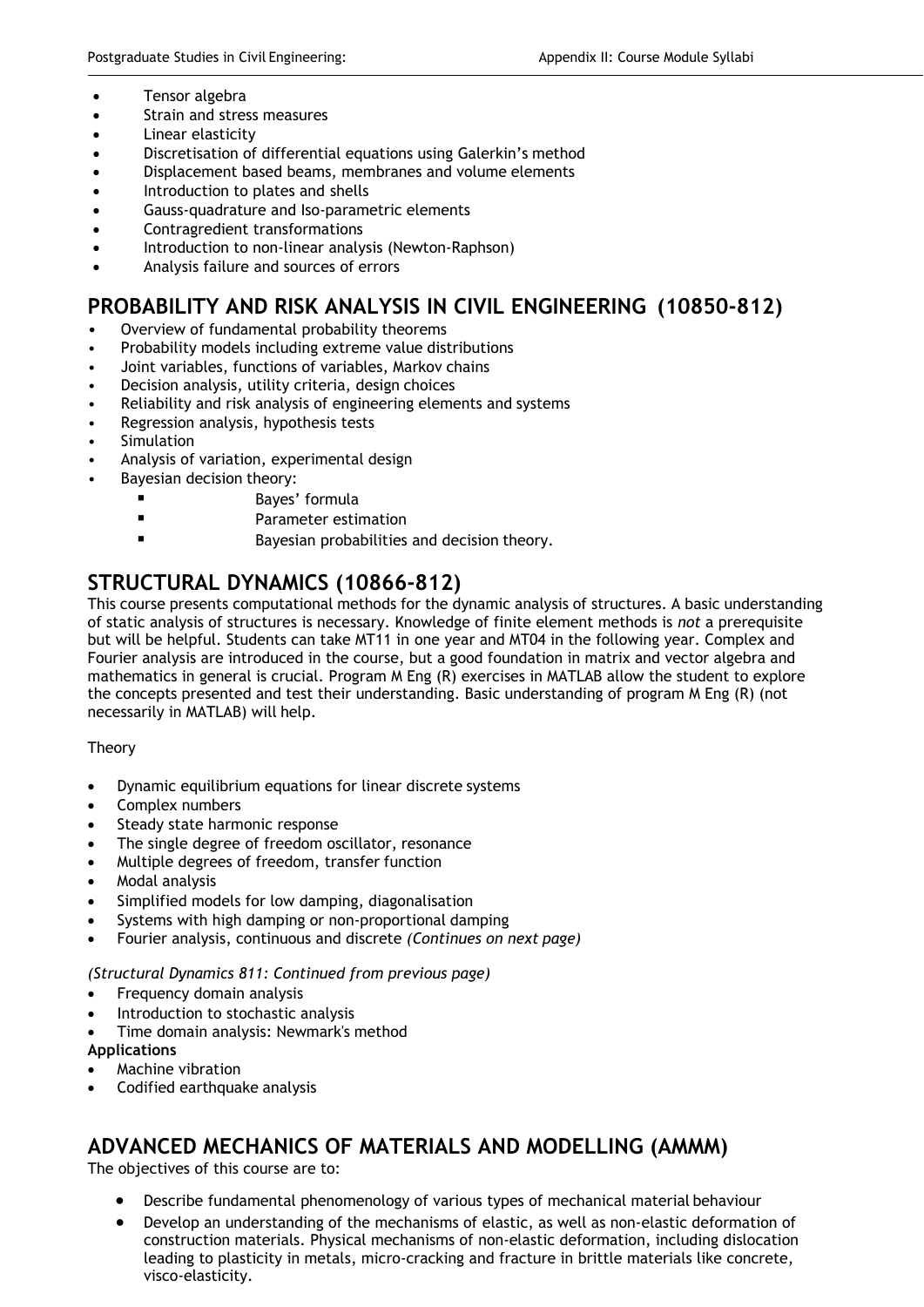- Study and learn to apply models in continuum mechanics to describe elastic deformation, as well as non-linear deformation via methods of continuum visco-elasticity, plasticity, damage and fracture mechanics.
- Introduce numerical methods to solve above mentioned models of mechanics for structures with complex geometries, as an introduction to Computational Mechanics.
- Understand background and enable sound application of existing models included in design codes.

#### **Course pre-requisites**

A command of strength of materials and structural mechanics, linear algebra, and finite element methods is required. This would normally (but not exclusively) require an appropriate undergraduate BSc (Eng) degree in Civil (structural) engineering, or equivalent and completion of MT04 or a similar course in the finite element method.

#### **CEMENT-BASED MATERIALS**

The Cement-based Materials module covers all aspects of concrete as a construction material, including the chemistry, micro structures, mix design, durability, mechanical properties and long term properties. Advanced materials like self-compacting concrete and fibre reinforced concrete are covered as well. Practical aspects of casting and curing of concrete are also included.

#### **Transportation Engineering**

#### **GEOMETRIC ROAD DESIGN (10831-812)**

Traffic and capacity, design criteria, safety systems design, sight distance, horizontal alignment, vertical alignment, cross- section elements, roadside restraint systems, designing for automated driving, drainage, intersections, interchanges, pedestrians and cyclists.

#### **PUBLIC TRANSPORT (10853-842)**

The role of public transport in the community, system components, integration and co-ordination of different modes, technological status, liaison problems, terminal requirements, costs, effect on the environment and the economy, legislation, management, operation and control.

#### **TRAFFIC ENGINEERING (10874-812)**

Capacity and level of service analysis of roads and intersections, traffic characteristics, traffic surveys: volumes and speed, traffic growth, parking studies, traffic impact studies, access management.

#### **TRAFFIC FLOW THEORY (10875-812)**

Traffic characteristics, traffic flow studies, traffic flow interaction, traffic flow analysis, intersections, simulation.

#### **TRANSPORT ECONOMICS (21008-812)**

Road economics, road transport costs, financing of road projects, transport investment, cost-benefit analysis, project analysis, shadow prices, transport policy, urban transport economics.

#### **TRANSPORTATION PLANNING (10877-812)**

Overview of the process, demand estimation, surveys for transportation studies, trip models: trip generation, trip distribution, modal split, trip assignment, road networks, public transport networks, public participation, land use forecasts.

#### **TRANSPORTATION SAFETY (10878-812)**

Road design, construction and maintenance, operations, public transport, pedestrian safety, vehicle safety, safety analysis, accident statistics, before-and-after studies, accident costs, economic evaluation, safety programmes, legislation, law enforcement, safety administration, road safety audits.

#### **INTELLIGENT TRANSPORT SYSTEMS (13004-841)**

Basic ITS elements, Systems engineering approach for ITS, Technology and communications overview, Overview of application areas including Freeway Management Systems, Public Transport Systems and Arterial Management Systems, New developments such as Connected and Autonomous Vehicles as well as Smart Cities, Big Data in Transportation overview and Applications.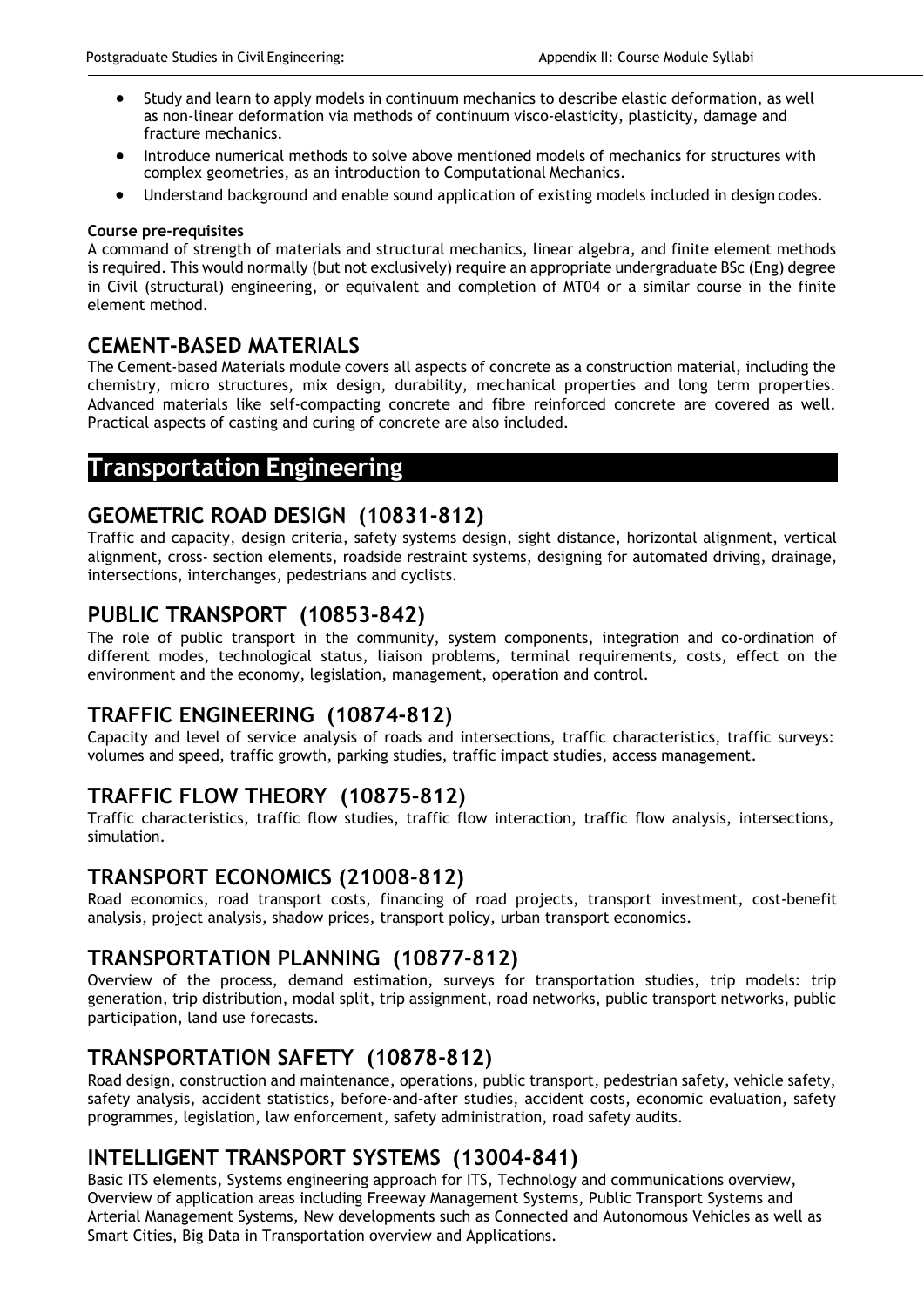#### **HUMAN FACTORS IN TRAFFIC COLLISIONS (11423-814)**

The vast majority of serious and fatal crashes are caused by human error, yet road designers are seldom trained to fully understand how road user's function, and the errors they are likely to make. This course examines human behaviour in the context of traffic and identifies what elements of road design and manage are required for a safer road network for all users.

The attendee will emerge from the course with a working knowledge of the human factors involved in road safety and with an improved understanding of the principles of safe roads and how these can be achieved in practice.

### **Water Engineering**

### **DESIGN OF (LARGE) HYDRAULIC STRUCTURES (10834-812)**

Project planning and site selection, foundation and construction materials, embankment dams: earth fill, embankment dams: rock fill, concrete & rollcrete dams, masonry dams, hydraulic design of flow gauging weirs, SANCOLD Dam design floods and freeboard requirements, hydraulic design of spillways and outlet works, Hydraulic design of stilling basins and energy dissipators, reservoir sedimentation, dam safety and monitoring, dam rehabilitation, construction of small dams, dam management; Hydropower project and Environmental aspects,

### **FLOOD HYDROLOGY (10827-812)**

#### **General**

- Monitoring the processes of the hydrological cycle
- Catchments as impacted systems
- Philosophy of hydrological design

#### **Design Flood Determination**

- Empirical methods
- Probabilistic analysis
- Deterministic methods
- Flood routing
- Problems of large catchments
- Dam safety procedures
- Urban storm water modelling
- Environmental water requirements
- River system planning concepts

#### **STORM WATER AND DRAINAGE SYSTEMS (10858-842)**

- Urban drainage and sustainable designs
- Storm water modelling and management
- Flood-lines and flood hazards
- Road drainage
- River bank erosion protection
- Culverts and bridge hydraulics
- Hydrodynamic modelling of flood levels and routing

#### **SPECIAL HYDRAULICS (10862-812)**

Course contents to be announced or enquire at Course Division (civilcourses@sun.ac.za)

#### **SPECIAL HYDROLOGY (10864-842)**

Course contents to be announced or enquire at Course Division (civilcourses@sun.ac.za)

#### **PIPELINE HYDRAULICS AND PUMPSTATION DESIGN**

- Pipe flow theory, pipe material & hydraulic roughness, secondary losses and pipe ageing
- Municipal water demand, peak flows, guidelines and the impact of Water Demand Management
- Pipe material selection: PVC, HDPE, concrete, steel pipes, etc.
- Hydraulic Pressure Transients in pipelines
- Pipeline design considerations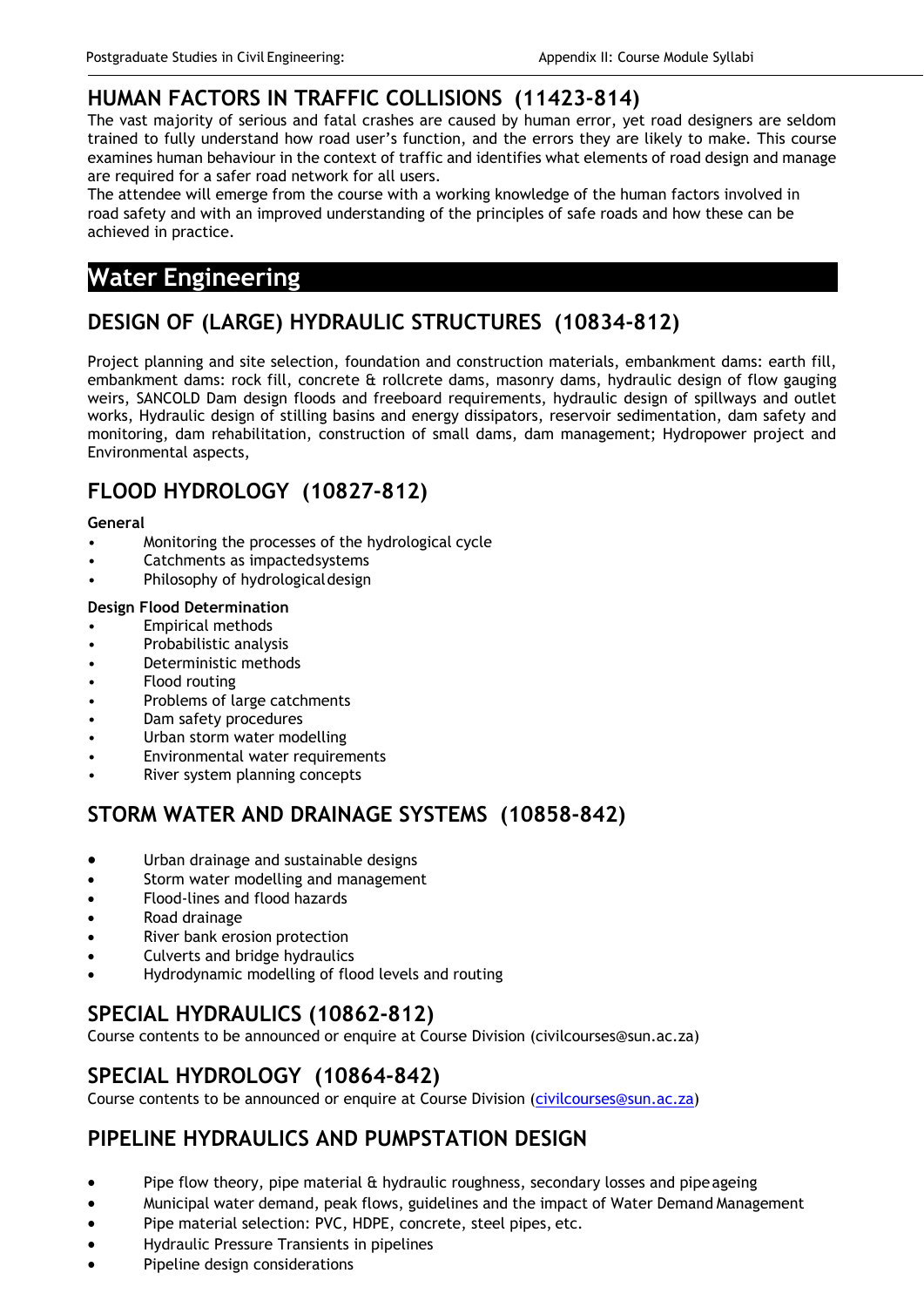- Air valves & design principles
- Pipeline corrosion causes & mitigation
- Design of river abstraction works: Theory and case studies
- Pump selection and high lift pump station design
- CFD modelling to inform pump station design
- Environmental considerations during pipeline design and construction
- Control Valves: pressure, flow rate, water level, etc.
- Pipeline surveillance & rehabilitation

#### **WATER TREATMENT: ENVIRONMENT, WATER QUALITY AND MODELLING (12997-811)**

To provide the introduction to the latest and most relevant theory on Water & Wastewater treatment. Application of the theory in practise, the latest technology, as well as practical application of the theory in the maintenance and operation of water & wastewater treatment works.

- Pollution and the importance of Water Quality in Natural Water Systems
- Theory of Water and Wastewater Treatment
- Plant Operation and Maintenance Considerations T**he course format for lecturers and assignments is fully online**.

### **WATER NETWORKS AND SERVICES PLANNING (13000-811)**

The objective of this course is to provide the latest information regarding water network planning and modelling, incorporating the hydraulics, design, construction and maintenance of all **piped water networks.** The focus of the course is on urban services, demand estimation and hydraulic analysis. The course is presented biennially. Specific sessions covered in the course include:

- Hydraulics of flow in closed conduits
- Demand modelling
- Pipe network modelling and design
- Residential end-use modelling
- Water pressure and pressure management
- Pipes and pipe materials
- Practical considerations and case studies
- Water network master planning
- Environmental issues
- System rehabilitation
- Operations and maintenance
- Water demand management and water conservation

This course also provides the latest information regarding sewer systems, their planning and design. The objective is to move Participants towards more effective planning, design, construction and maintenance of **sewer systems.** The focus of the course is on waterborne sewer systems and the latest technology with regards to this component of urban drainage. Topics addressed include pipes, modelling, hydraulics, pumps and practical challenges pertaining to sewers and sewer flow in pipes. Most of the sessions cover municipal sewers, although bulk sewers and general topics such as management are also addressed. The course is a presented biennially. Specific sessions covered in the course include:

- Hydraulics of sewer flow in pipes (partially full pipe flow)
- Sewer network planning and design
- Sewer flow estimation
- Domestic point-of-use wastewater discharges
- Sewer system modelling
- Alternatives to conventional sewers, including vacuum sewers and solids-free sewers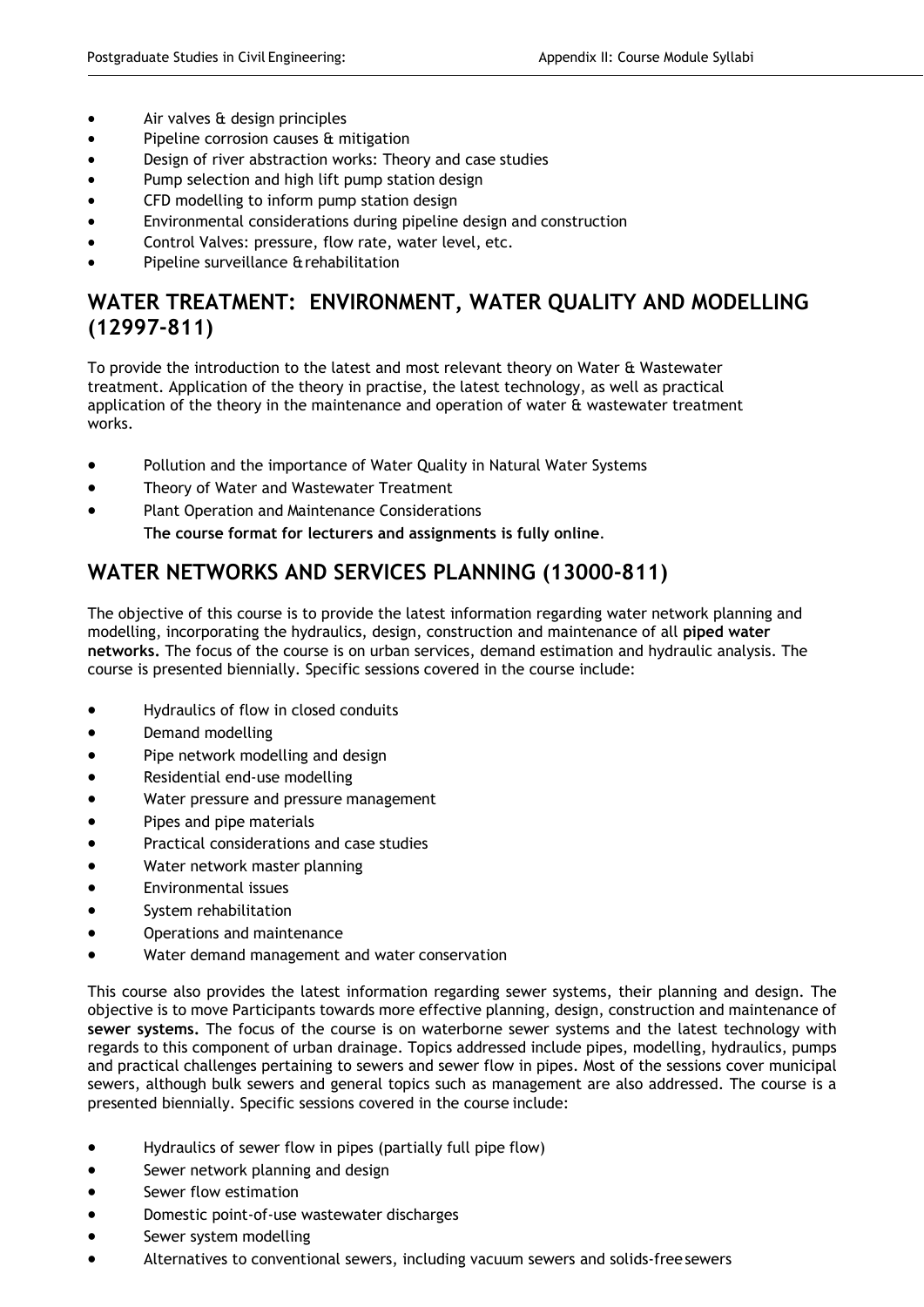- Trenchless technology and rehabilitation
- Reuse of sewerage and grey water

Postgraduate Studies in Civil Engineering:

- Case studies and practical implications
- Sewer pumps and rising mains
- Sewer pipes and pipe materials
- Handling insoluble matter in sewerage flow, including sand traps

#### **WATER RESOURCES MANAGEMENT (10879-842)**

- Water balance in catchments
- Demand projection in catchments
- Modelling runoff generation in catchments
- Estimation of impacts of stream flow reduction activities
- Storage/yield/reliability concepts
- System analysis modelling
- Water quality

#### **COASTAL ENGINEERING SHORT COURSE [W03-0]**

(3-day block course [usually August every second year; 2021, 2023, 2025…])

Block course/seminar on wave mechanics & wave climate, coastal processes, field data collection and analysis, numerical & physical modelling, coastal structures and the coast, ports & the environment. Case studies and a laboratory visit are usually included.

#### **COASTAL PROCESSES & DESIGN, FIELD DATA COLLECTION & ANALYSIS [W03-1] (65498-822)**

- Water wave mechanics (including breaking, refraction, shoaling, diffraction and reflection)
- Coastal morphology and sediment transport
- Tides, currents and wind
- **Estuaries**
- Wave, wind and current recording and analysis

#### **NUMERICAL, PHYSICAL MODELLING & COASTAL ENVIRONMENT [W03-2] (65501-823)**

- Physical modelling scale laws, techniques and case studies
- Numerical modelling of waves, sediment transport, flows, water-levels
- Introduction to MIKE21, SWAN and DELFT3D Coastal modelling packages
- Mud processes
- Design of beaches
- Long waves and ship motions
- Integrated coastal zone management
- Environmental impact assessment
- EIA case studies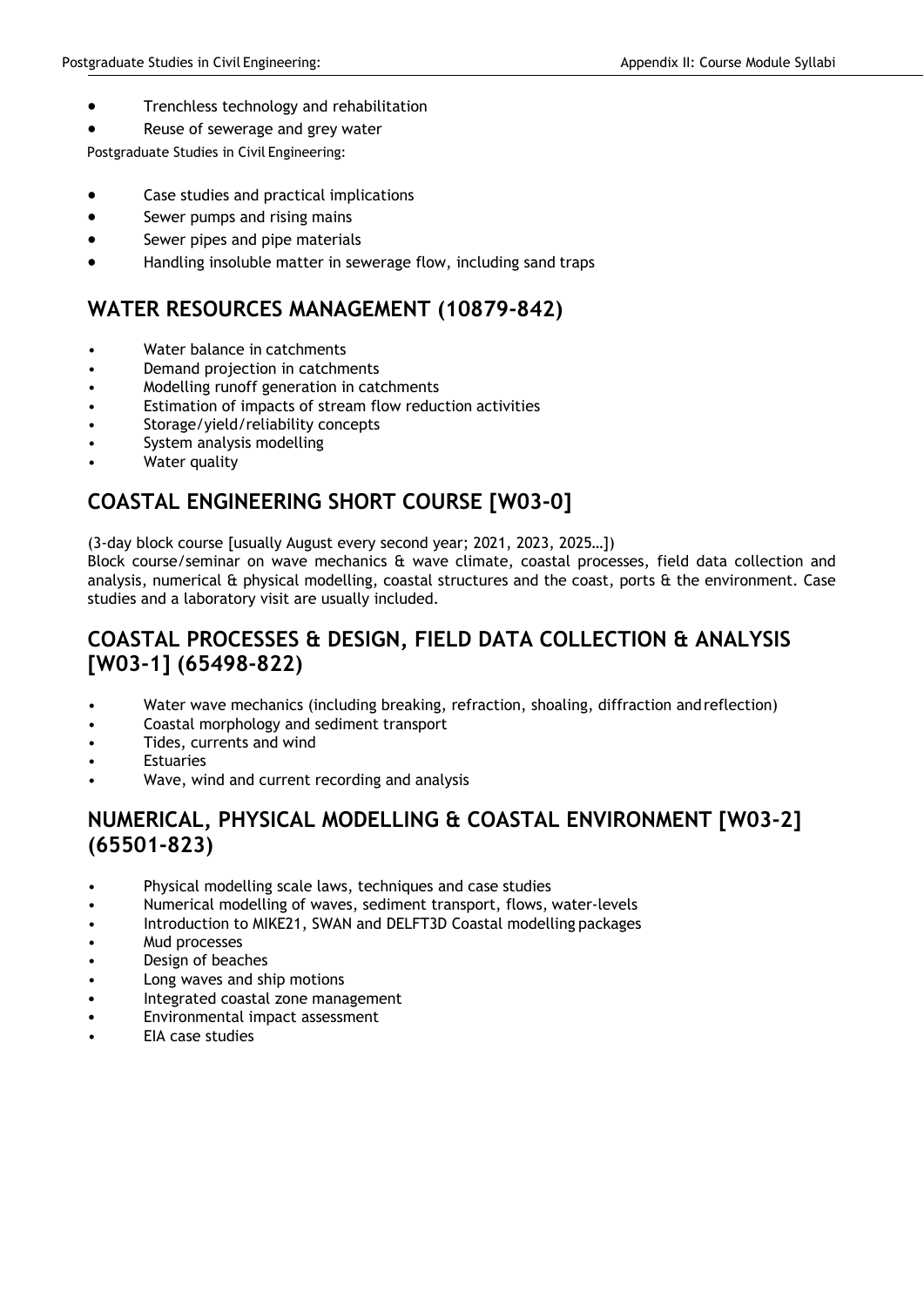### **PORT ENGINEERING SHORT COURSE [W04-0]**

(3-day block course [usually August every second year; 2022, 2024, 2026…])

Block course/seminar on merchant shipping, port and terminal planning (including port simulation), port design, port management, port maintenance, dredging, surveys, wave climate, numerical & physical modelling, aids to navigation, ship navigation and case studies. A laboratory visit is usually included.

#### **NUMERICAL SIMULATION OF FLUIDS TW888**

For contents, refer to Numerical Simulation of Fluids under Appendix III below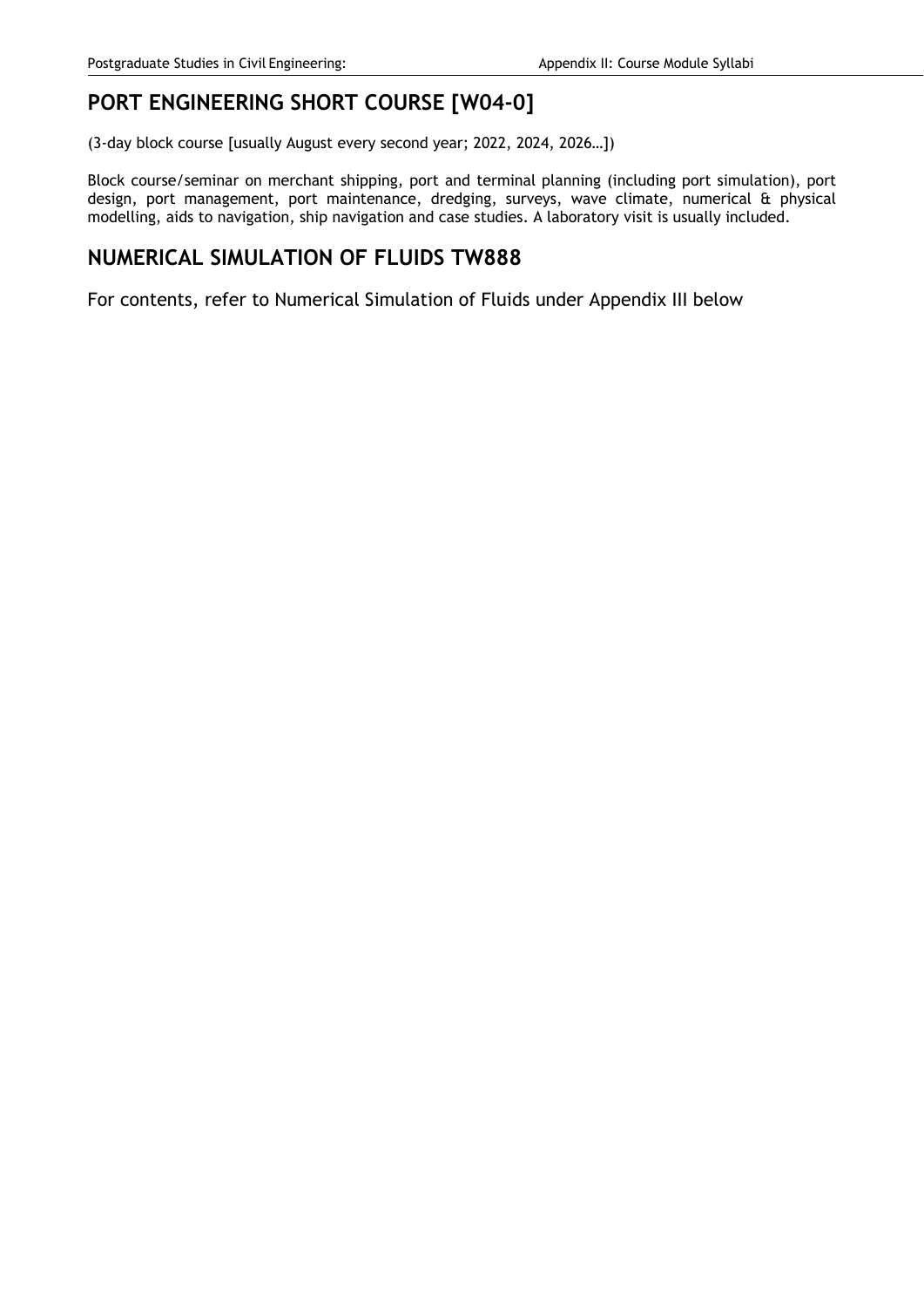## APPENDIX III: COURSE MODULE SYLLABI FOR MATHEMATICS AND APPLIED MATHEMATICS

*Modules are arranged alphabetically according to module name.*  **Mathematics and Applied Mathematics** 

#### **LINEAR ALGEBRA 38571814**

Host: Division of Mathematics, Department of Mathematical Sciences, Faculty of Science Quadratic forms, positive definite matrices, matrix norms; perturbation theory; special matrices (symmetric, band sparse); least squares; Householder reflections and Givens rotations; iterative methods for linear equations, including conjugate gradient and multi-grid methods.

Please contact Prof D Laurie of the Division of Mathematics regarding module content and availability: dpl@sun.ac.za

### **PARTIAL DIFFERENTIAL EQUATIONS 20753834**

Host: Division of Applied Mathematics, Department of Mathematical Sciences, Faculty of Science Difference methods for parabolic, hyperbolic and elliptic partial differential equations. Please contact Dr Karin Hunter of the Division of Applied Mathematics regarding module content and availability: karin@sun.ac.za

### **NUMERICAL SIMULATION OF FLUIDS** TW888 - 62820 888

General numerical methods for solving flow equations; finite difference/volume methods; procedures for the simulation of diffusive and convective processes; boundary values; solvers such as the SIMPLE range of algorithms; solving of introductory problems on computer.

Host: Division of Applied Mathematics, Department of Mathematical Science, Faculty of Science. Please contact Dr GJF Smit of the Division, Department of Applied Mathematics regarding module content and availability: fsmit@sun.ac.za

### **POROUS MEDIA** TW891 – 62839 891

Differential and integral calculus of volume averages in two phase media and its use in the mathematical modelling of transport processes in porous media; the rectangular unit cell model.

Host: Division of Applied Mathematics, Department of Mathematical Science, Faculty of Science. Please contact Dr GPJ Diedericks of the Division, Department of Applied Mathematics regarding module content and availability: hardus@sun.ac.za

### **SERIES SOLUTION OF PARTIAL DIFFERENTIAL EQUATIONS** TW832 - 53783 832 (OLD: TW03)

Fourier series applied to the solution of partial differential equations. Frobenius method, Bessel functions for ordinary differential equations.

Host: Division, of Applied Mathematics, Department of Mathematical Sciences, Faculty of Science Please contact Dr M Maritz, of the Division of Applied Mathematics regarding module content and availability: mfmaritz@sun.ac.za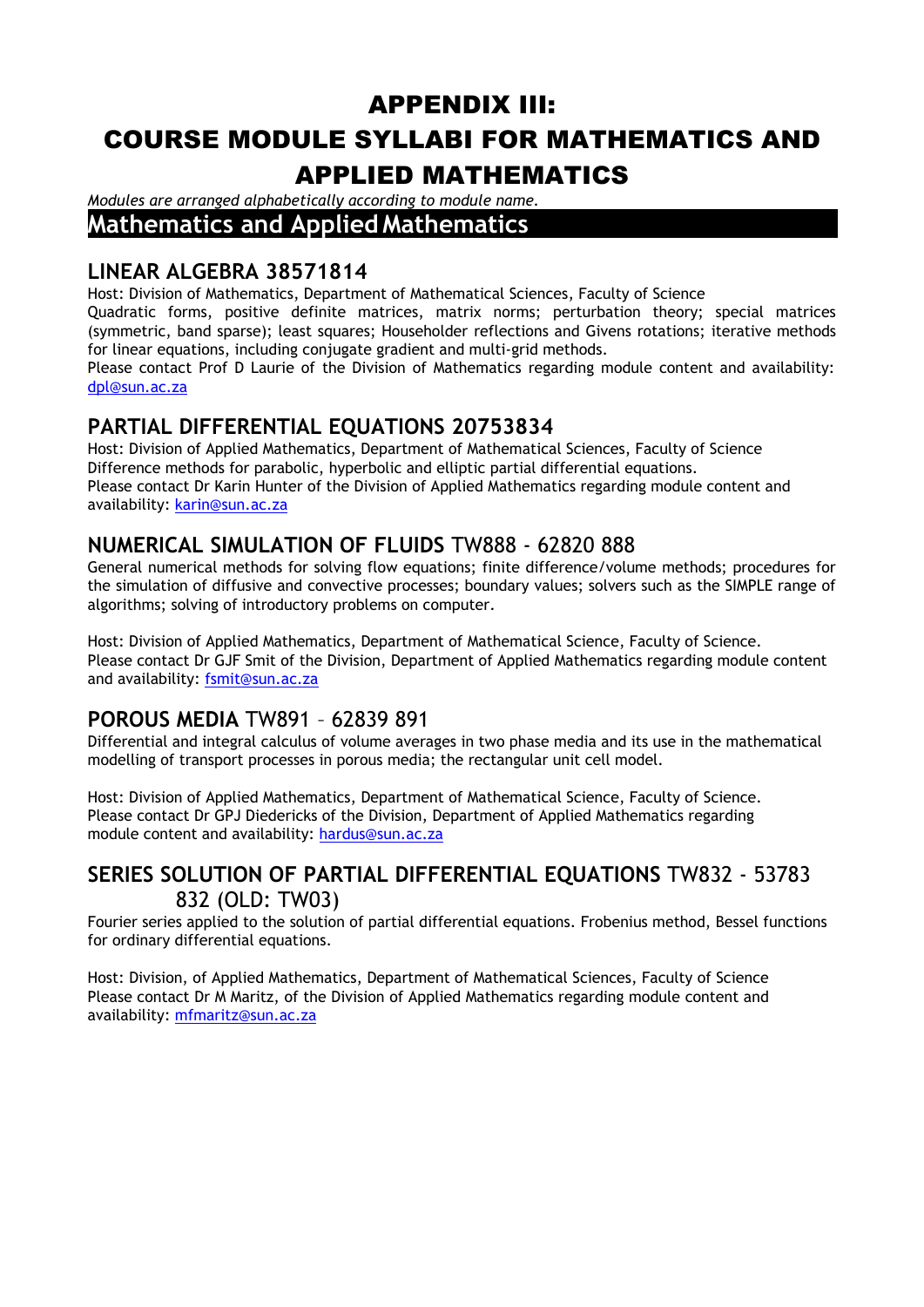### APPENDIX IV:

## SYLLABI OF COMMON FACULTY MODULES

*Modules are arranged alphabetically according to module name.* 

### **Faculty Modules**

#### **ADVANCED TOPICS IN ENGINEERING MANAGEMENT 11748-873**

Host: Department of Industrial Engineering

Enquiries: Prof SS Grobbelaar Email: ssgrobbelaar@sun.ac.za

The purpose of the module is to present principles of general management within the context of technical disciplines. The course themes include the business environment and strategic management on a firm level, touching on the role of innovation and technology for competitiveness on a systems level from international and national perspectives.

The course will include a significant focus on tools and techniques for technology and innovation management, exploring the link between technology management and business management taking a capabilities approach. These capabilities include acquisition, protection, exploitation, identification and selection. We relate traditional approaches to technology management to what it means for the context of the fourth industrial revolution, platform economies and innovation platforms.

The functions of engineering management, namely planning, organising, leading and controlling will also be discussed. This will include a specific focus on human resource management, both insofar as managing projects, people and groups is concerned as well as aspects of labour relations and specifically the labour law and contractual requirements in South Africa. We contextualise the above under the theme of "leadership", with an exploration of different leadership styles, communication and motivation.

#### **NUMERICAL METHODS TW 36323 - 876**

Host: Division of Applied Mathematics, Department of Mathematical Sciences, Faculty of Science Enquiries: Prof N Hale Email: nickhale@sun.ac.za

The module focuses on matrix computations. We study the effective solution of linear systems, involving both square and rectangular matrices (least-squares). Direct as well as iterative methods are considered, with the emphasis on sparse matrices and matrices with structure. Numerical methods for the eigenvalue problem are also considered. Pitfalls such as numerical instability and ill-conditioning are pointed out. Model problems are taken from partial differential equations, data analysis and image processing. Theory, algorithmic aspects, and applications are emphasized in equal parts.

#### **PROJECT ECONOMICS & FINANCE 58157-812**

Host: Department of Civil Engineering

Enquiries: J Myburgh / T Seroalo ; Prof JA Wium Email: civilcourses@sun.ac.za janw@sun.ac.za

The module focuses on how to finance a business opportunity (project) that can be isolated from the rest of a company's business activities. Financing through a combination of debt and equity are discussed, based on the future profitability of the project where project cash flow is the main source of capital recovery and the project assets are the only collateral. The concepts of construction loans and public- private partnerships are discussed. A number of case studies will be covered in the module, including projects to construct a bridge, a satellite and a wind turbine farm.

Current module content:

- Infrastructure and development finance: Sources of business finance and private sector project financing models.
- Review of: time value of money / discounted cash flow / interest calculations.
- Basic accounting statements (balance sheet, income and cash flow statements).
- Costing and management accounting theory / techniques and costing system concepts.
- Ratio analysis, from basic ratios to the DuPont approach.
- Economic analysis of investment decisions.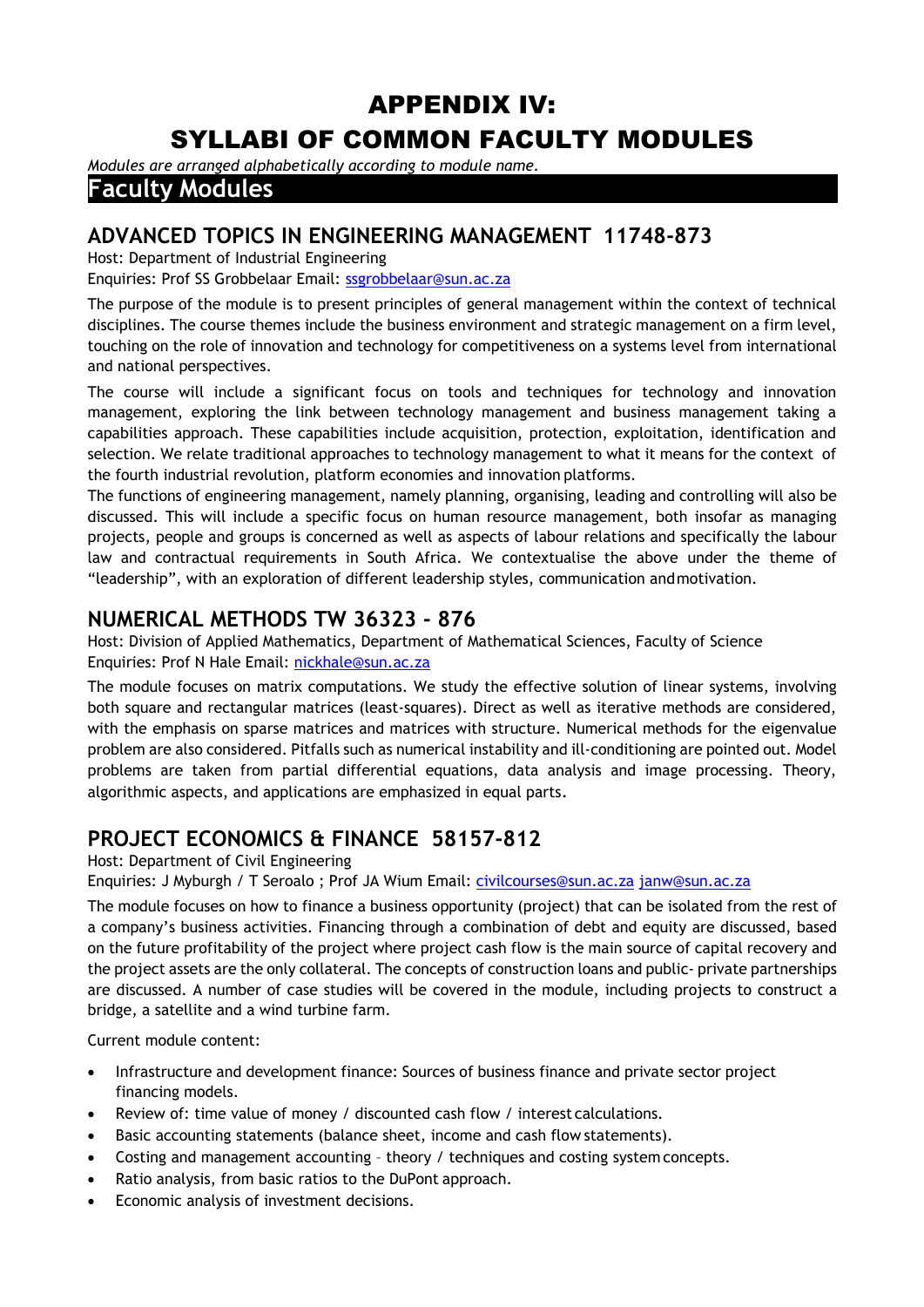- Market valuation (EVA and MVA).
- Value drivers in the company, sustainability and the Balanced Scorecard.
- The national accounts and economic growth.
- Feasibility studies and techno economic analysis:
- System identification, parameter identification, environment and system boundary
- Definition, environmental scanning, system modelling and simulation concepts, modelling
- Risk and uncertainty in infrastructure finance and project development.
- Materials, labour and equipment: Impact of required service and quality levels. Cost estimation and cost controls of construction projects.

Revenue stream estimating and modelling. Financing models.

#### **PROJECT MANAGEMENT 51993-873**

Host: Department of Industrial Engineering

Enquiries: Dr CJ Nel Email: cjnel@sun.ac.za

The module focuses on advanced topics in project management, and it is expected that participants have either attended a project management course or have experience in managing projects.

The module builds on the traditional project scheduling by addressing critical chain management and looks at managing project risks through the identification and assessment of risk potentials and mitigating strategies, including resource / cost management and contingency planning. The selection of appropriate teams and structures to facilitate contract management are discussed, along with executing project leadership through proper communication channels. The importance of procurement, from tender procedures through to supplier selection will be highlighted. The different nuances between commercial and research projects will be explained.

#### **DATA SCIENCE 14190-874**

Host: Department of Industrial Engineering Enquiries: Prof Andries Engelbrecht Email: engel@sun.ac.za

Data science is the application of computational, statistical, and machine learning techniques to gain insight into real world problems. The main focus of this module is on the data science project life cycle, specifically to gain a clear understanding of the five steps in the data science process, namely obtain, scrub/wrangling, explore, model, and interpret. Each of these steps will be studied with the main purpose to gain an understanding of the requirements, complexities, and tools to apply to each of these life cycle steps. Students will understand the process of constructing a data pipeline, from raw data to knowledge. Case studies from the engineering domain will be used to explore each of these steps.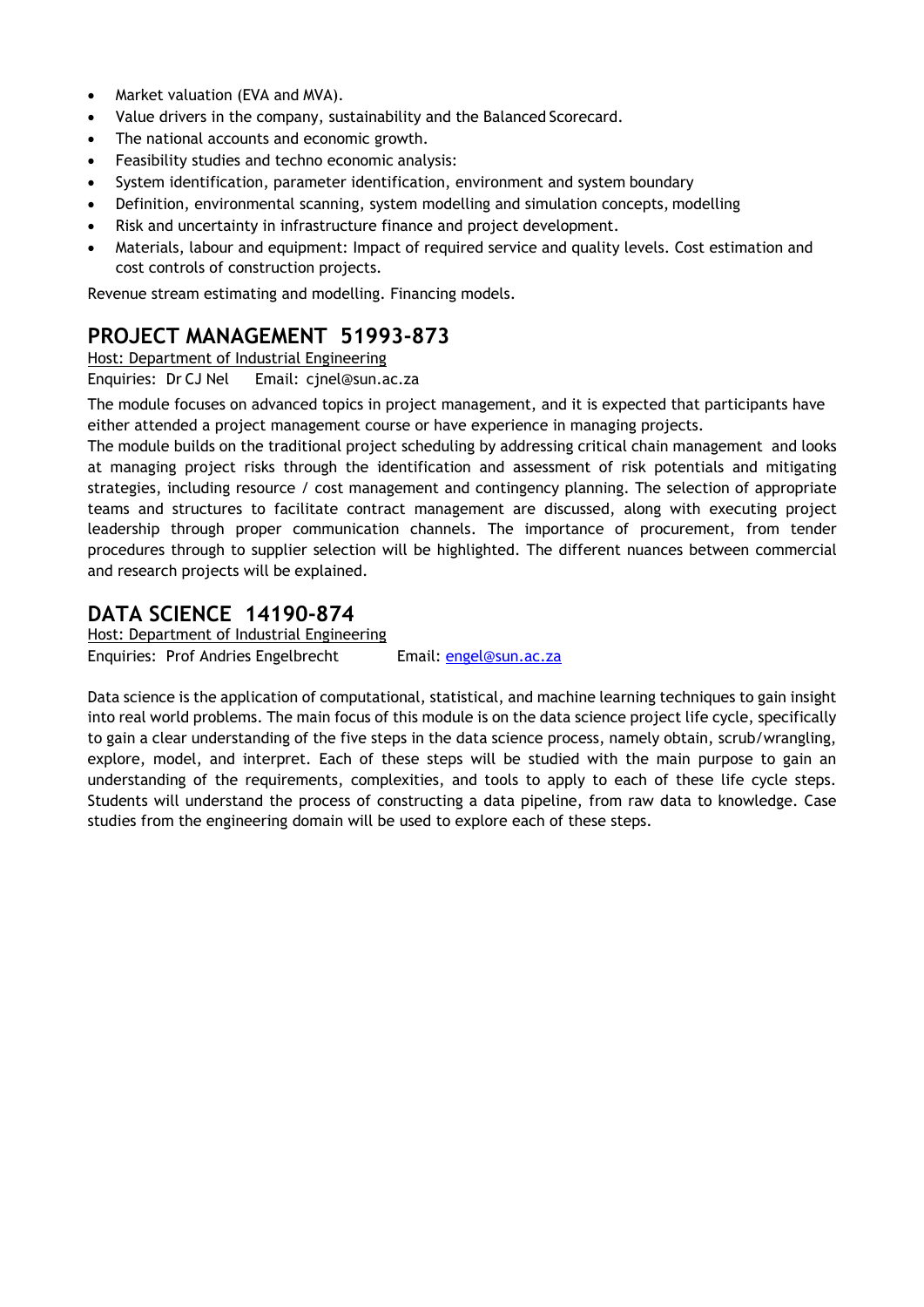#### Enquiries

| ADMISSION, REGISTRATION AND GENERAL ACADEMIC ENQUIRIES                                                                                                                        |                    |                          |                                     |  |  |  |
|-------------------------------------------------------------------------------------------------------------------------------------------------------------------------------|--------------------|--------------------------|-------------------------------------|--|--|--|
| <b>Position and function</b>                                                                                                                                                  | <b>Name</b>        | Tel. No.                 | E-mail                              |  |  |  |
| <b>Chairman: Department of Civil</b><br><b>Engineering</b><br>- General academic matters                                                                                      | Prof GPAG van Zijl | $+27-(0)21-$<br>808 4946 | gvanzijl@sun.ac.za                  |  |  |  |
| <b>Administrative Officer:</b><br><b>Postgraduate Studies</b><br>- Application for admittance:<br>http://web-apps.sun.ac.za/eAansoek2/alg.jsp?Tl=1<br>www.sun.ac.za/pgstudies | Mrs AJ de Wet      | $+27-(0)21-$<br>808 4404 | amandadw@sun.ac.za                  |  |  |  |
| <b>Faculty Secretary</b><br>- Registration and fees                                                                                                                           | Mrs N Hartzenburg  | $+27-(0)21-$<br>808 4835 | nicolepa@sun.ac.za                  |  |  |  |
| Departmental coordinator for<br><b>Postgraduate studies</b>                                                                                                                   | Dr R Combrinck     | $+27-(0)21-$<br>808 4946 | rcom@sun.ac.za                      |  |  |  |
| <b>International Office: Applications</b><br>by all foreign students<br>http://www.sun.ac.za/international/                                                                   | Ms C de Doncker    | $+27-(0)21-$<br>808 2566 | cnm@sun.ac.za<br>interoff@sun.ac.za |  |  |  |
| FIELD OF SPECIALISATION, RESEARCH PROGRAMMES, RESEARCH FUNDS                                                                                                                  |                    |                          |                                     |  |  |  |
| Division of Water Engineering, Port<br>and Coastal Engineering                                                                                                                | Prof HE Jacobs     | $+27-(0)21-$<br>808 4059 | hejacobs@sun.ac.za                  |  |  |  |
| Division of Transportation and<br><b>Geotechnical Engineering</b>                                                                                                             | Dr C MacRobert     | $+27-(0)21-$<br>808 4079 | macrobert@sun.ac.za                 |  |  |  |
| Division of Structural Engineering<br>and Civil Engineering Informatics                                                                                                       | Dr AJ Babafemi     | $+27-(0)21-$<br>808 4475 | ajbabafemi@sun.ac.za                |  |  |  |
| Division of Construction Engineering<br>and Management                                                                                                                        | Prof JA Wium       | $+27-(0)21$<br>808 4348  | janw@sun.ac.za                      |  |  |  |

#### **ADDRESS:**

**Postal Address: Physical Address:**  Department of Civil Engineering Department of Civil Engineering University of Stellenbosch University of Stellenbosch Private Bag X1, Matieland, Banhoek Road STELLENBOSCH, 7602, STELLENBOSCH, 7602, 7600, 7600, STELLENBOSCH, 7600, 7600, 750, 7600, 750, 7600, 750, 760, 760, 760, 760, 760, 8

South Africa

#### **Civil Engineering Homepage: http://www.civeng.sun.ac.za**

University of Stellenbosch: http://www.sun.ac.za Engineering Faculty: http://www.eng.sun.ac.za